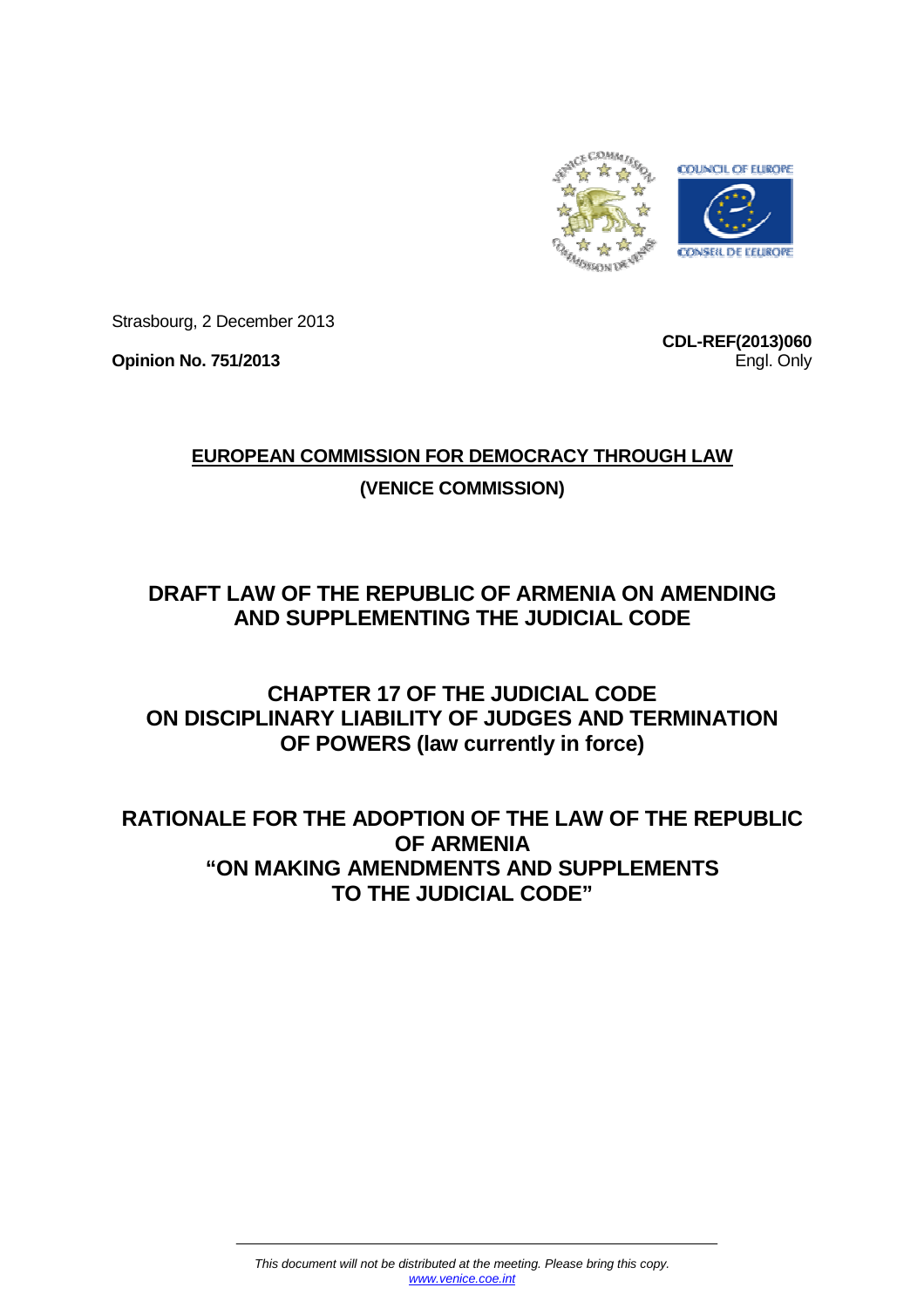### **Contents**

| DRAFT LAW OF THE REPUBLIC OF ARMENIA ON AMENDING AND SUPPLEMENTING      |  |
|-------------------------------------------------------------------------|--|
| CHAPTER 17 OF THE JUDICIAL CODE ON DISCIPLINARY LIABILITY OF JUDGES AND |  |

RATIONALE FOR THE ADOPTION OF THE LAW OF THE REPUBLIC OF ARMENIA "ON MAKING AMENDMENTS AND SUPPLEMENTS TO THE JUDICIAL CODE" ..................... 29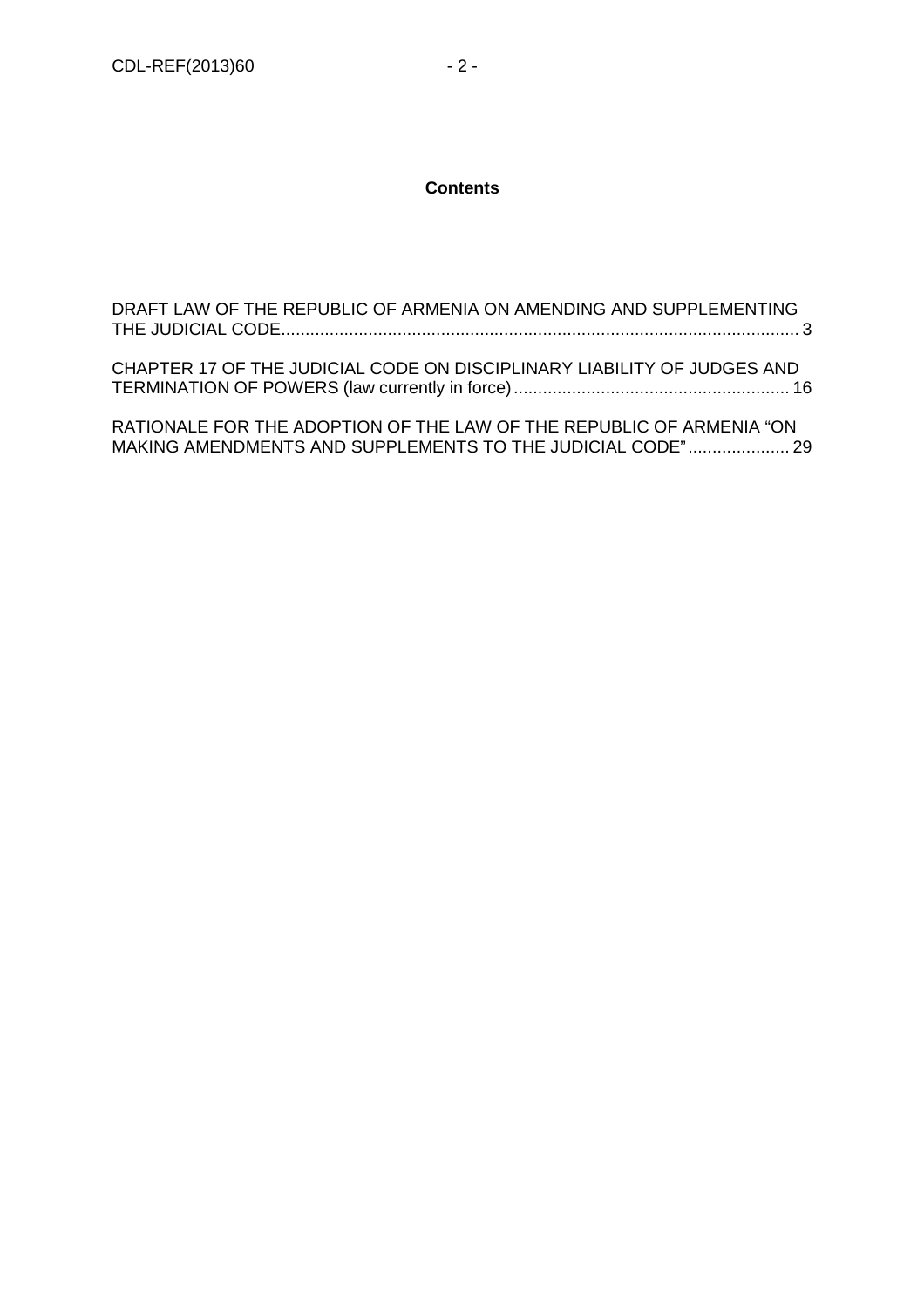# **DRAFTLAW OF THE REPUBLIC OF ARMENIA ON AMENDING AND SUPPLEMENTINGTHE JUDICIAL CODE**

**Article 1.** The Judicial Code of the Republic of Armenia of 21 February 2007 (hereinafter referred to as "the Code") shall be supplemented with Chapter 12.1, which reads as follows:

## **"CHAPTER 12.1 EVALUATING ACTIVITIES OF JUDGES**

### **Article 96.1. Evaluating activities of judges**

1. Activities of a judge of a court of first instance and a court of appeal shall be subject to regular evaluation after elapse of two years from the date of his or her appointment.

- 2. The aim of evaluating activities of judges shall be:
	- (1) to identify and point out to judges means of increasing efficiency of their work;
	- (2) to encourage judges to engage in self-analysis of their activities;
	- (3) to serve as a basis for selection of best candidates when compiling promotion lists of judges.
- 3. The Ethics and Disciplinary Commission of the Council of Judges shall organise and conduct evaluation of activities of judges, presenting final results of the evaluation to the Council of Judges.
- 4. The Council of Judges shall define the procedure, schedule and methodology for evaluating activities of judges.

## **Article 96.2. Criteria for Evaluating Activities of Judges**

1. Evaluation of activities of judges shall be carried out on the basis of quantitative and qualitative criteria.

2. Evaluation of activities of judges based on quantitative criteria shall be carried out annually.

3. Evaluation of activities of judges based on qualitative criteria shall be carried out once every two years - on the basis of data collected during the two years included in the period of evaluation.

4. Quantitative criteria for evaluating activities of judges of courts of first instance, in regard to civil, criminal and administrative cases, shall be։

- (1) quantitative performance and workload of a judge,
- (2) observance of procedural periods by a judge,
- (3) stability of judicial acts rendered by a judge,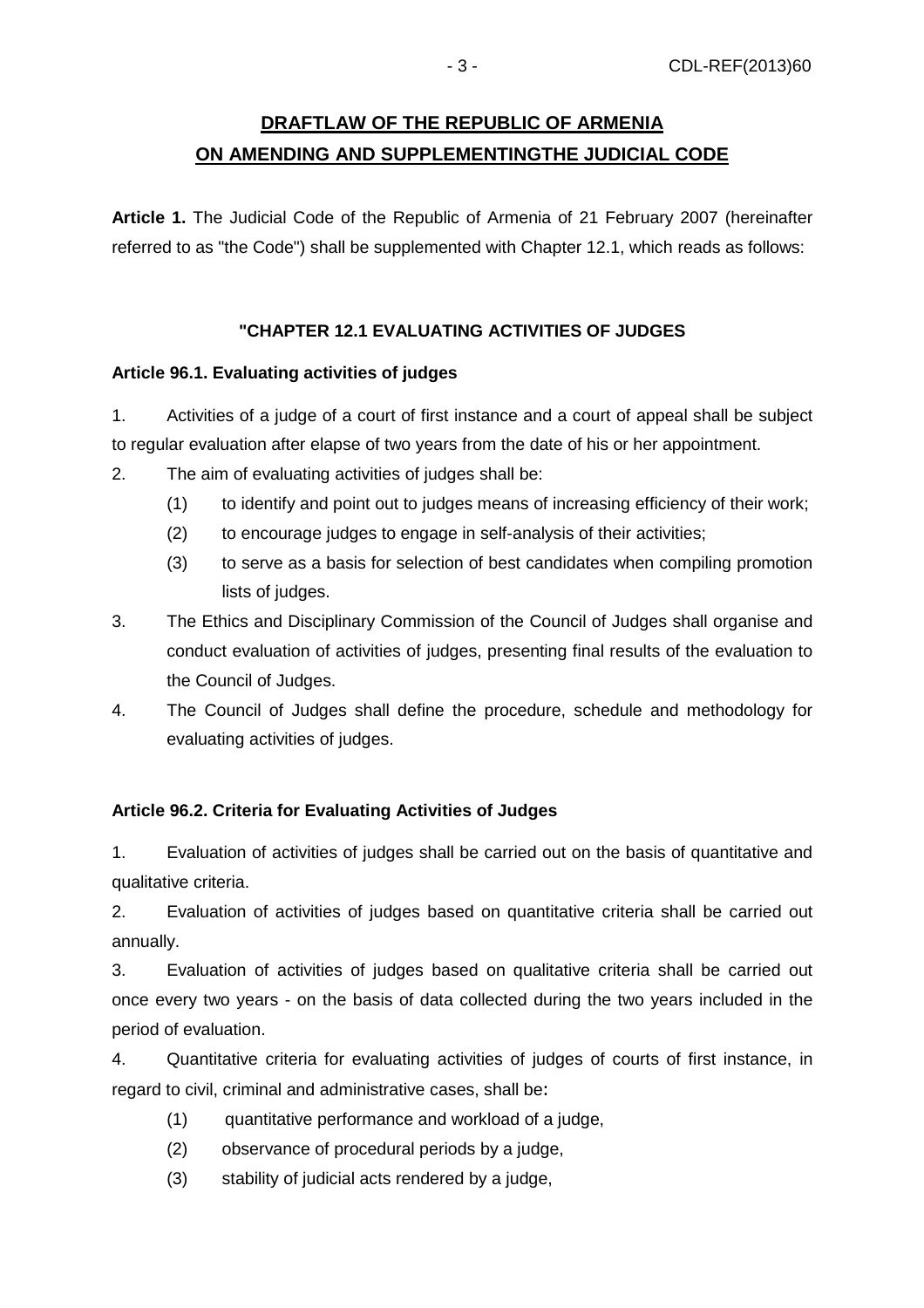(4) average duration of examination of cases (unit of calculation - day) for different types of cases.

5. Quantitative performance and workload of a judge provided for in point ((1) of Part 4 of this Article shall be evaluated by means of the coefficient of individual workload of a judge, which is determined by the ratio of the coefficient of individual quantitative performance of a judge for the year to the coefficient of average annual quantitative performance of a court according to parts 6 and 7 of this Article.

6. The coefficient of individual quantitative performance of a judge for the year shall be determined by the ratio of all cases disposed of by the judge during the year to the sum of legal cases pending since previous year and all new legal cases assigned to the judge during the year (not counting all legal cases pending before the judge during the year that are suspended).

7. The coefficient of average annual quantitative performance of a court shall be determined by the ratio of all legal cases disposed of by the court during the year to the sum of all legal cases pending since previous year (before all judges) and all legal cases brought before the court during the year (not counting all legal cases pending before all the judges of the court during the year that are suspended).

8. Stability of judicial acts provided for in point ((3) of Part 4 of this Article shall be evaluated by the percentage ratio of acts rendered by a judge to acts reversed as a consequence of а judicial error. The Council of Judges shall prescribe the maximum threshold after which the number of reversals shall have an impact on the evaluation of judges, serving basis for ranking as per the rating points. The Council of Judges may prescribe other exceptions for excluding reversed acts in the number of reversals for evaluating stability of judicial acts.

9. The Council of Judges shall determine standard time frames for average duration of examination of cases for different types of civil, criminal and administrative cases in order to evaluate average duration of examination of cases as provided for in point ((4) of Part 4of this Article.

10. Qualitative criteria for evaluating activities of judges shall be:

- (1) Legal knowledge:
- (a) expertise in applying substantive and procedural law;
- (b) quality of justification of judicial acts on disposition of a case on the merits.
- (2) Professional abilities:
- (a) ability to withstand pressure and threats,
- (b) observance of rules of professional conduct;
- (c) impartial attitude towards participants of the proceedings;
- (d) appearing on time for court sessions;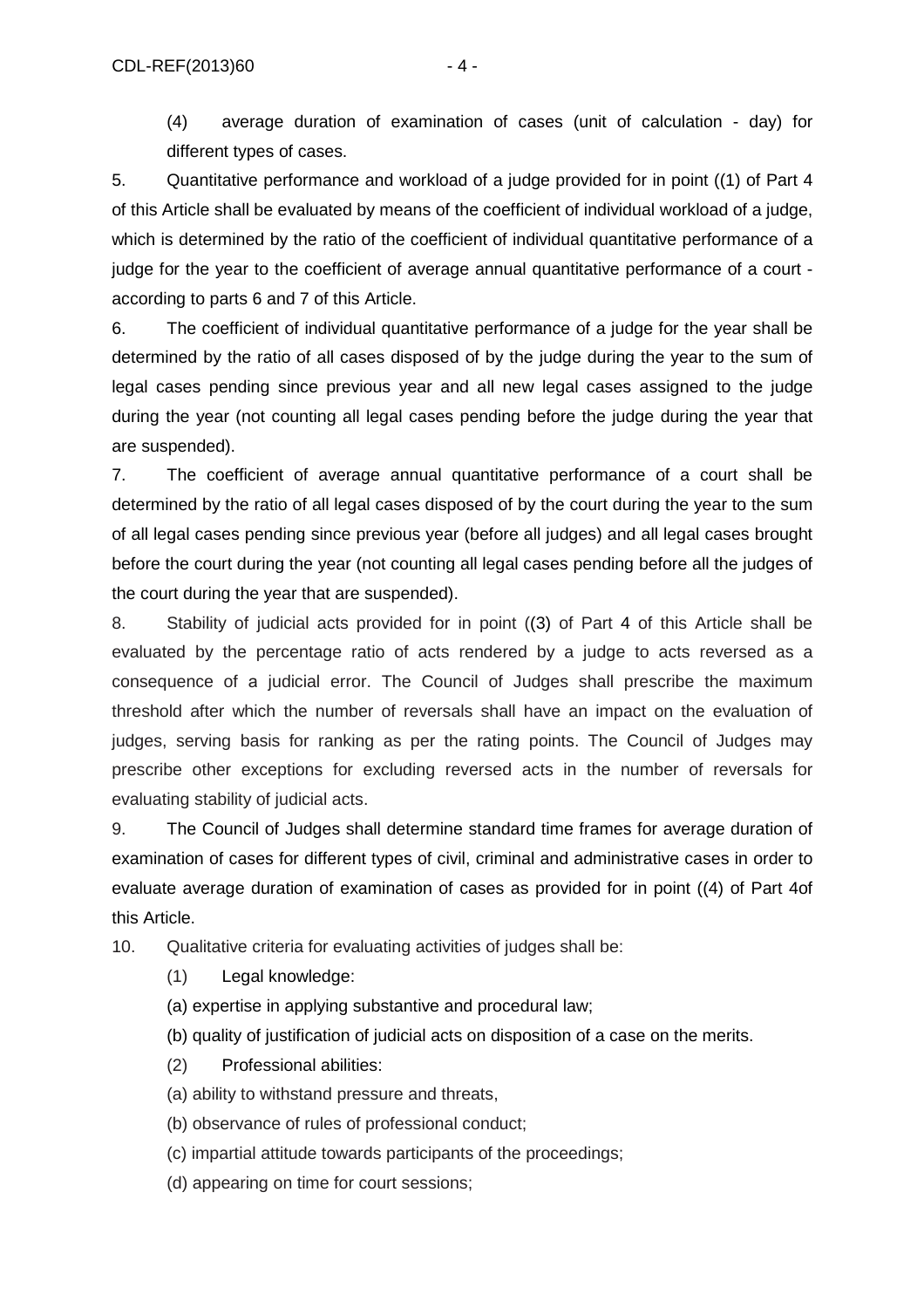(e) ability to maintain self-control.

(3) Communication skills:

(a) clarity, logical and comprehensible composition of judicial acts;

(b) clarity and comprehensibility of speech during court sessions;

(c) ability to listen during court sessions;

(d) polite manners.

(4) Skills of communicating with colleagues:

(a) quality of relations with colleagues and judicial officers;

(b) willingness to exchange professional knowledge and experience.

(5) Professional involvement:

(a) participation in works of self-governing bodies of the judiciary, professional unions of judges;

(b) participation in measures aimed at improving legislation;

(c) participation in educational activities for the purpose of improving knowledge and skills (including non-legal knowledge and skills);

(d) computer skills and skills in using other technical means, necessary for administration of justice.

(6) Organisational skills (shall be evaluated only for chairpersons of courts):

(a) ability to set objectives and organise human and material resources for achieving them;

(b) ability to motivate colleagues and staff.

11. For quantitative evaluation of activities of a judge of a court of appeal, the quantitative criteria provided for in Part 4 of this Article shall be assessed in regard to the panels of judges, on which the judge whose activities are being evaluated, served. Where a judge has expressed special opinion during examination of a case by a panel of judges, reversals in regard of respective cases as well as features provided for in point ((1) of Part 10 of this Article in regard of respective cases shall not be considered during evaluation of stability of judicial acts provided for in Part 8 of this Article.

12. Evaluation of activities of judges on the basis of qualitative criteria pursuant to Part 10 of this Article shall be conducted according to the procedure and methodology prescribed by the Council of Judges - using the following methods of gathering information:

(1) by means of peer evaluation, when judges, selected as a result of drawing a lot, evaluate activities of a judge by taking part in court sessions, listening to records of minutes of court sessions or studying judicial acts:

(2) **OPTION 1.** by means of being evaluated by prosecutors, advocates having professional relations with the judge - only in the case of criteria provided for in points 2 and 3 of Part 10 of this Article;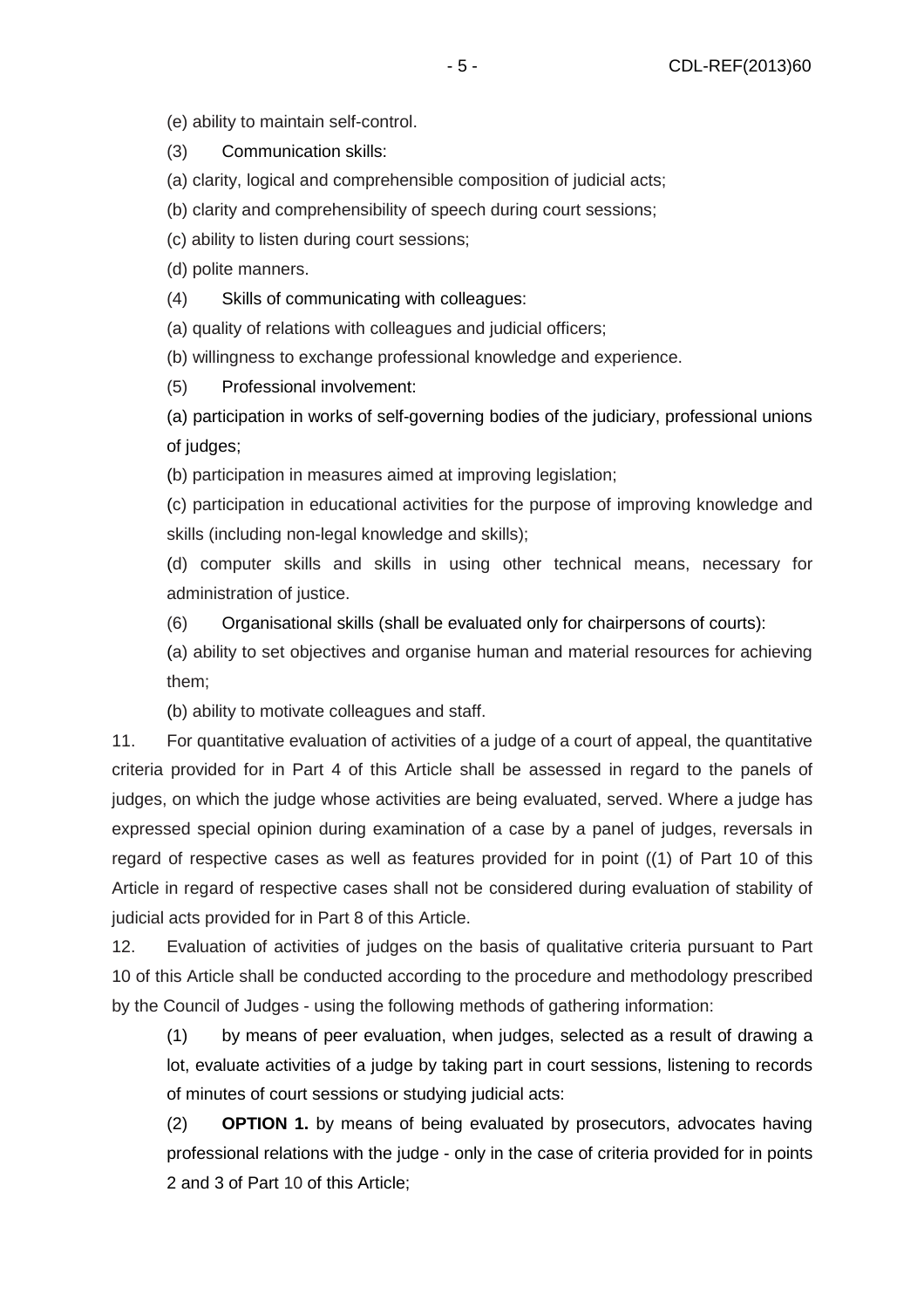**OPTION 2** Prosecutors and advocates shall not take part in evaluation of judges.

(3) by means of being evaluated by all judges of the respective court - only in the case of the criterion provided for in point ((6) of Part 10 of this Article.

13. Only judges, who have served in the position of a judge for at least three years and, based on overall results of the last evaluation, have received good or excellent grade provided for in Part 10 of Article 96.3, can take part in the evaluation provided for in point ((1) of Part 11 of this Article. Members of the Council of Judges cannot take part in the evaluation.

14. Data on at least five court sessions, on minutes of at least five court sessions and on at least five judicial acts on disposition of a case on the merits must be taken into account for the evaluation provided for in point ((1) of Part 11 of this Article.

15. Only advocates and prosecutors, who, in the capacity of a party or its representative, took part in at least 10 sessions with the participation of the respective judge during the period of evaluation and were engaged in professional activities as an advocate or a prosecutor for at least three years, may take part in the evaluation provided for in point ((2) of Part 11 of this Article. Evaluation of a judge provided for in point ((2) of Part 11 of this Article shall be conducted by at least three advocates or prosecutors.<sup>1</sup>

16. The Council of Judges shall prescribe the format of questionnaires and selfevaluation reports filled in by persons referred to in Part 11 of this Article, as well as the procedure for filling in and evaluating those questionnaires.

17. The identity of persons provided for in Part 11 of this Article conducting evaluation of activities of judges shall be kept confidential, except in cases of examining issues in the Council of Judges where the results of evaluation are appealed against as provided for in Article 96.3 of this Code.

18. While evaluating activities of a judge, evaluator must provide brief justification of grades given for each criterion by indicating facts, which served as a basis for grading.

19. Judges shall be assigned respective rating points for each criterion subject to evaluation within the interval of maximum and minimum rating points prescribed by the Council of Judges.

20. Grade for activities of a judge based on quantitative criteria shall constitute 60 per cent of the overall results of evaluation provided for in Part 12 of Article 96.3 of this Code, whereas assessment on the basis of qualitative criteria - 40 per cent.

j  $1$  This norm shall be observed if it is decided that the advocates and prosecutors are to participate in evaluation of judges.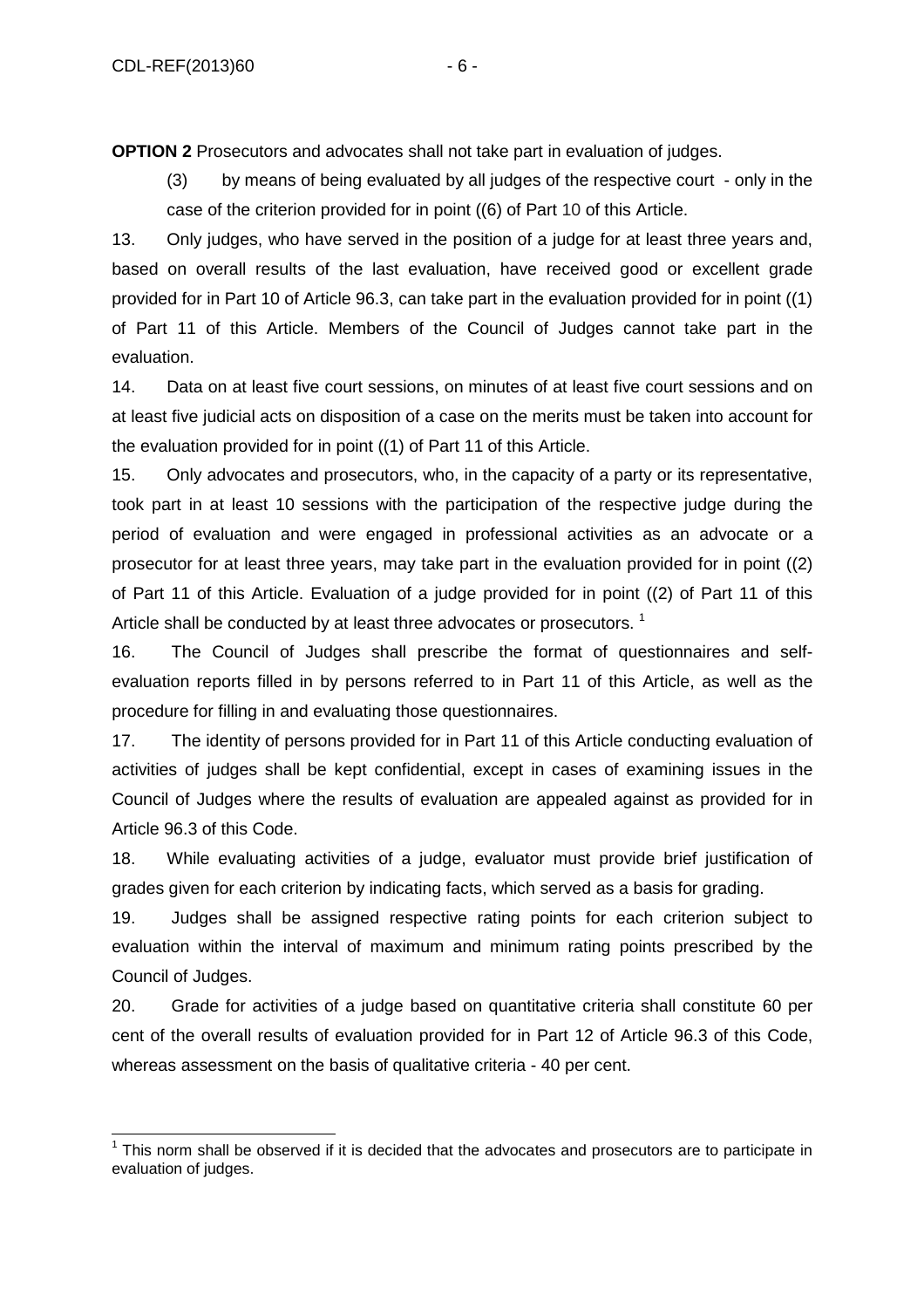#### **Article 96.3. Summarising results of evaluation of activities of judges**

1. While summarising results of evaluation of activities of judges the Ethics and Disciplinary Commission of the Council of Judges shall verify:

(1) observance of evaluation procedures,

(2) credibility of the evaluation taking into account justifications available in the evaluation sheets, as well as communications received pursuant to Part 1 of Article 154 of this Code.

2. Where evaluation questionnaires do not contain justification or are insufficiently justified, the Ethics and Disciplinary Commission of the Council of Judges shall have the competence of sending the questionnaires to persons who conducted evaluation for rejustification, and where credibility of the evaluation may be questionable - to organise revaluation under the procedure prescribed by the Council of Judges.

3. Based on results of evaluation of activities of judges, the Ethics and Disciplinary Commission of the Council of Judges shall prepare individual evaluation sheets for every judge specifying grades and justifications for each criterion.

4. Individual evaluation sheet of a judge shall be sent to the respective judge so as he or she can provide comments and recommendations.

5. Within a period of two weeks after the date of receiving the individual evaluation sheet, the judge shall submit his or her self-evaluation report to the Ethics and Disciplinary Commission of the Council of Judges, which must include information significant for evaluation of criteria provided for in parts 4 and 11 of Article 96.2.

6. Based on information contained in self-evaluation reports submitted by judges, the Ethics and Disciplinary Commission of the Council of Judges shall summarise the results of evaluation reviewing grades contained in individual evaluation sheets of judges as necessary.

7. Individual evaluation sheet of a judge, prepared in compliance with Part 6 of this Article, shall be sent to the respective judge. Where the judge has neither comments nor recommendations regarding the individual evaluation sheet, he or she shall sign it and send it to the Ethics and Disciplinary Commission of the Council of Judges within a period of two weeks after the date of receipt.

8. Where the judge disagrees with evaluation results contained in the individual evaluation sheet, he or she may appeal against the evaluation results to the Council of Judges within a period of two weeks after the date of receiving it through submission of his or her reasoned objections in writing.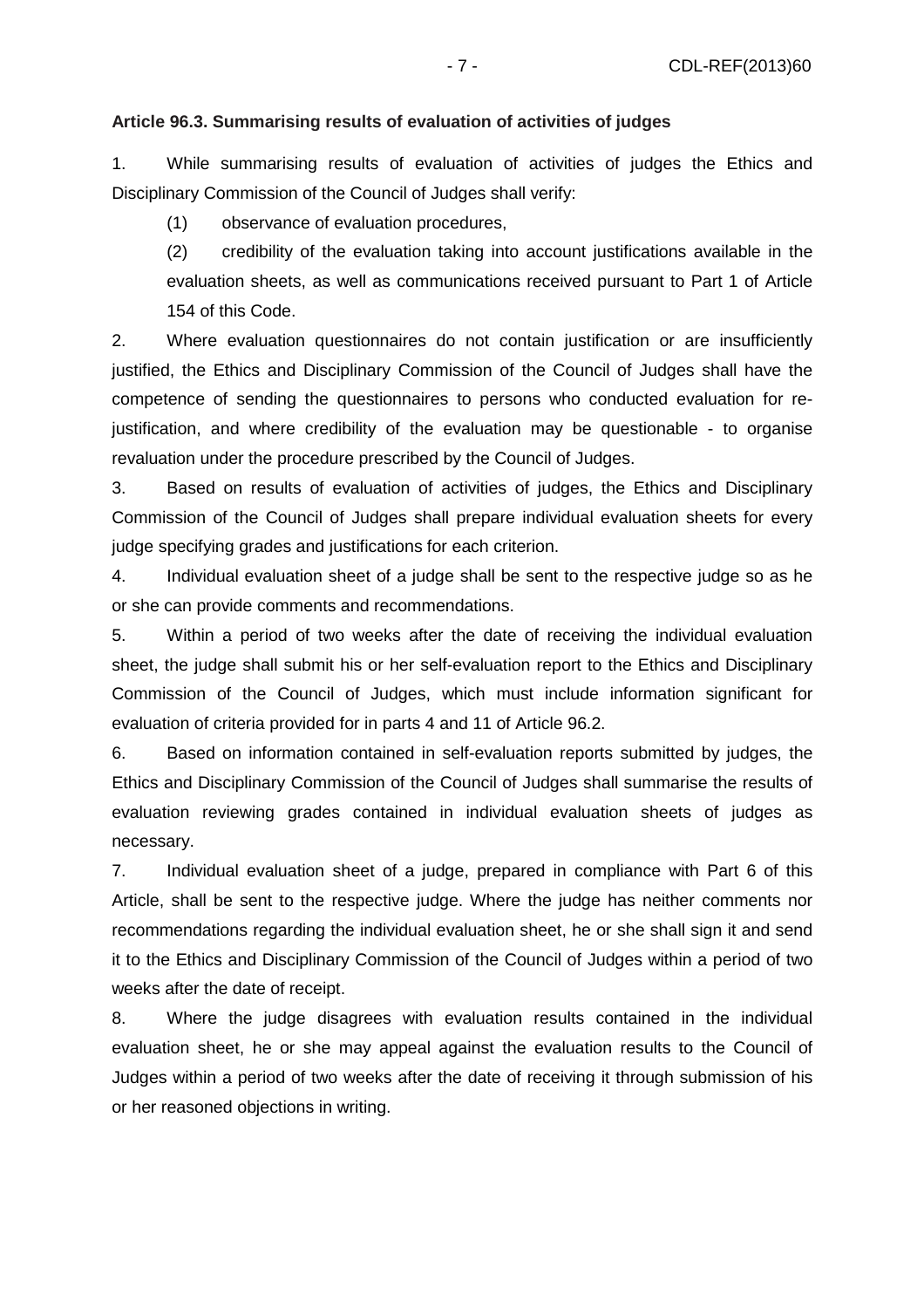9. In cases provided for in Part 8 of this Article the Council of Judges shall function as a court. The procedure for examining cases shall be subject to the norms of the Administrative Procedure Code of the Republic of Armenia to the extent that such norms, in their essence, are applicable to examination of cases by the Council of Justice and do not contradict the norms of this Code.

10. The Council of Judges shall examine the cases regarding evaluation results within a reasonable time period.

11. Evaluation results may be challenged before the Council of Judges only with regard to observance of evaluation procedures and facts underlying the evaluation. The evaluator shall bear the burden of proving the facts underlying the evaluation. Decisions of the Council of Judges regarding evaluation results arrived at as a result of appeal provided for in Part 8 of this Article must be well-reasoned and shall be attached to individual evaluation sheets of judges.

12. Overall results of evaluation of activities of judges shall be calculated on the basis of results of a two-year evaluation provided for in Part 2 of Article 96.2 and evaluation provided for in Part 3 of Article 96.2 of this Code.

13. Activities of judges shall be evaluated either only on the basis of results of a two-year quantitative evaluation provided for in Part 2of Article 69.2 of this Code or on the basis of overall results of evaluation provided for in Part 12 of this Article. Based on evaluation and in accordance with rating scale determined by the Council of Judges, activities of judges shall be classified into the following four groups:

- (1) excellent,
- (2) good,
- (3) average,
- (4) low.

14. General problems identified based on results of evaluation of activities of judges, as well as low results in regard to individual judges shall be subject to discussion in the Council of Judges.

15. Following the annual evaluation of activities of judges provided for in Part 2 of Article 96.2 of this Code, as well as based on overall results of evaluation provided for in Part 12 of this Article, the Ethics and Disciplinary Commission of the Council of Judges shall compile a list in which all judges subjected to evaluation will be ranked in accordance with rating points assigned to them as a result of evaluation.

16. The list provided for in Part 15 of this Article shall be a document for internal use only, which shall be sent to all judges, to the Council of Justice and the Staff of the President of the Republic of Armenia within a period of two weeks after being approved by the Council of Judges.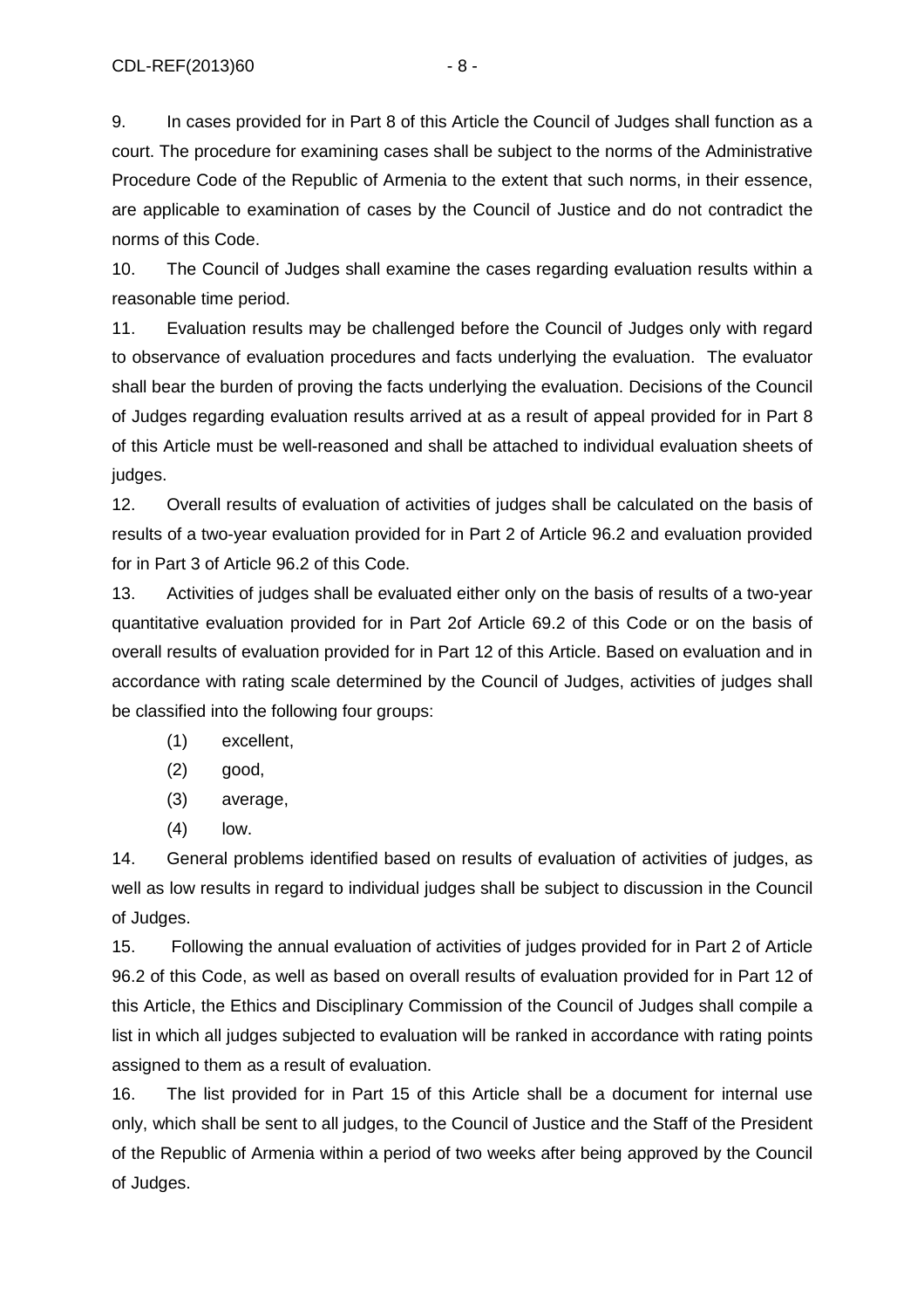17. Individual evaluation sheets regarding results of evaluation of judges shall be kept in personal files of judges.

18. Individual evaluation sheets regarding results of evaluation of qualitative criteria shall be provided to members of the Council of Judges, to the Council of Justice, to the Staff of the President of the Republic of Armenia, to the respective judge and to the chairperson of the court, where the judge works.

#### **Article 96.4. Implications of evaluation of activities of judges**

1. Where activities of a judge are classified as low based on overall results of evaluation provided for in Part 12 of Article 96.3 of this Code, the Council of Judges shall render a decision to send the judge for additional mandatory training specifying the focus of the training.

2. Based on overall results of evaluation of activities of judges provided for in Part 12 of Article 96.3 of this Code, the Council of Judges may suggest that the judge participates in an additional training course, where according to evaluations of the Council of Judges it is necessary to perfect his or her skills in certain aspects.

3. Where activities of a judge are classified as low two times consecutively based on overall results of a two-year quantitative evaluation provided for in Part 2 of Article 96.2 of this Code, the Ethics and Disciplinary Commission of the Council of Judges shall instigate disciplinary proceedings against the judge which may result in the Council of Justice imposing penalty on the judge provided for in point (1) or (2) of Part 1 of Article 157 of this Code. Penalty may not be imposed, where activities of a judge are classified as average based on results of overall evaluation provided for in Part 12 of Article 96.3 of this Code.

4. Where activities of a judge are classified as low three times consecutively based on overall results of a two-year quantitative evaluation provided for in Part 2 of Article 96.2 of this Code, the Ethics and Disciplinary Commission of the Council of Judges shall instigate disciplinary proceedings against the judge which may result in the Council of Justice imposing penalty on the judge provided for in point (3) or (4) of Part 1 of Article 157 of this Code. Penalty may not be imposed, where activities of a judge are classified as average based on results of overall evaluation provided for in Part 12 of Article 96.3 of this Code.

5. In cases provided for in parts 3 and 4 of this Article, the Council of Justice shall verify observance of evaluation procedures and decide on the type of proportionate disciplinary penalty during examination of the issue of subjecting to disciplinary action.

6. Where activities of a judge have been classified as low or average based on overall results of evaluation provided for in Part 12of Article 96.3 of this Code, the judge may not apply for being included in promotion lists or being assigned to the vacant position of the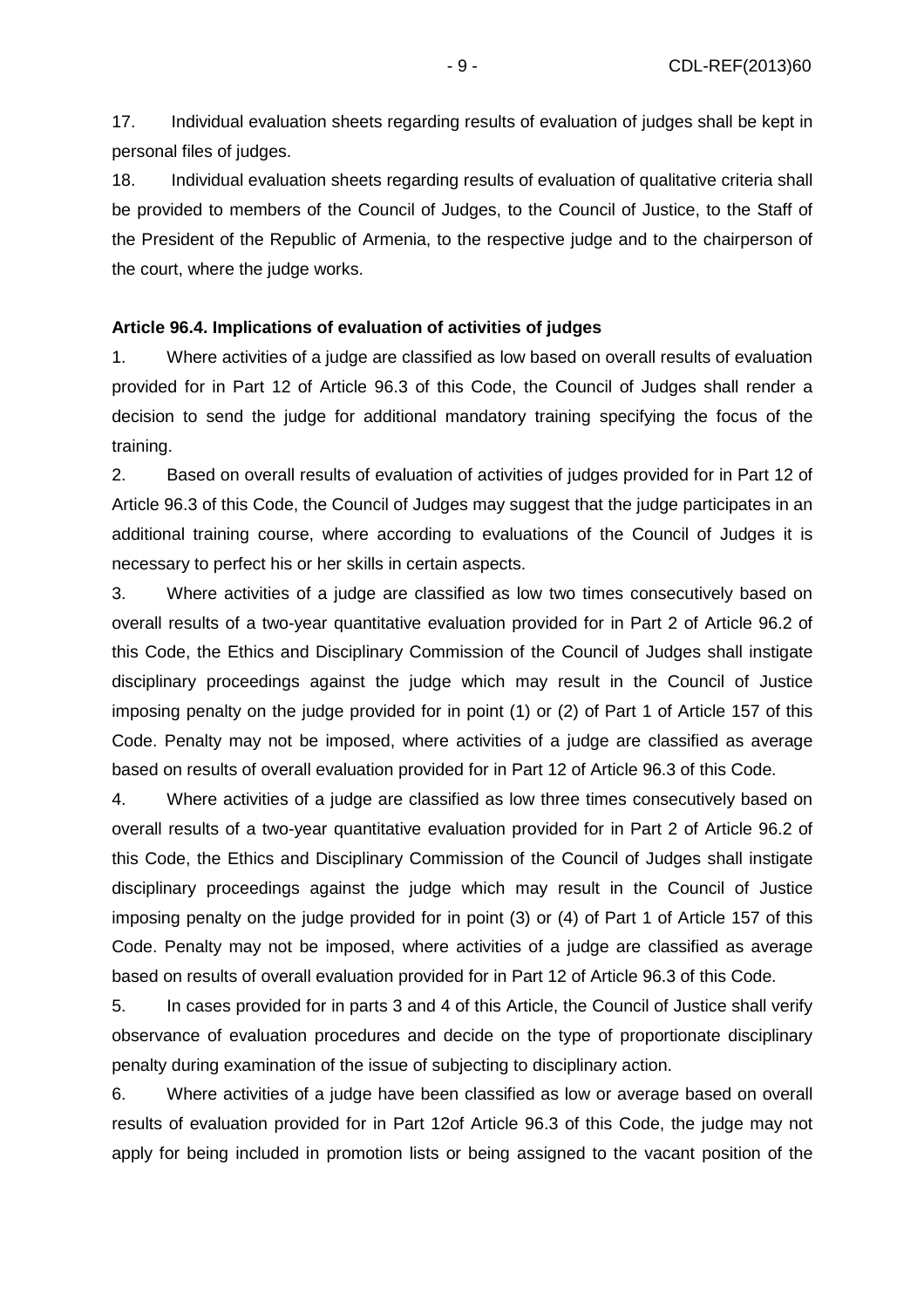court chairperson - until the next summarisation of results of evaluation provided for in Part 12 of Article 96.3 of this Code.

7. The judges, whose activities have been classified as excellent three times consecutively based on overall results of evaluation provided for in Part 12 of this Article, have a preferential right to be included in the promotion list of judges when applying for being included in such a list, except for cases when the Council of Justice, with a reference to substantial arguments, justifies its decision not to include the judge in the promotion list of judges.

8. Where the number of candidates with a preferential right who have applied for being included in the promotion list exceeds the number necessary for filling the respective section of the list, the Council of Justice holds a vote for them according to the procedure provided for in Articles 137 and 138 of this Code.

9. Judges, whose activities have been classified as at least good three times consecutively based on overall results of evaluation provided for in Part 12 of Article 96.3 of this Code, shall have a preferential right to be included in the promotion list for judges, when applying for being included in such a list, after persons provided for in Part 6 of this Article in accordance with the procedure prescribed in parts 7 and8- of this Article.".

**Article 2.** Article 109 of the Code shall be amended as follows:

"Article 109. Procedure for examining issues in the Council of Justice

1. The chairperson of the session shall open the session of the Council of Justice by announcing the issue that has to be examined, as well as, with the consent of members of the Council, shall define the procedure for examining issues placed on the session agenda, and shall chair the session.

2. Sessions of the Council of Justice shall be held in camera, with the exception of cases concerning subjecting a judge to disciplinary action.

3. Examination of cases on subjecting a judge to disciplinary action shall be conducted in camera pursuant to the decision of the Council of Justice - in cases and according to the procedure provided for by law for the purpose of protecting public morals, public order, national security, privacy of persons participating in proceedings, or interests of justice.".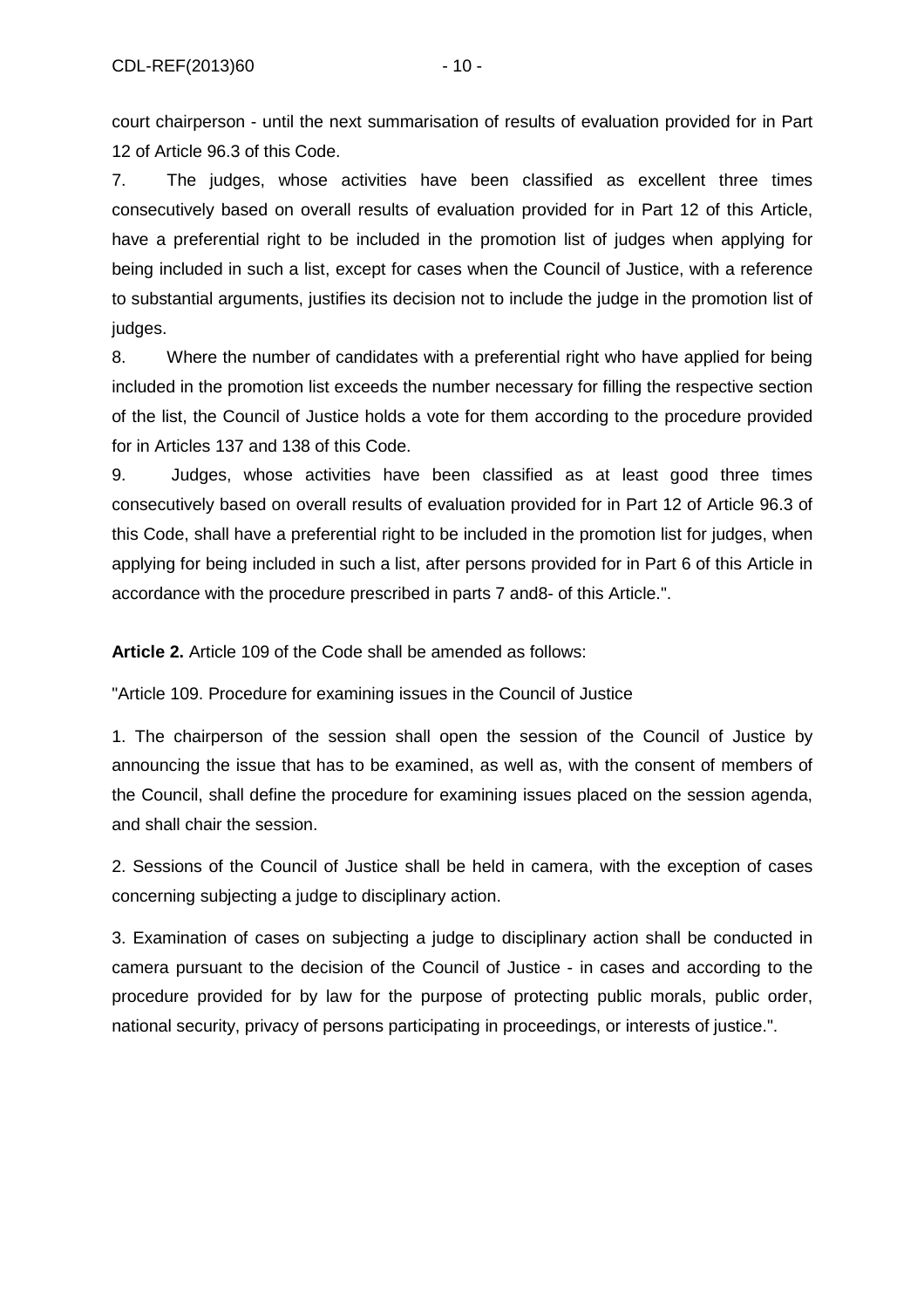**Article 3.** Article 135 of the Code shall be amended as follows:

**"Article 135. Features taken into account when voting with ballots in regard to compiling promotion list for judges or appointing a court chairperson, a judge of a court of appeal, or a chamber judge or a chamber chairperson of the Court of Cassation** 

1. When voting with ballots in regard to compiling promotion list for judges or appointing a court chairperson, a judge of a court of appeal, a chamber judge and a chamber chairperson of the Court of Cassation, members of the Council of Justice shall take into account the results of evaluation of activities of judges provided for in Chapter 12.1 of this Code, and, in particular, the following features:

- (1) quantitative performance of the judge;
- (2) legal knowledge and professional abilities of the judge;

(3) upholding the reputation of the court and of the judge and observance of the judicial code of conduct by the judge;

- (4) written and verbal communication skills;
- (5) attitude towards colleagues while performing his or her duties as a judge;
- (6) professional and postgraduate education of the judge, participation of the judge in educational and professional training programmes;
- (7) participation of the judge in the self-government of the judiciary;
- (8) participation of the judge in programmes aimed at development of law;

(9) organisational abilities of the judge, in case of performing managerial work qualities demonstrated by the judge in the course of his or her work (only for a court chairperson and a chamber chairperson of the Court of Cassation).

2. Overall results of at least the last two evaluations of activities of judges provided for in Part 8 of Article 96.3 of this Code shall be taken into account during compilation of promotion lists of judges.

3. Results of evaluation of up to last six years for all judges, who have applied for being included in the promotion list of judges, shall be provided to the Council of Justice during compilation of the lists.".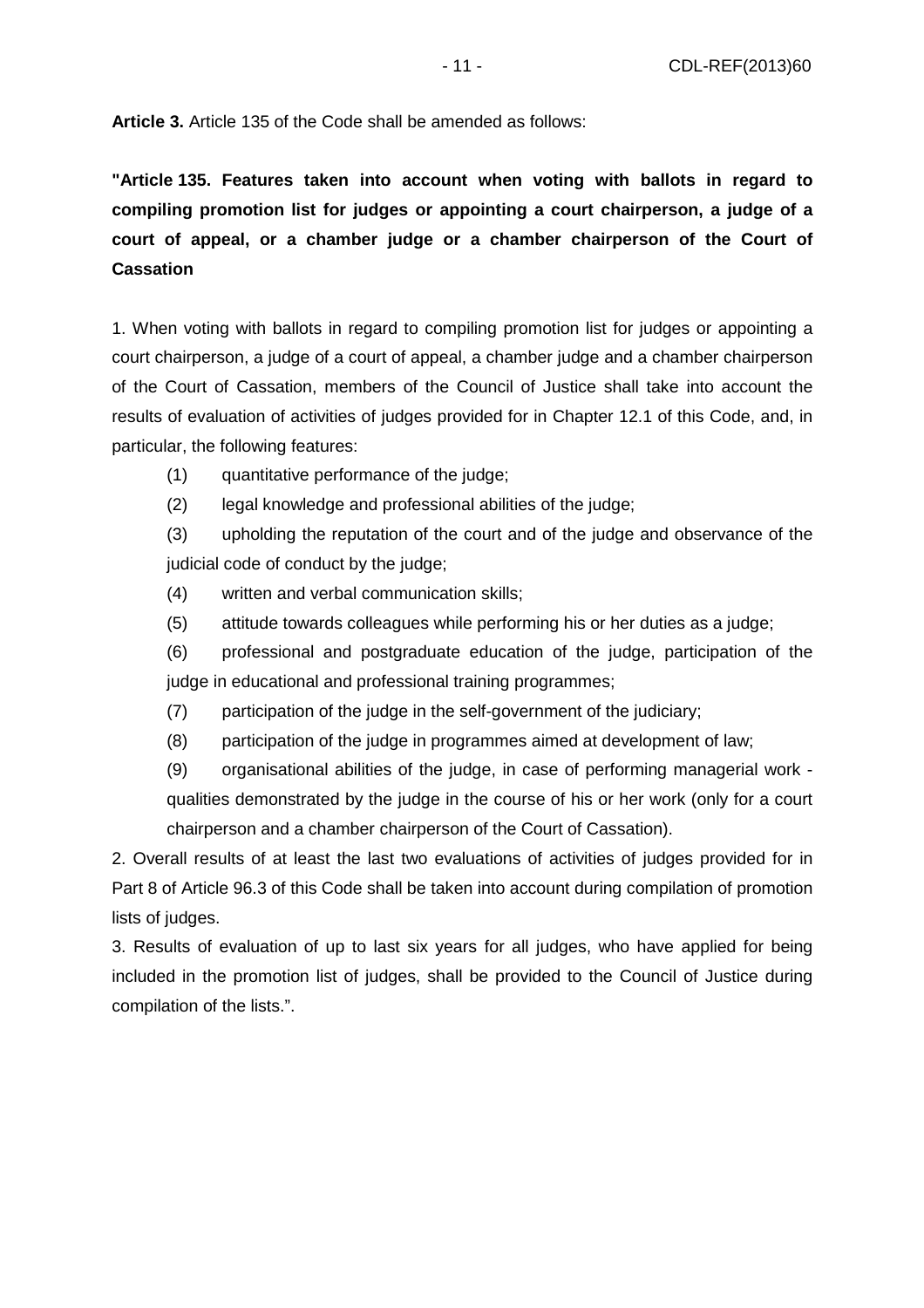### **Article 4. Part 2 of Article 153 of the Code shall be amended as follows:**

"2. Judges may be subjected to disciplinary action on the following grounds:

(1) apparent and gross violation of a substantive norm in the process of administering justice;

(2) apparent and gross violation of a procedural norm in the process of administering justice;

(3) regular or gross violation of the code of conduct by a judge;

(4) failure of the judge to fulfil the duty of participating in mandatory training, as well as duties set out for him or her by the probation supervisor provided for in Article 12, Article 72, Part 1 of Article 96.4, Part 2 of Article 105, Part 3 of Article 156, Part 3 of Article 159, Part 3 of Article 167 of this Code, as well as in the Law of the Republic of Armenia "On Justice Academy;

(5) failure to notify the Ethics Commission of any interference with his or her activities of administering justice or exercising other powers stipulated by law, or of other influence not provided for by law - in accordance with the procedure prescribed in this Code.".

# **Article 5. The Code shall be supplemented with Articles 153.1 and 153.2 which read as follows:**

"Article 153. 1. Time frames for instigating proceedings with a view to subjecting to disciplinary action

1. Proceedings with a view to subjecting a judge to disciplinary action may be instigated:

(1) within a period of one year upon entry into force of a final judicial act regarding given case or issue based on grounds provided for in points 1 and 2 of Article 153 of this Code;

(2) within a period of one month upon revealing the ground for subjecting to disciplinary action provided for in point (3) of Article 153 of this Code, but no later than within six months after such a ground arises;

(3) proceedings may be instigated within a period of three months upon revealing the ground for subjecting to disciplinary action provided for in point (4) of Article 153 of this Code, but no later than within a year after such a ground arises;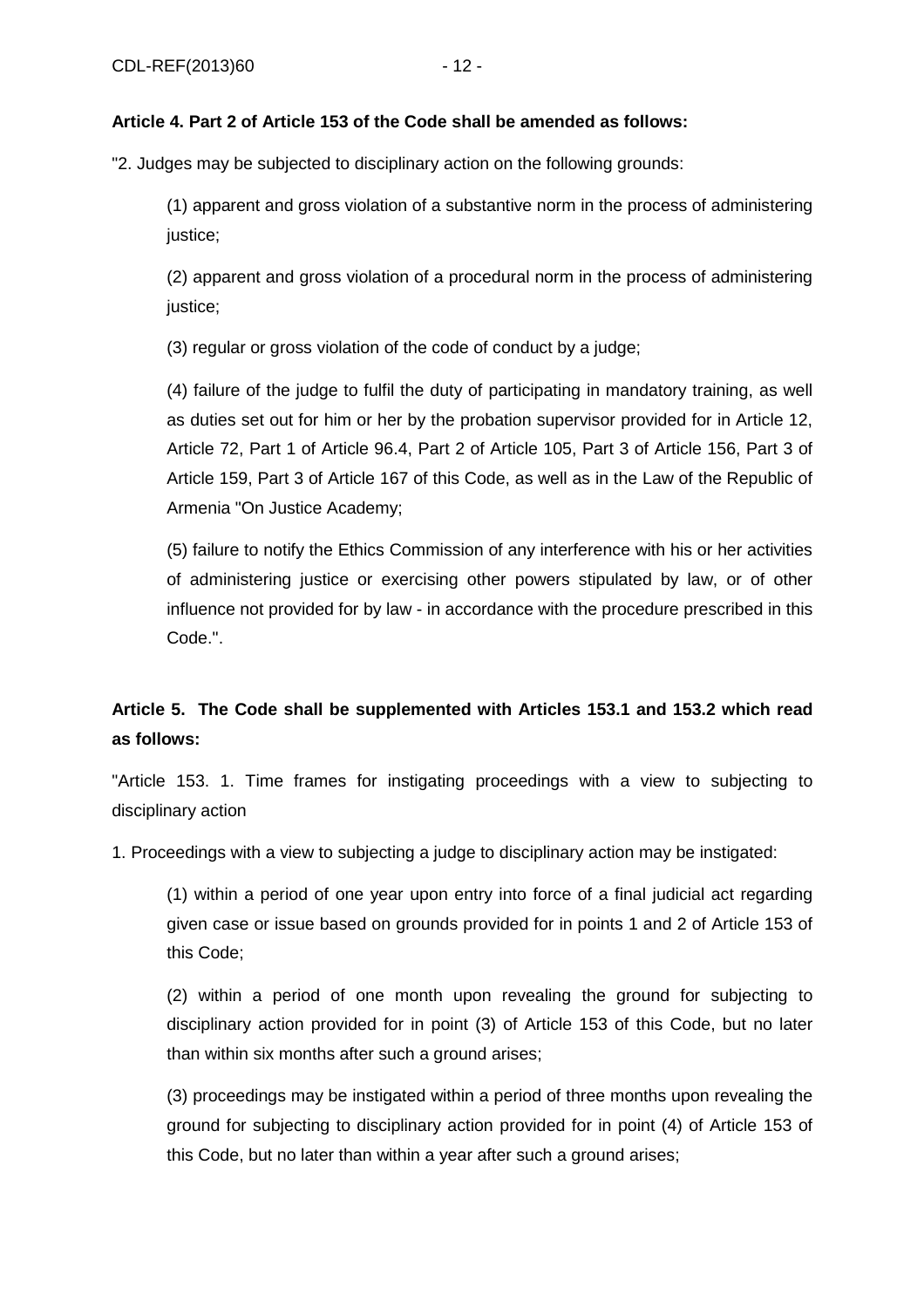(4) proceedings on the ground provided for in point (5) of Article 153 of this Code may be instigated within a period of one month after the judge has committed the violation;

(5) proceedings on the ground provided for in point (6) of Article 153 of this Code may be instigated within a period of three months upon revealing the violation, but no later than one year after the violation has been committed.

#### **Article 153. 2. Apparent and gross violation of substantive and procedural norms**

1. Within the meaning of this Chapter apparent violation occurs when a judge commits such a violation of a substantive or procedural norm in the administration of justice, the existence of which cannot be questioned by any reasonable legal assumption or argument.

2. Within the meaning of this Chapter gross violations of substantive or procedural norms shall be:

(1) applying a regulatory legal act or a provision of a regulatory legal act that does not have legal force;

(2) subjecting a person to liability not provided for by law;

(3) rendering a judicial act contradicting with the constitutional and legal meaning of a provision of a law, revealed in the final part of decisions of the Constitutional Court of the Republic of Armenia;

(4) rendering a judicial act contradicting with the final part of a decision of the European Court of Human Rights;

(5) vesting such powers in state or local self-government bodies through a judicial act, that are not provided for by the Constitution or laws of the Republic of Armenia;

(6) rendering a judicial act in violation of the principle of separation and balance of powers provided for in the Constitution of the Republic of Armenia;

(7) imposing disproportionate measure of liability;

(8) applying a law imposing or aggravating liability retroactively;

(9) violating basic rights and freedoms of persons and citizens provided for in the Constitution of the Republic of Armenia, where this has the effect of violating the right to personal liberty and security of a person provided for by Article 16 of the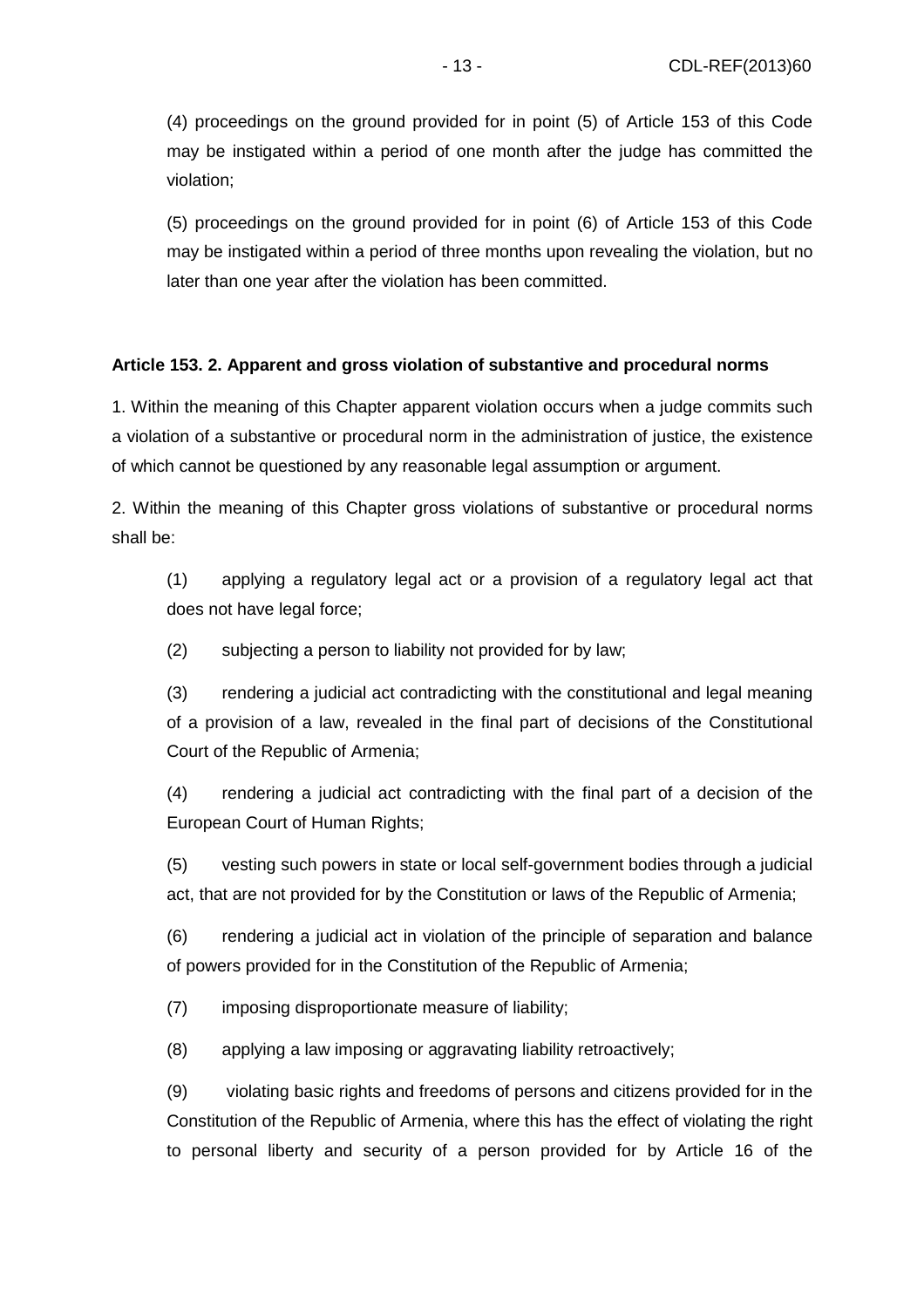Constitution of the Republic of Armenia, including incorrect application of an act of amnesty;

(10) rendering a judicial act inconsistent with the principle of legal certainty;

(11) regularly and without a reasonable basis postponing examination of a case in the absence of grounds provided for by law;

(12) examining a case in the absence of one of the parties to the case, who has not been duly notified of the time and place of the session;

(13) examining a case by a panel of judges not provided for by law or rendering a judicial act, signing of a judicial act by a judge (judges) other than the one (ones) who rendered it;

(14) rendering a judicial act directly concerning the rights and responsibilities of persons not parties to the case, except where the court notified the respective persons of the case being examined, but the latter did not wish to be involved in the case;

(15) arriving at a decision on quashing the proceedings of a case in violation of the law;

(16) other apparent or gross violations of substantive or procedural norms, which led to strict limitation of rights of persons guaranteed by respective legal acts or to deprivation of such rights and had an impact or could have had an impact on rendering a proper judicial act regarding the case.".

**Article 6.** The words "workplace discipline or" shall be deleted from Part 1 of Article 154 of the Code.

**Article 7.** Point (2.1) of Part 1 of Article 162 of the Code shall be amended as follows:

"2.1. the person instigating the proceedings has violated time frames provided for by this Code for the course of disciplinary proceedings against a judge".

**Article 8.** Point (2) of Part 1 of Article 25, point (7) of Part 1 of Article 78 and point (1) of Part 5 of Article 155 shall be repealed.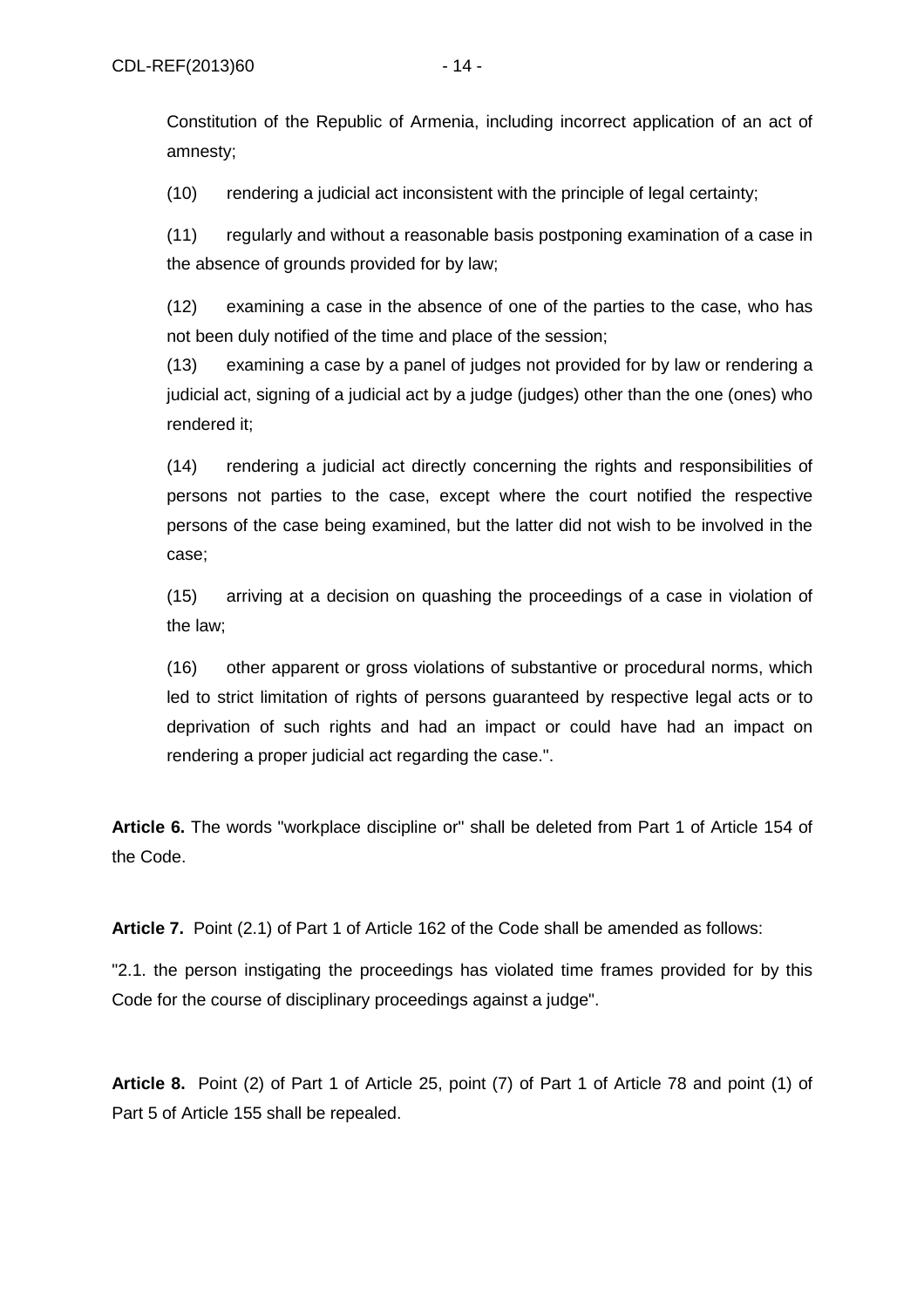### **Article 9. Final and transitional provisions**

1. This Law, except for Article 3, shall enter into force from 1 January 2014.

2. Article 3 of this Law shall enter into force from 1 January 2015.

3. Parts 2 and 3 of Article 3 of this Law shall be applied only when the results of evaluation of judges are available in quantity provided for in parts 2 and 3 of Article 3 of this Law.

4. The Council of Judges shall implement testing of the programme for evaluation of activities of judges in courts of first instance and courts of appeal of the Republic of Armenia after this Law enters into force, starting from 1 March till 30 December 2014.

5. The first evaluation of activities of all judges of courts of first instance and courts of appeal of the Republic of Armenia, provided for in Part 2 of Article 96.2 of this Code, shall be conducted starting from 1 January 2015.

6. Evaluation of activities of judges in respect of court chairpersons, provided for in Chapter 12.1 of this Code, shall be conducted starting from 1 January 2015.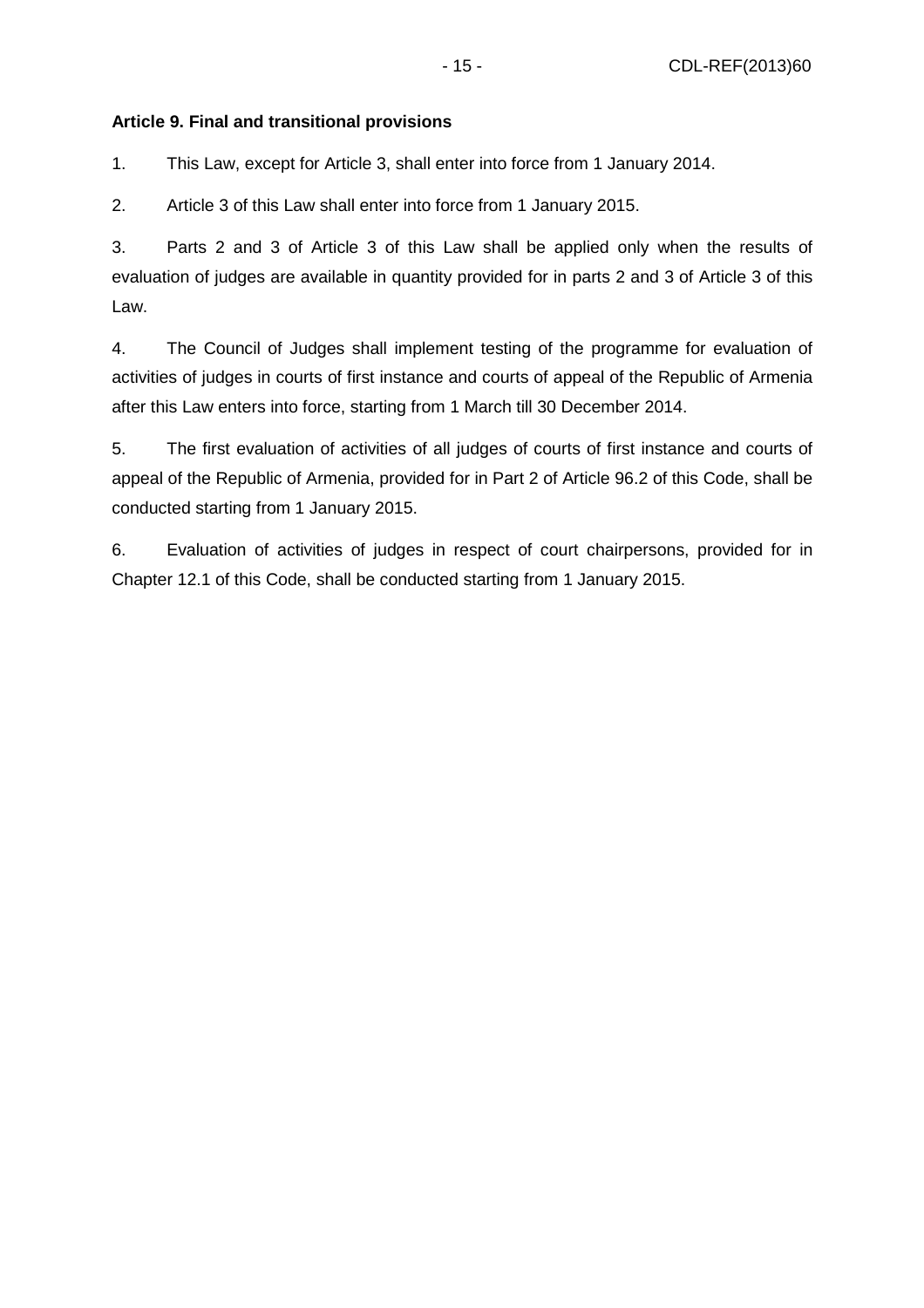# **CHAPTER 17 OF THE JUDICIAL CODE ON DISCIPLINARY LIABILITY OF JUDGES AND TERMINATION OF POWERS (law currently in force)**

### **Article 153. Grounds for subjecting a judge to disciplinary liability**

1. The power to subject a judge to disciplinary liability is vested in the Council of Justice.

2. A judge may be subjected to disciplinary liability on the following grounds:

(1) Obvious and grave violation of substantive law norms in the administration of justice. Proceedings for subjecting a judge to disciplinary liability on this ground may be instituted within a one-year period after the judge rendered the judicial act resolving the case in substance;

(2) Obvious and grave violation of procedural law norms in the administration of justice. Proceedings for subjecting a judge to disciplinary liability on this ground may be instituted within a one-year period after the judge issued the judicial act on the merits of the relevant case;

(3) Regular violations of or grave violation of work discipline. Proceedings for subjecting a judge to disciplinary liability on this ground may be instituted within a one-month period after disclosing the ground of disciplinary liability, but not later than six months after the emergence of such ground;

(4) Regular violations of or grave violation by the judge of the Code of Conduct. Proceedings for subjecting a judge to disciplinary liability on this ground may be instituted within a threemonth period after disclosing the ground of disciplinary liability, but not later than one year after the emergence of such ground;

(5) Failure by the judge to carry out his or her duties laid down by Article 12, Article 72, part 2 of Article 105, part 3 of Article 156, part 3 of Article 159, Article 191, part 3 of Article 167, and Article 193 of this Code. Proceedings for subjecting a judge to disciplinary liability on this ground may be instituted within a one-month period after the judge committed the violation;

(6) Failure to notify the Ethics Committee, in accordance with the procedure stipulated by this Code, of any interference with his or her activities of administering justice or exercising other powers stipulated by law, or of other influence not envisaged by law: Proceedings for subjecting a judge to disciplinary liability on this ground may be instituted within a threemonth period after discovering the violation, but not later than within one year after the violation.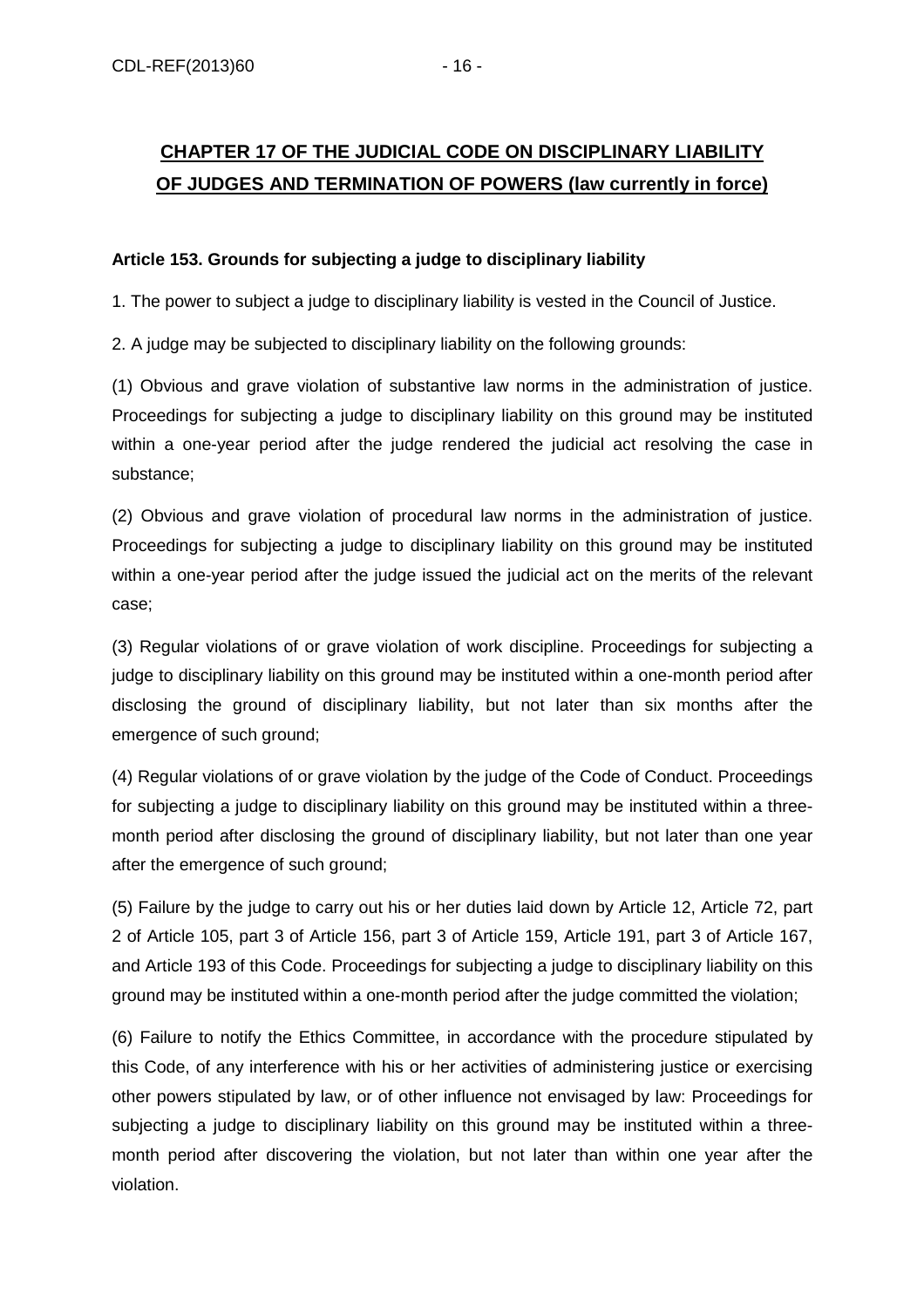3. The quashing or amending of a judicial act shall not per se give rise to the liability of a judge that rendered such judicial act.

4. Subjecting a judge to criminal, administrative, civil, or other liability prescribed by law does not preclude the possibility of subjecting the judge to disciplinary liability, and vice-versa.

5. In case when it is established by a judicial act issued by an international court acting with the participation of the Republic of Armenia that a court of the Republic of Armenia violated human rights and fundamental freedoms set by a relevant international treaty to which the Republic of Armenia is a party, the periods laid down in points 1 and 2 of part 2 of this Article shall be calculated from the moment of delivering the judicial act.

#### **(Article 153 supplemented by HO-12-N of 8 April 2008)**

**(Article 153 amended by Law HO-51-N of 2 May 2013 shall enter into force on 1 January 2014)** 

## **Article 154. Discussion by Ethics Committee of a communication about a disciplinary infringement committed by a judge**

1. When receiving a report about or encountering a fact of a judge violating the rules of work discipline or the rules of conduct, the Ethics Committee shall, when examining another matter that is within the scope of its competence, organise a discussion, by engaging the judge therein. If, as a result of the discussion, the Committee finds that the violations are neither grave nor regular, then it may limit its action to the discussion of the matter. Otherwise, the Committee shall file a motion requesting the Disciplinary Committee of the Council of Justice to institute disciplinary proceedings.

2. Having received the information laid down by parts 3 or 4 of Article 95, as well as by Article 96 of this Code, the Ethics Committee may, if it finds that the information is incomplete or doubtful, organise at its initiative a discussion of the matter, to which it shall invite the respective judge. The results of the discussion shall be determined in accordance with the procedure stipulated by part 1 of this Article.

#### **Article 155. Instituting disciplinary proceedings against a judge**

1. The following shall have the right to institute disciplinary proceedings against judges and chairmen of first instance and appellate courts:

(1) The Minister of Justice;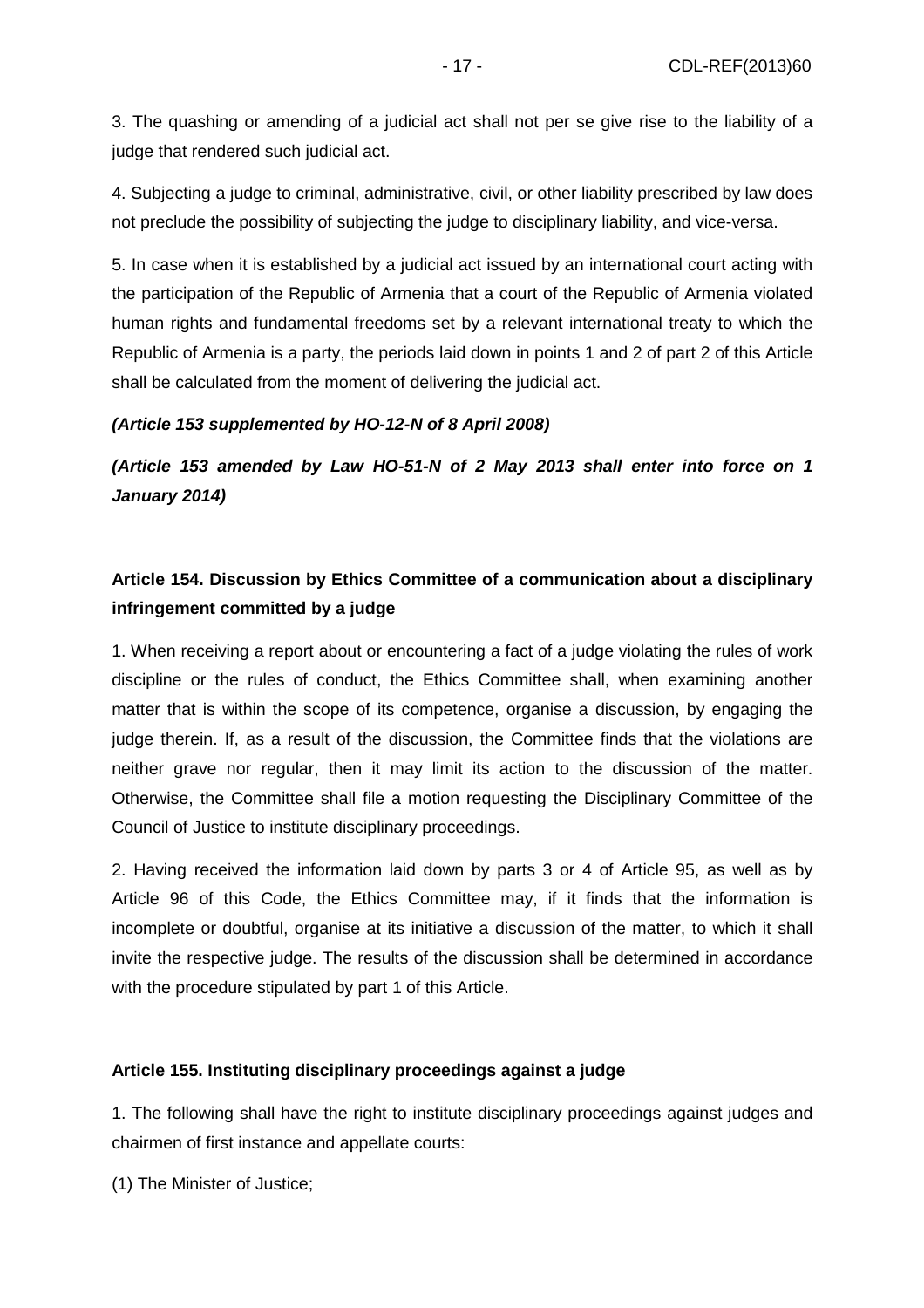(2) The Disciplinary Committee of the Council of Justice.

2. The following shall have the right to institute disciplinary proceedings against a chamber judge and chamber chairman of the Court of Cassation:

(1) The Chairman of the Court of Cassation;

(2) The Disciplinary Committee of the Council of Justice, upon motion by the Ethics Committee of the Council of Court Chairmen.

3. The Disciplinary Committee of the Council of Justice, upon motion by the Ethics Committee of the Council of Court Chairmen, shall be entitled to institute disciplinary proceedings against the Chairman of the Court of Cassation.

4. If the Minister of Justice or the Chairman of the Court of Cassation institutes disciplinary proceedings, then such initiation including the alleged infringement shall be notified to the Disciplinary Committee of the Council of Justice. In case of instituting disciplinary proceedings against a judge or chairman of a first instance or appellate court, the Disciplinary Committee of the Council of Justice shall notify the Minister of Justice of such institution and of the alleged infringement. In case of instituting disciplinary proceedings against a chamber judge or chamber chairman of the Court of Cassation, the Disciplinary Committee of the Council of Justice shall notify the Chairman of the Court of Cassation of such institution and of the alleged infringement. Two concurrent sets of proceedings shall not be instituted against the same person in connection with the same infringement.

5. The reasons for instituting disciplinary proceedings are the following:

(1) A decision of the Court of Cassation, which confirms that an apparent illegal judicial act was made in the administration of justice when resolving the case or matter on the merits, or the judge committed an obvious and grave violation of the rules of procedural law in the administration of justice;

(2) An application by a person;

(3) A communication from a state or local government body or official;

(4) A motion filed by the Ethics Committee of the Council of Court Chairmen;

(5) The finding, as a result of summarising or studying court practice, of an act that gives rise to disciplinary liability;

(6) The finding, by the persons instituting the proceedings, of an act that gives rise to disciplinary liability;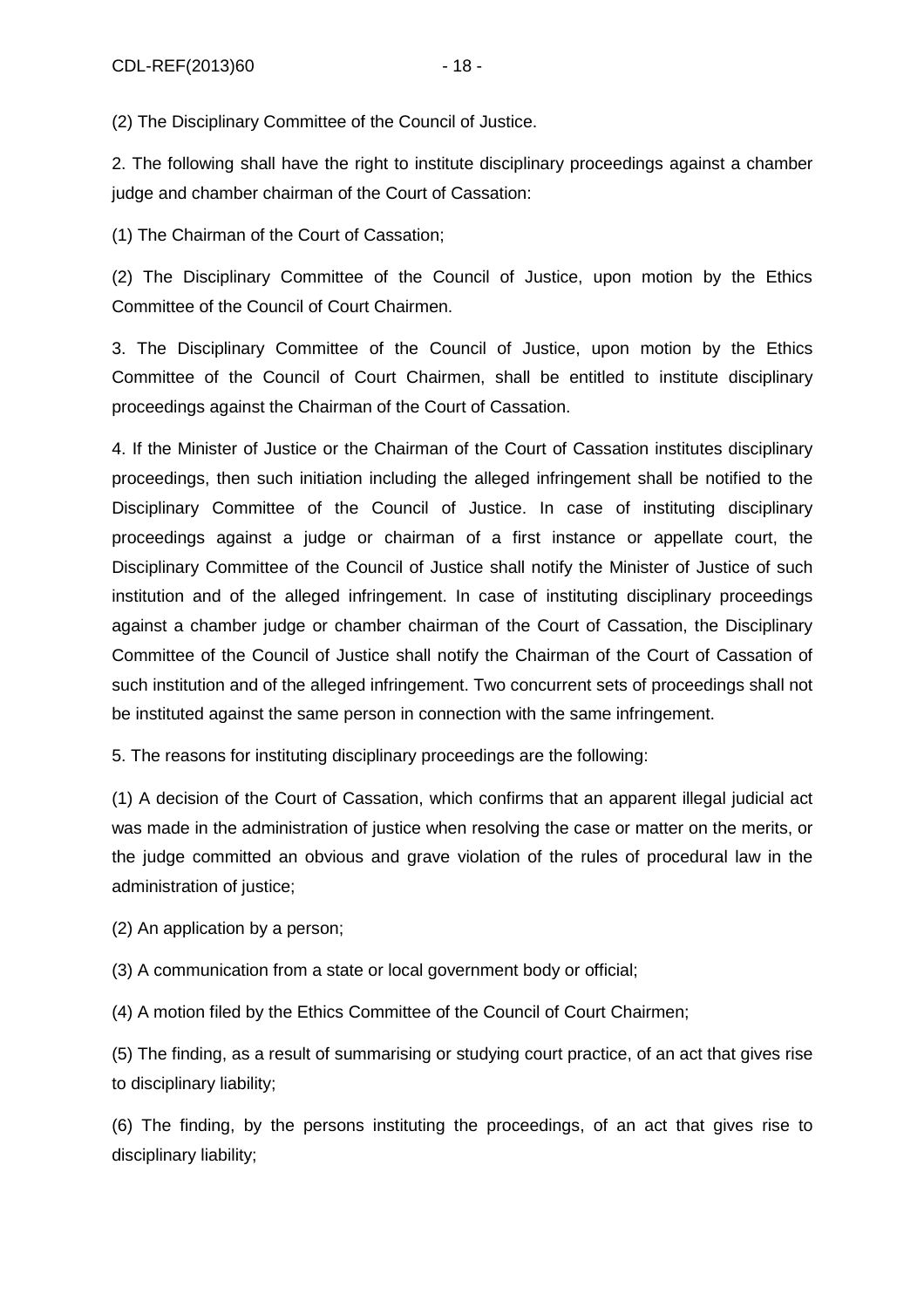(7) A judicial act issued by an international court acting with the participation of the Republic of Armenia, which establishes that a court of the Republic of Armenia violated human rights and fundamental freedoms set by a relevant international treaty to which the Republic of Armenian is a party while examining the case.

6. The application, communication, or motion provided for by points 1, 2 and 3 of part 5 of this Article, which does not contain prima facie evidence of a judge having committed an act that gives rise to disciplinary liability, shall be returned to the person that submitted it, without any proposal.

7. In case of not instituting proceedings on the basis of the application, communication, or motion provided for by points 1, 3 and 4 of part 5 of this Article, the person responsible for instituting proceedings does not have to substantiate in his response the reasons for not instituting proceedings.

### **(Article 155 amended by HO-281-N of 28.11.07, and added by HO-12-N of 08.04.08)**

#### **Article 156. Conduct of disciplinary proceedings against a judge**

1. The duration of disciplinary proceedings may not be longer than six weeks, except where the judge is absent. The duration of disciplinary proceedings may be extended for a period equal to the duration of the absence of a judge.

2. Within the framework of disciplinary proceedings, the person instituting the proceedings shall be entitled to:

(1) Demand from court and study materials of any criminal, civil or any other case on which there is a judicial act entered into legal force;

(2) In court, get acquainted with the materials of any criminal, civil or any other case on which there is still no judicial act entered into legal force;

(3) Demand written explanations from a judge;

(4) Summon and hear witnesses;

(5) Demand and receive materials from state and local government bodies and officials;

(6) Make a suggestion to the person that submitted the application based on which disciplinary proceedings were instituted to provide additional clarifications. State and local government bodies and officials must provide clarifications.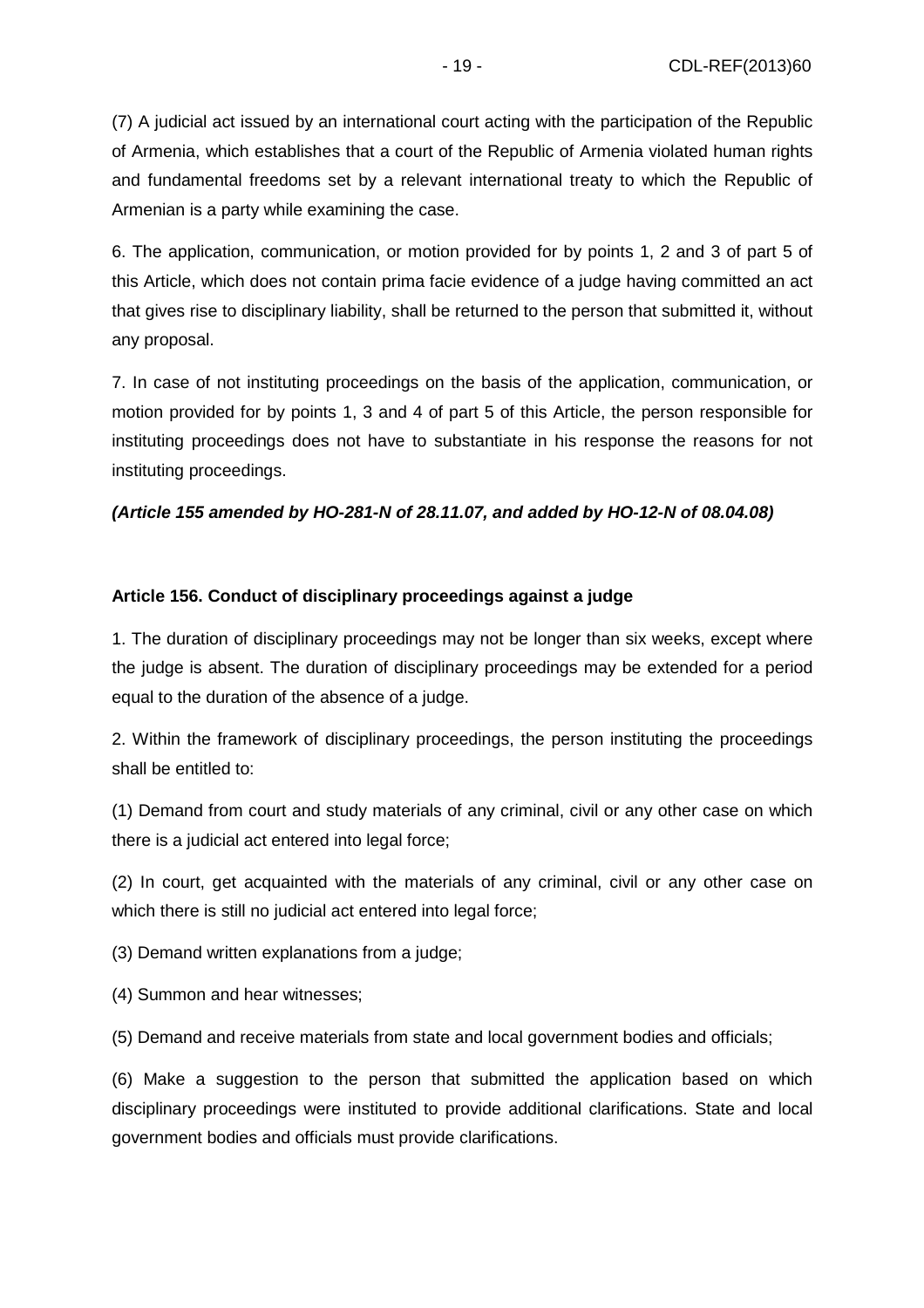4. As a result of studies made, the person that instituted the proceedings shall take either of the following decisions:

(1) Decision to halt the disciplinary proceedings;

(2) Decision to file a motion requesting the Council of Justice to subject the judge to disciplinary liability.

5. If the Minister of Justice or the Chairman of the Court of Cassation has halted the disciplinary proceedings, he shall inform the Disciplinary Committee of the Council of Justice thereof. In case of halting the disciplinary proceedings against a judge or chairman of court of first instance and court of appeal, the Disciplinary Committee of the Council of Justice shall inform the Minister of Justice thereof. In case of halting the disciplinary proceedings against a chamber judge or chamber chairman of the Court of Cassation, the Disciplinary Committee of the Council of Justice shall inform the Chairman of the Court of Cassation thereof. After deciding to halt disciplinary proceedings, the person that instituted the proceedings may not institute proceedings again on the same ground.

6. If the person that instituted the proceedings decides to file a motion requesting the Council of Justice to subject the judge to disciplinary liability, he shall prepare an opinion on the disciplinary infringement, which shall describe each act committed by the judge, which constitutes a disciplinary infringement, and provide evidence proving that such act was committed and substantiation for qualifying an act as a disciplinary infringement, including the judge's guilt for the committed act and the type of guilt.

7. Before sending the materials of the disciplinary proceedings to the Council of Justice, the judge against whom disciplinary proceedings have been instituted may get acquainted with them. The materials shall be provided to the judge no later than two weeks before the deadline stipulated by part 1 of this Article. Within a week of receiving the materials, the judge may present additional explanations or file a motion requesting additional investigation to be performed. Based on additional explanations of the judge or additional investigation, the person that instituted the proceedings may change his opinion, unless it aggravates the situation of the judge.

8. The person that instituted the proceedings shall send the materials of the disciplinary proceedings to the Council of Justice and to the judge against whom disciplinary proceedings have been instituted, together with an advice of delivery. From the moment the materials of the disciplinary proceedings are sent to the Council of Justice, the person that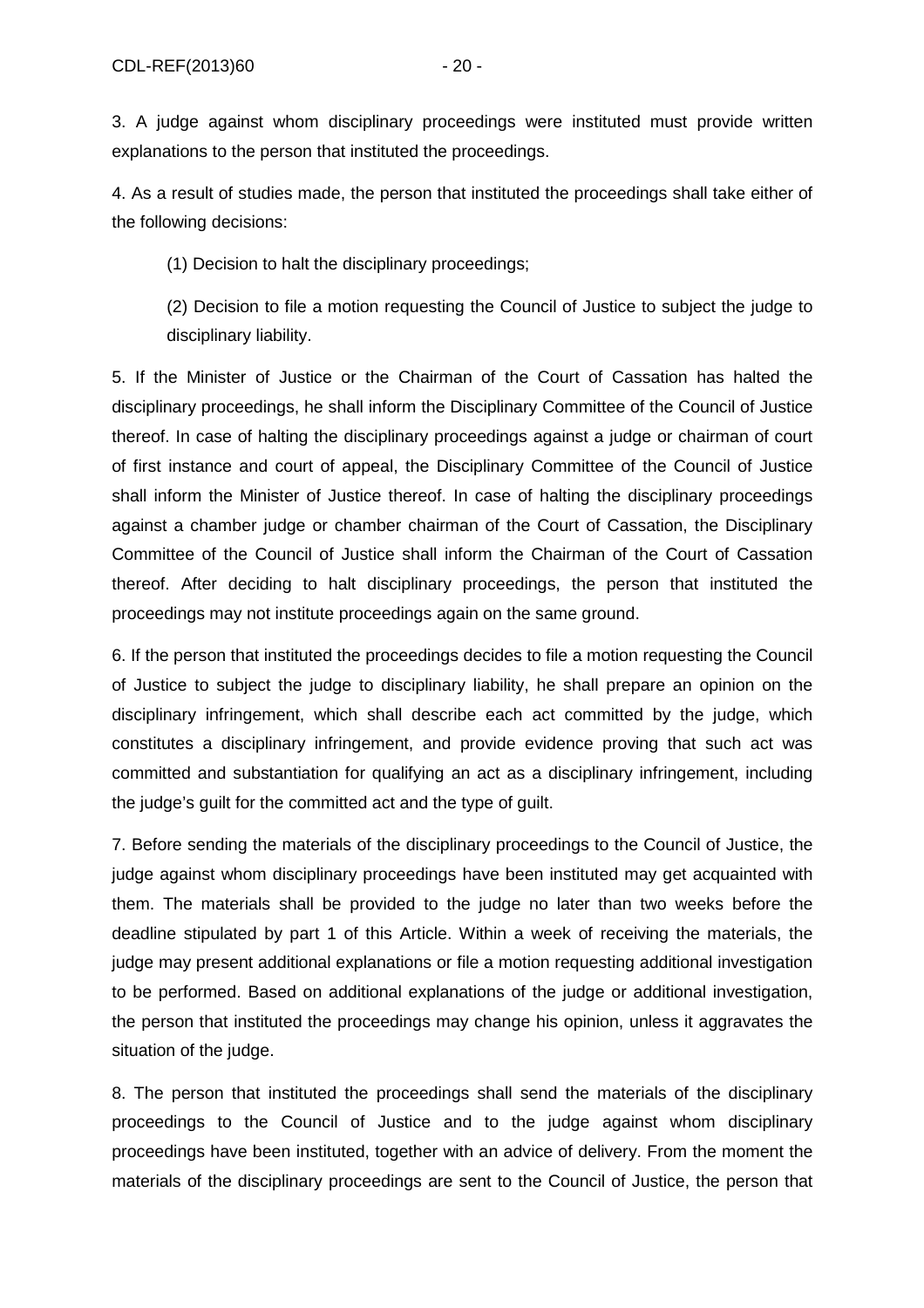instituted proceedings may not withdraw the materials of proceedings, and the materials are subject to examination on the merits at the Council of Justice.

9. Within a week of receiving the materials of the disciplinary proceedings, the judge may send a response to the Council of Justice. The failure of the judge to send a response shall not hinder the Council of Justice to review the disciplinary case against the judge. Upon motion by the judge, the Council may extend the mentioned period granted to the judge.

10. The person that instituted the proceedings, witnesses to the case, and other persons must maintain the confidentiality of the disciplinary proceedings. All documents communicated in the framework of the disciplinary proceedings must be sent in closed envelopes marked "Confidential".

#### **Article 157. Disciplinary sanctions imposed on judges**

1. As a result of reviewing the matter related to the disciplinary liability of a judge, the Council of Justice may impose any of the following disciplinary sanctions against the judge:

(1) Warning;

(2) Reprimand, which shall be combined with depriving the judge of 25% of his salary for a period of six months;

(3) Severe reprimand, which shall be combined with depriving the judge of 25% of his salary for a period of one year;

(4) Filing a motion requesting the President of the Republic to terminate the powers of the judge.

2. A warning is a formal reproach of a judge, which is imposed by the Council of Justice for a disciplinary infringement of the least gravity, unless the judge has another pending sanction.

3. The type of disciplinary sanction provided for by point 4, part 1 of this Article shall be imposed where a grave disciplinary infringement or the regular disciplinary infringements committed by the judge renders him or her incompetent with the position of a judge.

4. The disciplinary sanction imposed on a judge shall be proportionate with the infringement. When applying a disciplinary sanction, the Council of Justice shall also take into account the consequences of the infringement, the personal characteristics of the judge, the degree of guilt, any pending sanctions and other noteworthy circumstances characterising the judge.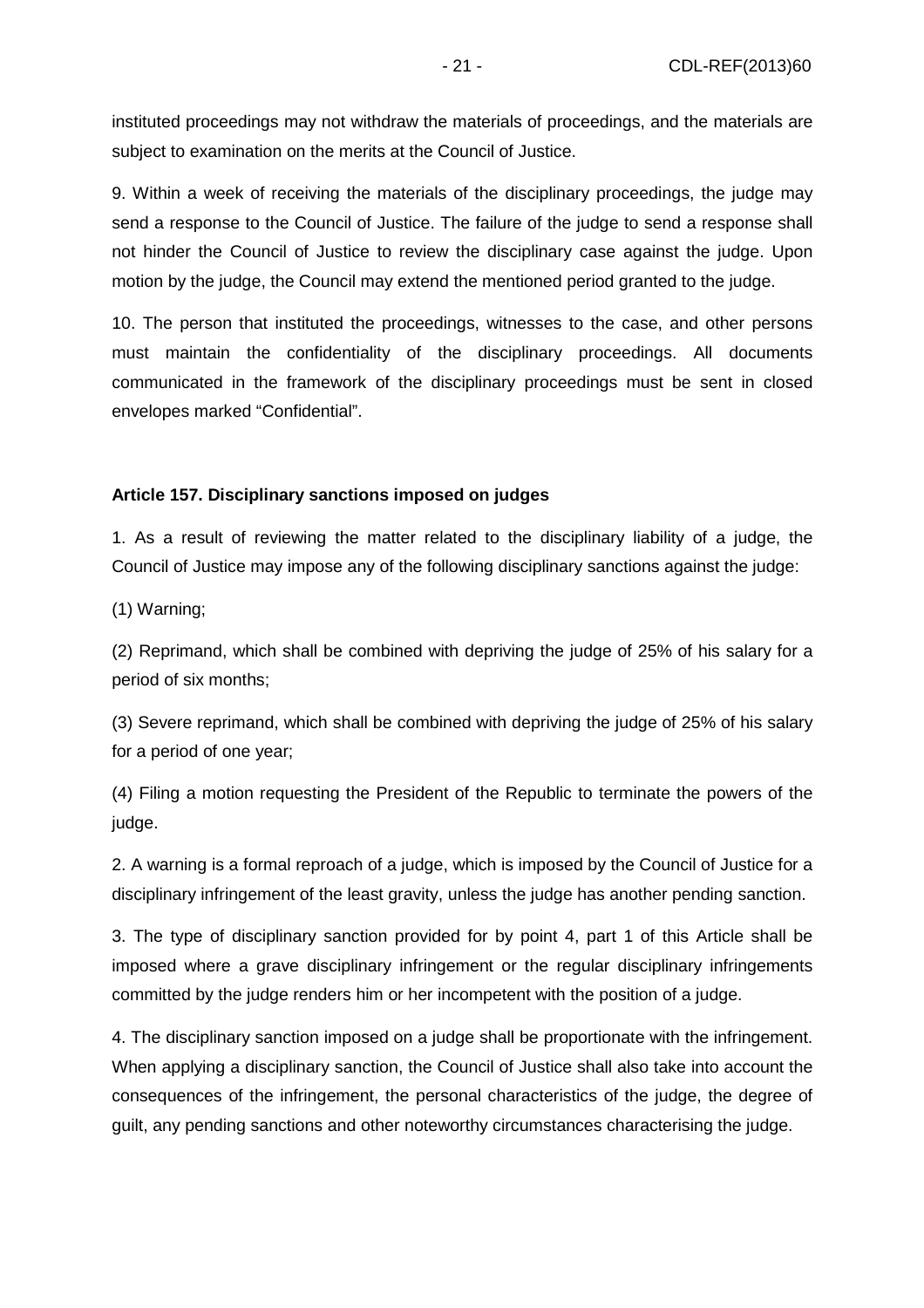5. If a judge is not subjected to a new disciplinary sanction within two years after the date of receiving a reprimand or severe reprimand, or within one year after the date of receiving a warning, he shall be considered not to have a disciplinary sanction.

6. If a judge is consecutively subjected to disciplinary sanctions that lower the salary, the total lowering of the salary for each month cannot exceed 50% of the salary.

#### **Article 158. Examination of proposal to subject a judge to disciplinary liability**

1. When examining matters of subjecting a judge to disciplinary liability, the Council of Justice shall act as a court. When the Council of Justice acts as a court, the procedure of examining cases shall be subject to the rules of the Administrative Proceedings Code of the Republic of Armenia to the extent that such rules are substantively applicable to the case proposal by the Council of Justice and do not contradict the rules of this Code.

2. A member of the Council of Justice may not recuse himself or herself.

3. The obligation to prove that there are grounds for subjecting a judge to disciplinary liability lies with the person that instituted the proceedings. In a session of the Council of Justice, any unfounded suspicion as to the commitment of disciplinary infringement by a judge shall be dispelled in his favour.

4. The Council of Justice shall examine a case on subjecting a judge to disciplinary liability within a reasonable period.

5. Documents examined by the Council of Justice shall be attached to the case materials, either in originals or duly endorsed copies.

# **Article 159. Procedure for examining the matter of subjecting a judge to disciplinary liability by the Council of Justice**

1. The proposal of the matter in the Council of Justice shall start with the report of the person that instituted the proceedings, which shall cover the essence of the matter and the opinion on the disciplinary infringement. If the disciplinary proceedings in relation to the judge were instituted by the Minister of Justice, the latter must be present in the Council of Justice session and has the right to appear personally or through a public servant of the Ministry of Justice. If the disciplinary proceedings against a judge were instituted by the Chairman of the Court of Cassation, the latter shall personally report on the matter. If the disciplinary proceedings in relation to the judge were instituted by the Disciplinary Committee of the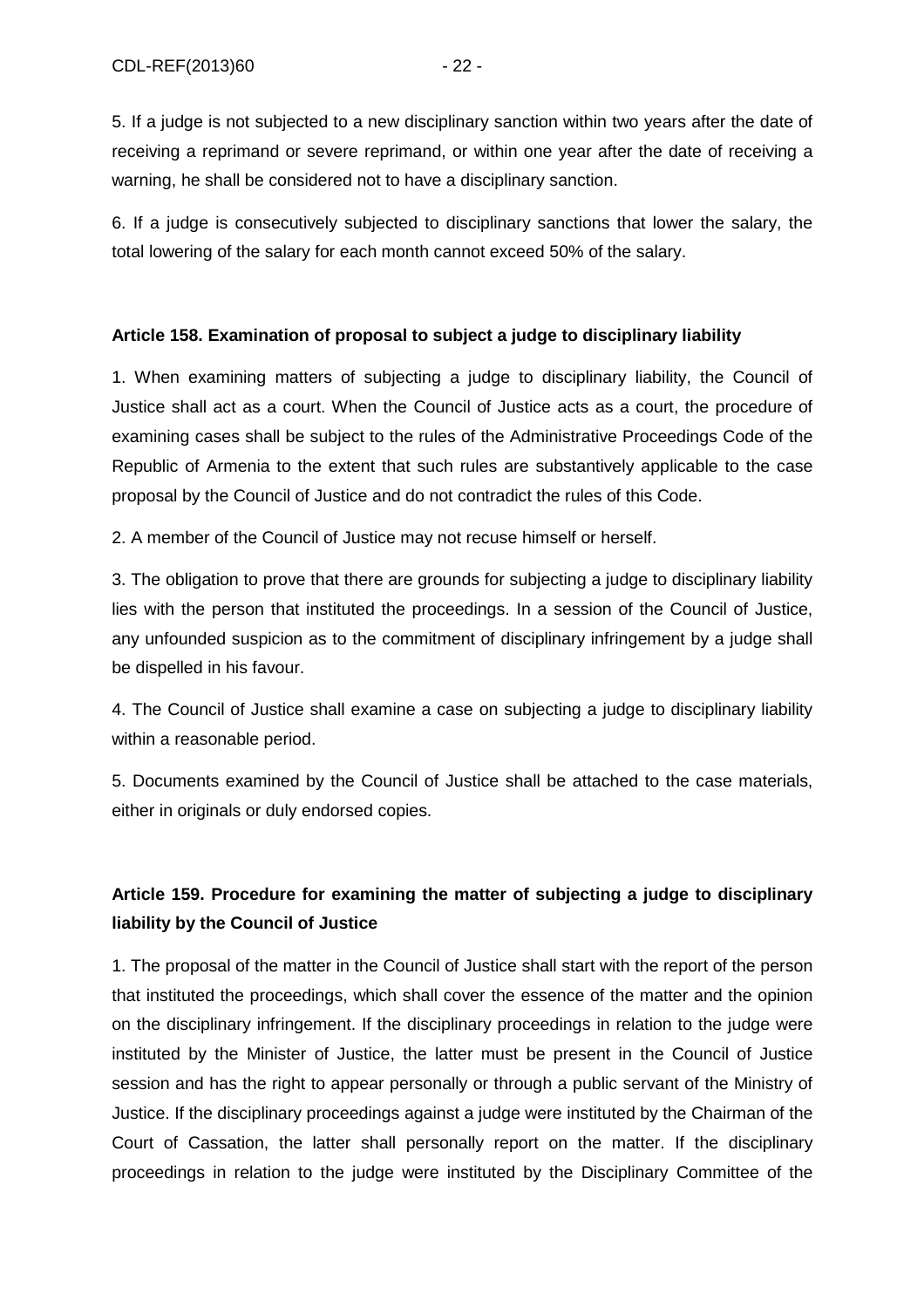Council of Justice, one of the members of the Disciplinary Committee, commissioned by the latter, shall report about the opinion on the disciplinary infringement at the session of the Council of Justice.

2. Where, after sending the materials of disciplinary proceedings to the Council of Justice, the person that instituted the proceedings has discovered circumstances that mitigate the situation of the judge or preclude the subjecting of the judge to disciplinary liability, the person that instituted the proceedings must so inform the Council of Justice.

3. Following the report of the person that instituted the proceedings in the Council of Justice, the latter shall hear the explanations of the judge against whom the proceedings were instituted. In the Council of Justice, the judge shall provide an explanation about each infringement mentioned in the opinion on the disciplinary infringement. He may deny the fact of committing the act that is considered a disciplinary infringement, challenge the qualification of the act as a disciplinary infringement, or do both simultaneously. Where the judge does not challenge the factual existence of a disciplinary infringement and agrees that the act is to be qualified as a disciplinary infringement, the Council of Justice shall immediately start the discussion of imposing a disciplinary sanction against the judge.

4. Where the judge contests committing a disciplinary infringement, the Council of Justice, after hearing his explanations, shall start the proposal of materials of the proceedings and the evidence.

5. The Council of Justice shall also have the proprio motu right to summon and interrogate witnesses in its session. In case of default by the side of witnesses, the Council of Justice is entitled to issue a decision to apprehend the witness.

6. The Council of Justice shall notify the witnesses summoned in a case of the liability envisaged for refusing or avoiding to testify, or giving obviously false testimony. and shall notify the experts summoned in a case about the liability envisaged for refusing or avoiding to provide an opinion, or providing an obviously false opinion.

7. After examining the materials of the case, the Council of Justice shall hear the final speeches of the persons participating in the session, and shall adjourn to the consultation room to make its decision.

8. In the consultation room, the Council of Justice shall first vote on the guilt of the judge in committing the act, after which it shall vote on the type of disciplinary sanction to be imposed.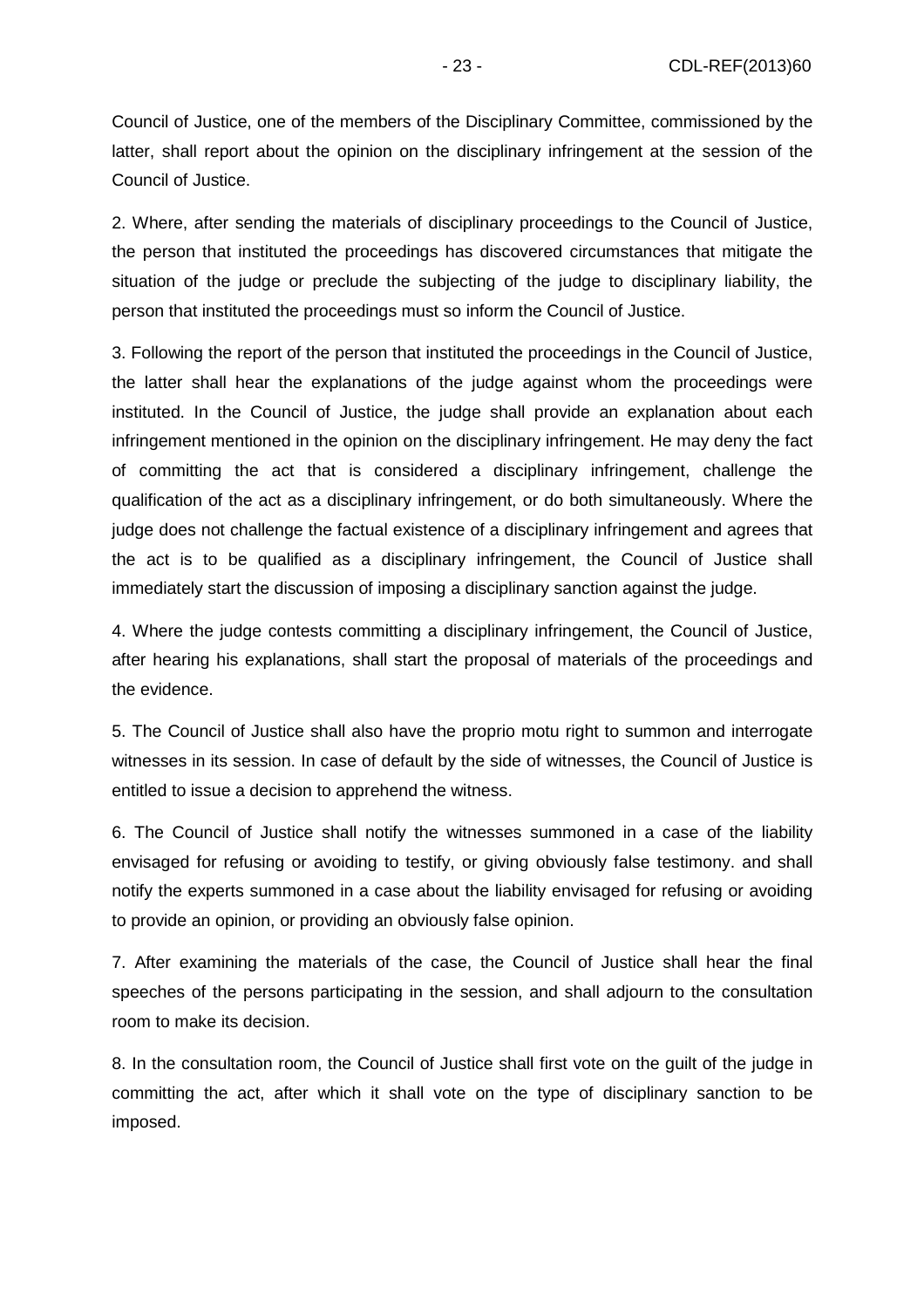# **Article 160. The rights and responsibilities of a judge in the procedure for proposal of the matter of subjecting him or her to disciplinary liability by the Council of Justice**

1. A judge shall be entitled to:

(1) get acquainted with, take excerpts from and make copies of the materials serving as a basis for the proposal of the matter by the Council of Justice;

(2) ask questions to the speakers, file objections, provide explanations, and file motions;

(3) provide evidence and participate in their proposal;

(4) participate in the session in person or through an advocate.

2. The advocate of the judge shall, in all cases, have a right to participate in the proposal of the matter concerning the judge and shall enjoy the rights provided for by part 1 of this Article.

3. In case disciplinary proceedings are instituted against a judge, it shall be the responsibility of the judge to give explanations to the Council of Justice.

4. Where the Council of Justice examines the matter of subjecting a judge to disciplinary liability, the judge shall be entitled to the safeguards provided for by Article 19 of the Constitution of the Republic of Armenia and paragraph 1 of Article 6 of the European Convention for the Protection of Human Rights and Fundamental Freedoms.

5. If a judge fails to appear without good reason when summoned by the Council of Justice, the Council of Justice shall be entitled to examine the matter of subjecting the judge to disciplinary liability in his absence.

# **Article 161. Decision of the Council of Justice on subjecting a judge to disciplinary liability**

1. The Council of Justice shall, within the framework of one set of disciplinary proceedings and in case of the same judge having committed several disciplinary infringements, make one decision.

2. The decision shall be made in the consultation room. For the purpose of making a decision on a matter examined by the Council of Justice, only members of the Council of Justice may be present in the consultation room. Where the disciplinary proceedings were instituted by the Disciplinary Committee of the Council of Justice, the members of the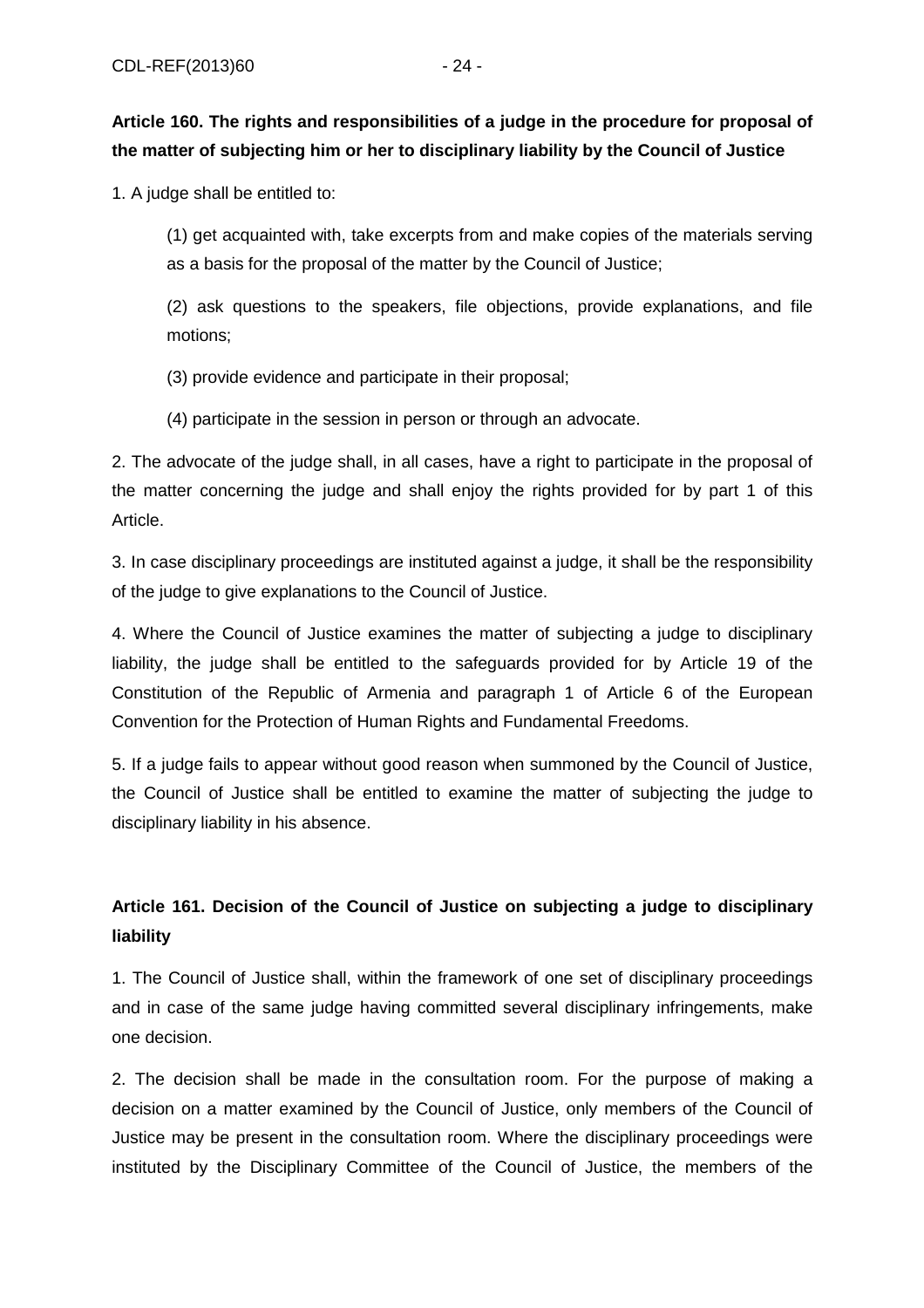Disciplinary Committee instituting such proceedings shall not be present in the consultation room. The decision shall be made by an open vote of the members of the Council of Justice. In case of equal votes, the decision that is more favourable for the judge shall be considered as adopted.

3. Matters discussed by the Council of Justice in the consultation room, positions of the members of the Council of Justice and the results of the vote shall not be publicised either during the session or after the completion of the examination of the case, except for the case of a special opinion submitted by a member of the Council pursuant to part 2.1 of Article 163 of this Code within the scope of the position expressed by a member of the Council.

4. As a result of examining the matter of subjecting a judge to disciplinary liability, the Council of Justice may take either of the following decisions:

(1) subjecting a judge to a disciplinary sanction provided for by this Code;

(2) terminating the case.

### **(Article 161 supplemented by HO-320-N of 8 December 2011)**

# **Article 162. Grounds for terminating a case of subjecting a judge to disciplinary liability by the Council of Justice**

1. The Council of Justice shall terminate a case of subjecting a judge to disciplinary liability, where:

(1) there are no good ground for subjecting the judge to disciplinary liability;

(2) the proceedings were instituted in violation of the periods laid down in part 2 of Article 153 of this Code, provided that the judge agrees to termination of proceedings on such ground;

(3) the powers of the judge have been terminated, or he has been dismissed from his position.

2. If the Council of Justice does not find it appropriate to impose a disciplinary sanction against the judge, then it may limit the process to a discussion of the matter, specifying in its decision the presence of the grounds for subjecting the judge to disciplinary liability and terminating the case of subjecting the judge to disciplinary liability. This part may be applied in relation to a judge only once.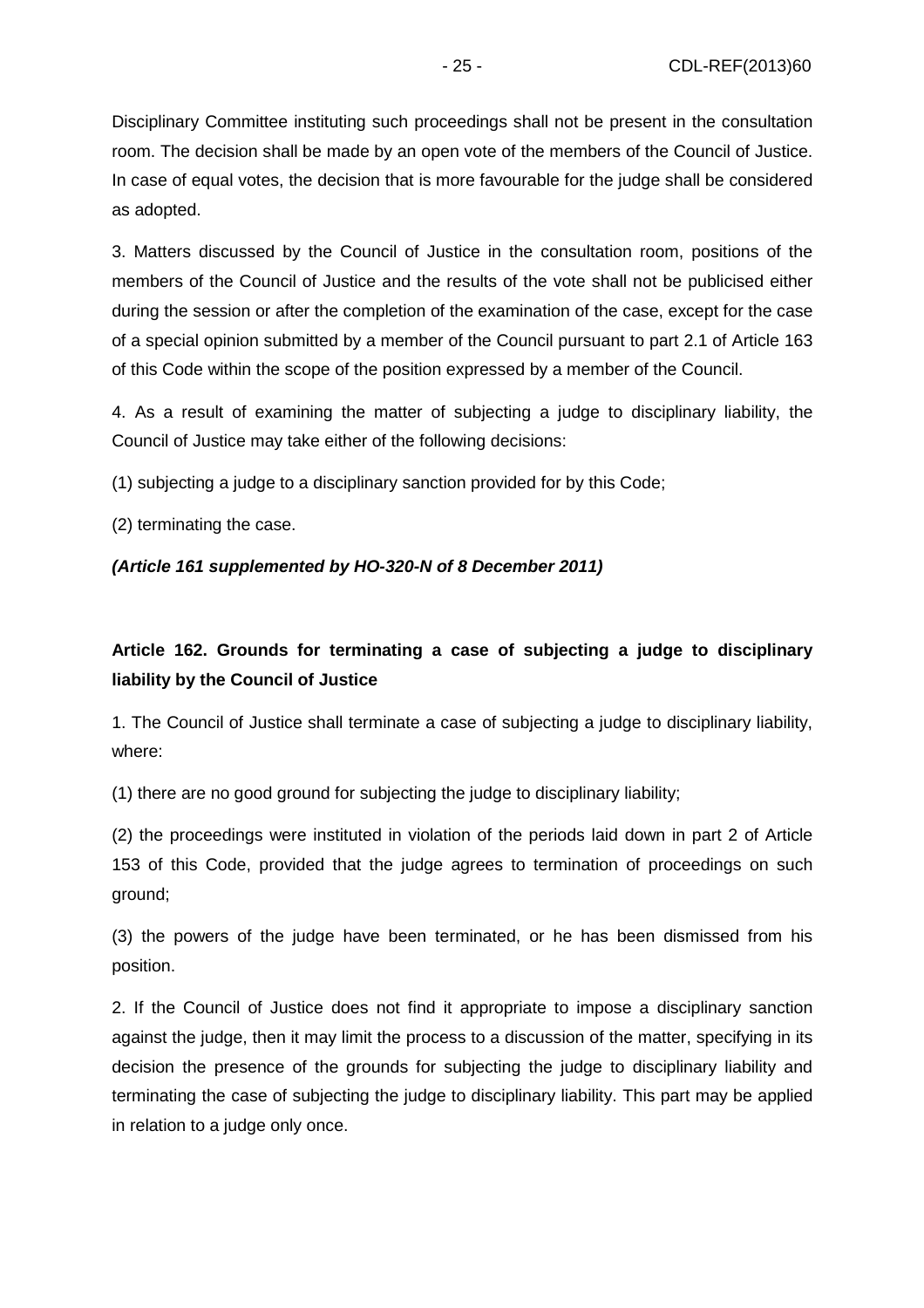# **Article 163. Requirements for and publication of the decision of the Council of Justice on subjecting a judge to disciplinary liability**

1. The Decision of the Council of Justice on subjecting a judge to disciplinary liability must contain:

(1) the name and composition of the Council of Justice;

(2) the place and date of proposal of the matter by the Council of Justice;

(3) the name, surname and position of the judge against whom the disciplinary proceedings were instituted;

(4) the name, surname, and position of the person that instituted the proceedings;

(5) the circumstances of the case;

(6) the position of the person that instituted the proceedings or, in the case provided for by this Code, the position of the representative of the person;

(7) the explanations of the judge against whom proceedings were instituted;

(8) the explanations of the persons summoned to the session of the Council of Justice;

(9) Circumstances characterising the judge as a person;

(10) a substantiated opinion of the Council of Justice, invoking available evidence;

(11) the decision provided for by part 4 of Article 161 of this Code.

2. After declaring the examination of the case as completed, the Council of Justice shall enter a consultation room to make a decision. The decision provided for by part 4 of Article 161 of this Code shall be promulgated on the day of completion of the examination of the case. In addition to promulgating the decision provided for by part 4 of Article 161 of this Code, the Council of Justice shall declare the place and the date of promulgating the decision on subjecting a judge to disciplinary liability provided for by part 1 of Article 163 of this Code. The decision on subjecting a judge to disciplinary liability shall be promulgated within 15 days from the day of promulgating the decision provided for by part 4 of Article 161 of this Code.

2.1. When making a decision on subjecting a judge to disciplinary liability, a member of the Council of Justice may submit a special opinion which shall, in addition to the decision of the Council of Justice, be promulgated in the official Internet website of the judicial power of the Republic of Armenia and in the Official Journal of the Republic of Armenia.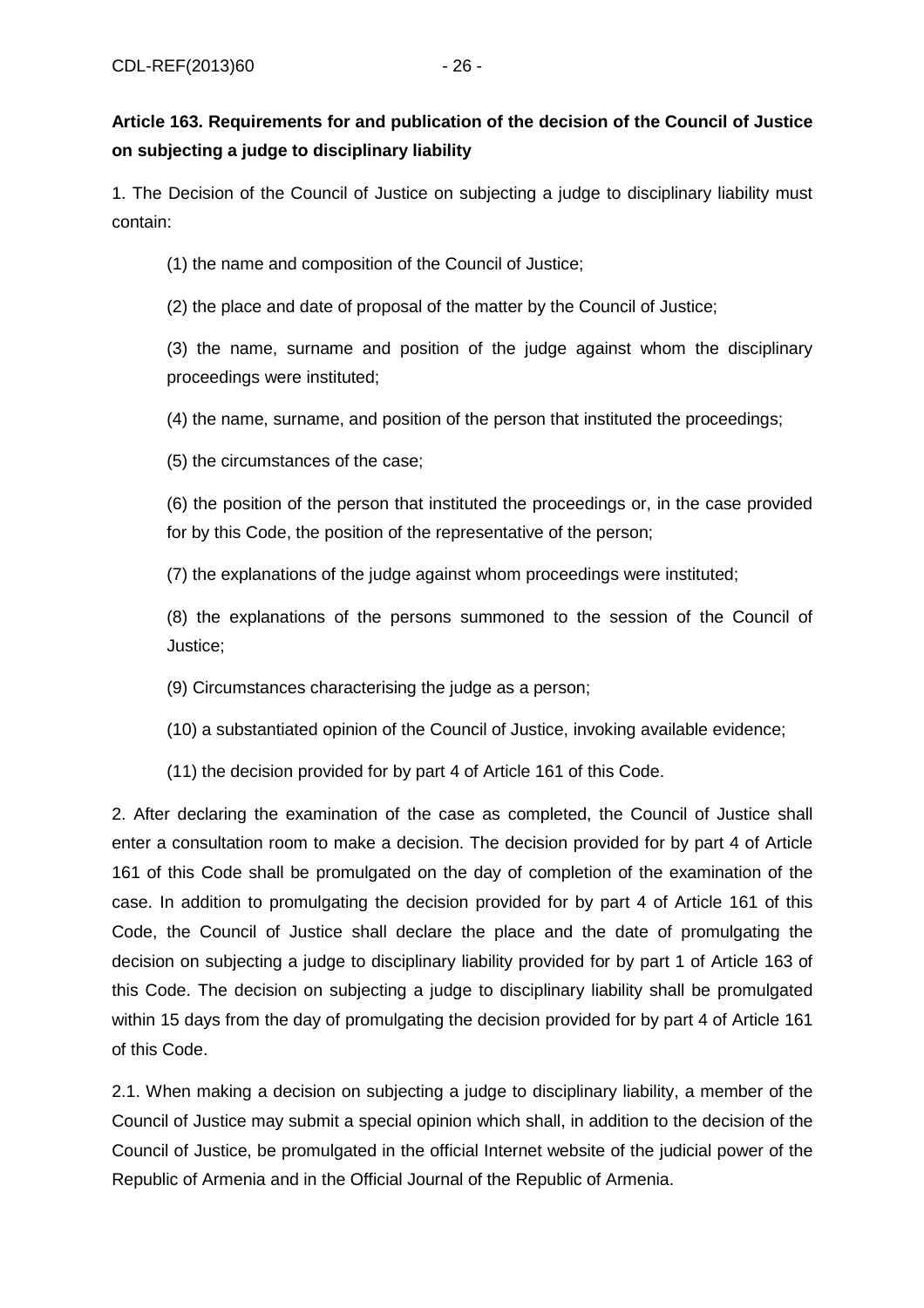3. Within a five-day period of promulgation, the decision shall be sent to the person that instituted the proceedings, the judge concerned, and the Judicial Department. If a decision was made to file a motion requesting the President of the Republic to terminate the powers of the judge, then such decision shall, within a five-day period of its promulgation, be also sent to the President of the Republic.

4. Decisions of the Council of Justice shall be published in the Official Journal of the Republic of Armenia and on the official website of the judiciary authority of the Republic of Armenia.

#### **(Article 163 edited, supplemented by HO-320-N of 8 December 2011)**

## **Article 164. Review by the Council of Justice of the decision on subjecting a judge to disciplinary liability on the basis of new circumstances**

1. On the basis of new circumstances, the Council of Justice may review its decision to subject a judge to disciplinary liability.

2. A motion to the Council of Justice to review its decision may be submitted by the person that instituted the disciplinary proceedings in relation to the judge or by the judge in whose regard a decision on disciplinary proceedings was taken.

3. The responsibility for proving the circumstances that serve as grounds for reviewing the decision of the Council of Justice subjecting a judge to disciplinary liability shall rest with the person filing the motion.

4. If the Council of Justice finds that there are no grounds to review the decision on subjecting a judge to disciplinary liability on the basis of new circumstances, it shall decide to uphold the decision on subjecting the judge to disciplinary liability.

5. If there are grounds to review the Council of Justice decision to subject a judge to disciplinary liability on the basis of new circumstances, the Council of Justice shall revoke its decision and make a new one.

6. If the disciplinary sanction applied by the Council of Justice is a motion requesting the President of the Republic to terminate the powers of a judge, and the President of the Republic, based on such motion, terminated the powers of the judge, then the Council of Justice shall, when revoking its decision based on new circumstances, request the President of the Republic to reinstate the judge subjected to disciplinary sanction in his position.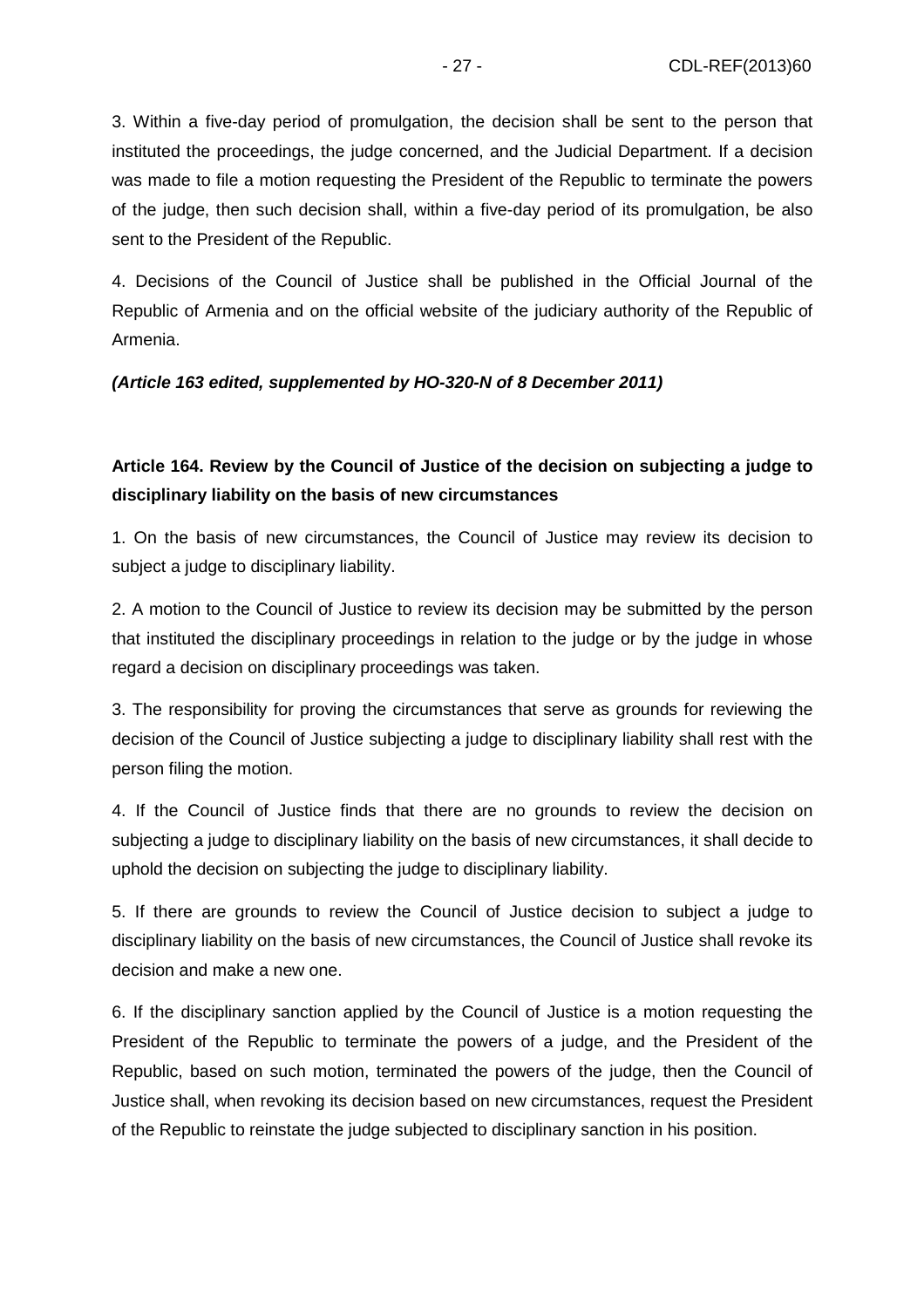7. The President of the Republic shall reinstate the judge in his position within a ten days of receiving such motion. The appointment of another person to the position of the judge subjected to disciplinary sanction before the reinstatement of the judge shall not impede such reinstatement. In this case, the reinstated judge shall acquire a status of redundant judge provided for by part 6 of Article 14 of this Code.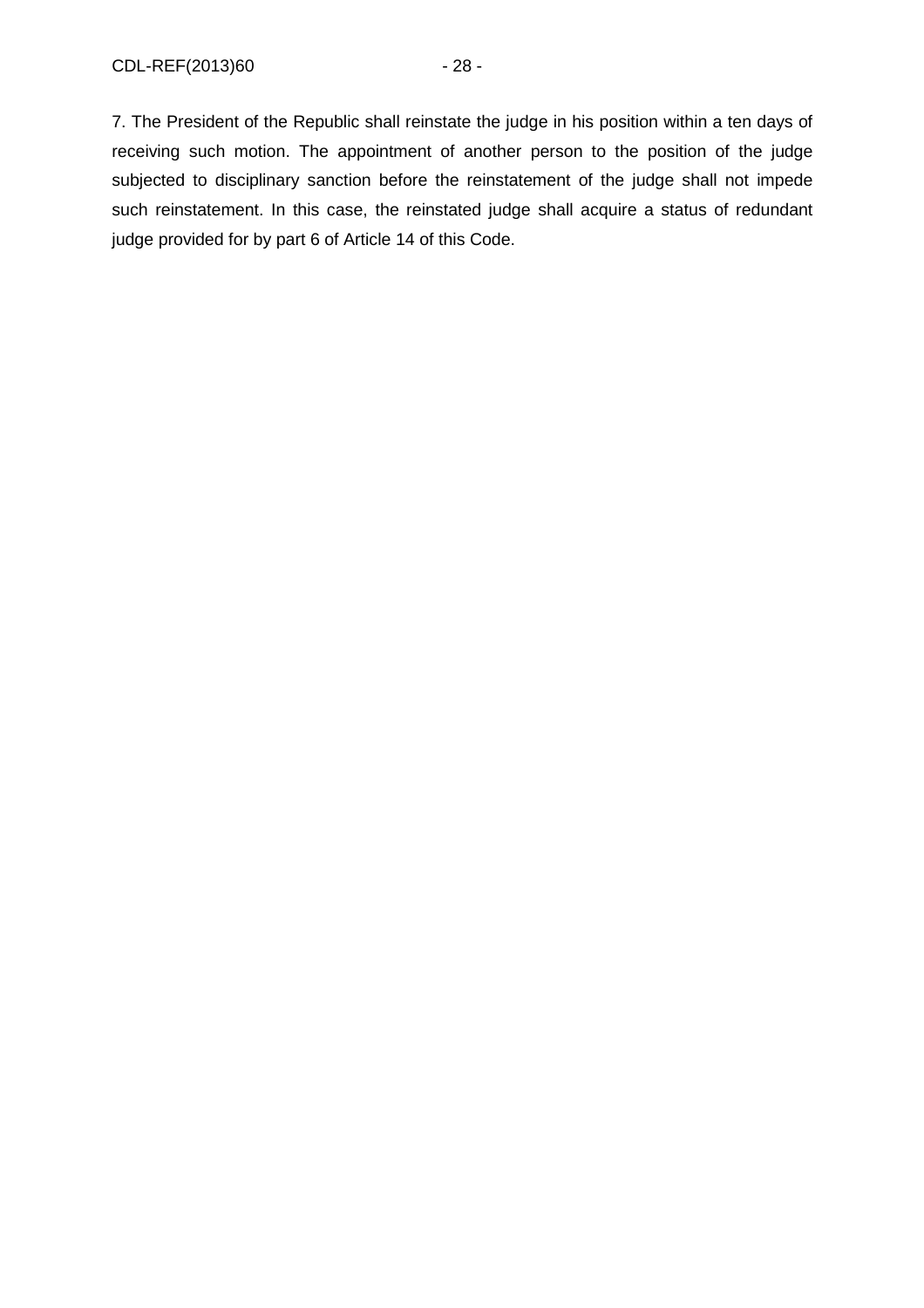# **RATIONALE FOR THE ADOPTION OF THE LAW OF THE REPUBLIC OF ARMENIA "ON MAKING AMENDMENTS AND SUPPLEMENTS TO THE JUDICIAL CODE"**

#### **1. Necessity**

**1.1** Courts, lawyers, and the public in general have a vital interest in having an efficient and professional judiciary. The measures provided for by the 2012-2016 Programme for Judicial and Legal Reforms (JLR) of the Republic of Armenia are designed to achieve this aim.

The 2012-2016 JLR programme provides for "Developing **objective cr**iteria for the evaluation of the activities of judges and clarifying the **criteria for the promotion of judges** betaking as a basis also the results of evaluation of activities for those criteria, September 2013. The first ten days of September 2014 have been envisaged as a time limit for the implementation of the action plan "On Computerised System of Evaluation of the Activities of Judges". **Testing** the system of evaluation of the activities of judges in individual courts and eliminating software deficiencies (one year, January-December 2014). **Using** the system of evaluation of the activities of judges in all courts (January 2015).

The necessity to introduce the system of evaluation of judges is defined in numerous international documents. Point 42 of the Recommendation (2010)12 of the Committee of Ministers of the Council of Europe "On Judges: Independence, Efficiency and Responsibilities" states: "with a view to contributing to the efficiency of the administration of justice and continuing improvement of its quality, member states may introduce systems for the assessment of judges by judicial authorities".

Evaluation of judges is a doctrine developed in the past decades, which is currently widely applied in Europe (Belgium, France, the Netherlands, Italy, Spain, Austria, Croatia and other countries) and in the USA.

The aim of evaluation of judges is as follows:

- 1. to promote self-analysis of judges;
- 2. to identify the ways of improving the efficiency of the work of judges and introduce them to judges;
- 3. to assist the selection of the best candidates for promotion of judges;
- 4. to contribute to raising the level of public confidence in the judiciary.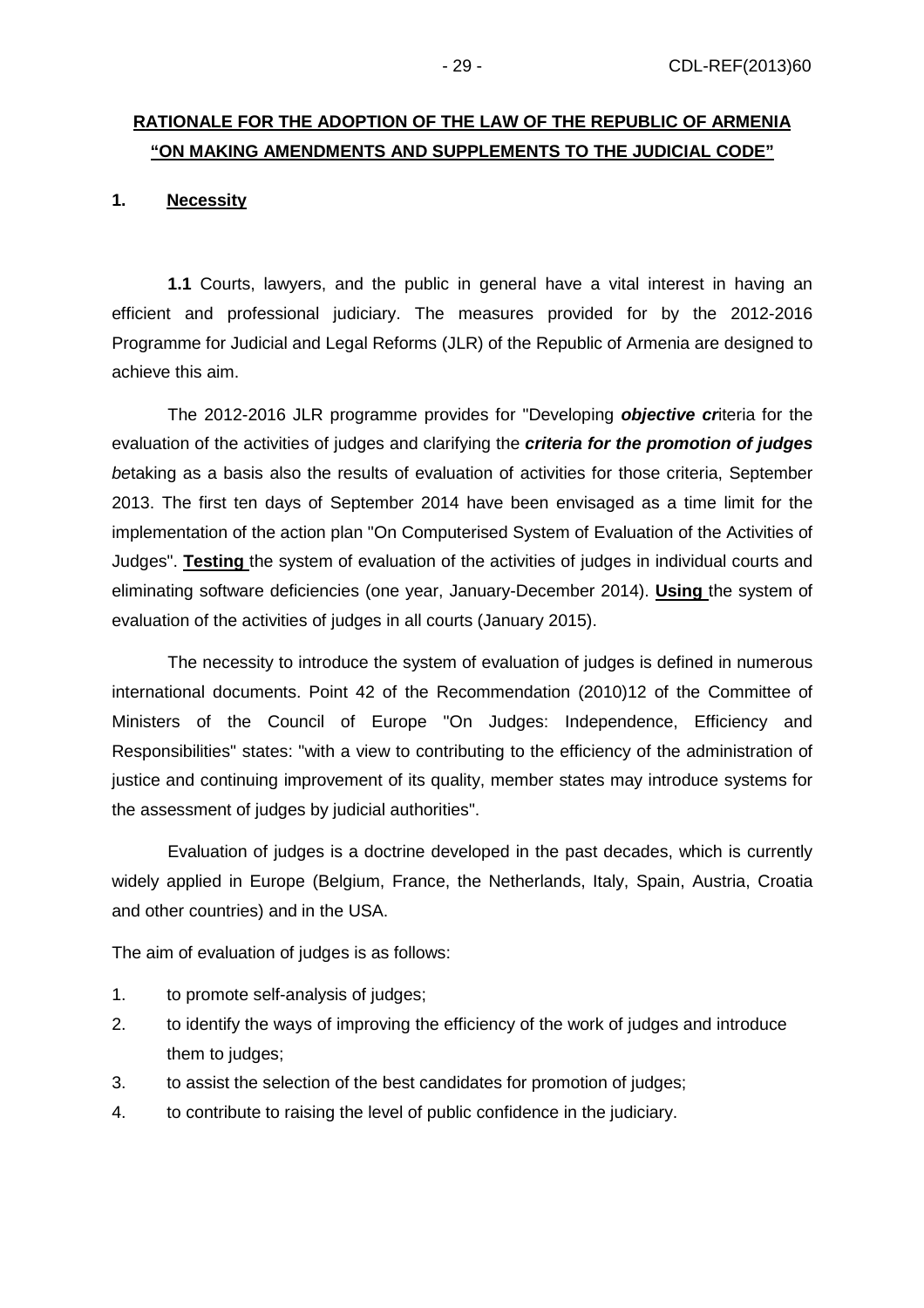1. Kyiv Recommendations on "Judicial Independence in Eastern European, South Caucasus and Central Asia: Challenges, Reforms and Way Forward" in 2010, parts 27-31,

2. American Bar Association: "Black Letter Guidelines for the Evaluation of judicial performance", 2005, which were initially developed for the USA, however have been widely applied in other countries as a result of active advisory activities of the American Bar Association;

3. 2006 Summary Report on International Association of Judges on Systems of Evaluation of Judges;

4. Comparative Analysis on Professional Evaluation of Judges and Prosecutors implemented in the framework of the Twinning programme of the European Union, 2007; $2$ 

5. Methodology of Evaluation of Judges approved by the Council of Court Chairpersons of Croatia, 2007.<sup>3</sup>

6. Recommendations of the working meeting on the introduction of a system of evaluation of judges implemented by the Office for Democratic Institutions and Human Rights of the Organisation for Security and Co-operation in Europe (OSCE ODIHR) in Moldova.

The experience of the systems of evaluation of judges in Belgium, France, the Netherlands, Italy, Spain, Austria, Croatia, the USA, as well as the results of studies of advisory activities implemented by the OSCE ODIHR in Moldova in respect of the issue of introduction of a system of evaluation of judges was taken as a basis during the development of the draft. Moreover, another study of the systems of evaluation of judges was implemented by Ameria CJSC and Human Dynamics-public sector consulting upon the order placed by the Judicial and Legal Reforms Project Implementation Union (PIU), which was presented in the "Provision of Technical Support and Advisory Services to the Council of Justice and Judicial Department for the Purpose of Institutional Reforms" report published in May 2010.

 $\overline{\phantom{a}}$ 2 https://www.google.am/url?sa=t&rct=j&q=&esrc=s&source=web&cd=1&ved=0CCUQFjAA&url=http% 3A%2F%2Fwww.csm1909.ro%2Fcsm%2Flinkuri%2F06\_01\_2011\_\_38069\_ro.doc&ei=FO34UZieC4n CtQbm-IHICg&usg=AFQjCNEjuUPgLj7ijw7cOx5\_o8C3\_Qunig&bvm=bv.49967636,d.Yms

<sup>&</sup>lt;sup>3</sup> http://pak.hr/cke/propisi,%20zakoni/en/MethodologyForEvaluationofJudges/Methodology.pdf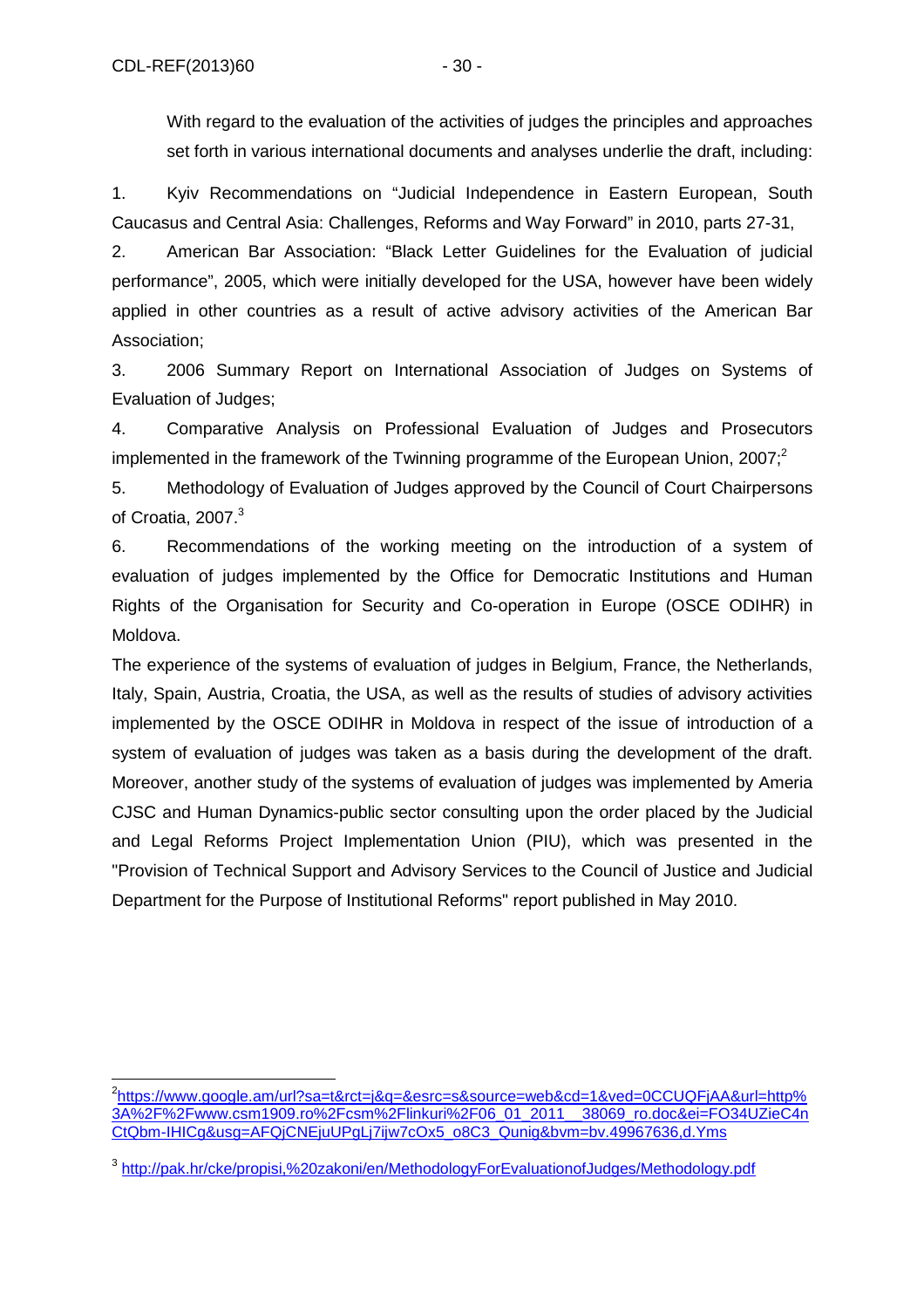#### **Analysis of international experience**

There are two main documents prescribing internationally acceptable and applicable standards in the sphere of evaluation of judges - Kyiv Recommendations and the above mentioned guideline of the American Bar Association (ABA).

The Kyiv Recommendations point out that the evaluation of judges should be significantly qualitative by paying attention to the skills necessary for being a judge. In this regard, the Recommendations point out the following criteria subject to evaluation:

• **Professional competence,** which evaluates the knowledge of a judge in the sphere of procedural law, substantive law and law of evidence, the ability to hold a court sitting, the ability to write down the reasoned decisions;

• **Personal competence**, which evaluates capabilities of a judge to overcome the certain volume of cases, willingness to apply new technologies, ability to take decisions;

• **Social competence**, which evaluates abilities of a judge to bring the parties to reconciliation, to treat them with respect;

• **Administrative skills**, where a judge may be appointed to an administrative position, he or she must have leadership and management skills;

• **Quantitative evaluation**, which evaluates the efficiency of a judge and is to serve as a basis for self-enhancement of judges, should not be the main element of evaluation of the activities of judges.

According to Kyiv Recommendations, based on international standards of independence of a judge, judges must in no case be evaluated based on the content of acts rendered by them as well as deciding on a certain case by a judge must not serve as a basis for subjecting to liability (points 27, 28). That means that during the evaluation process judicial acts must be studied and considered in respect of their form but not in respect of the content.

According to the Recommendations the criteria for professional evaluation must be clearly defined, transparent and uniform. The fundamental standards must be defined by law. The time limits and mechanisms for conducting evaluations may be specified by secondary legislative acts (point 29).

Evaluation of judges must be conducted mainly by judges. Court chairpersons must not have exclusive competences of evaluating judges, and apart from their role, they should be supplemented by a group of judges from the same court or from a court of another instance. The latter shall, when evaluating diligence of judges, their abilities to treat the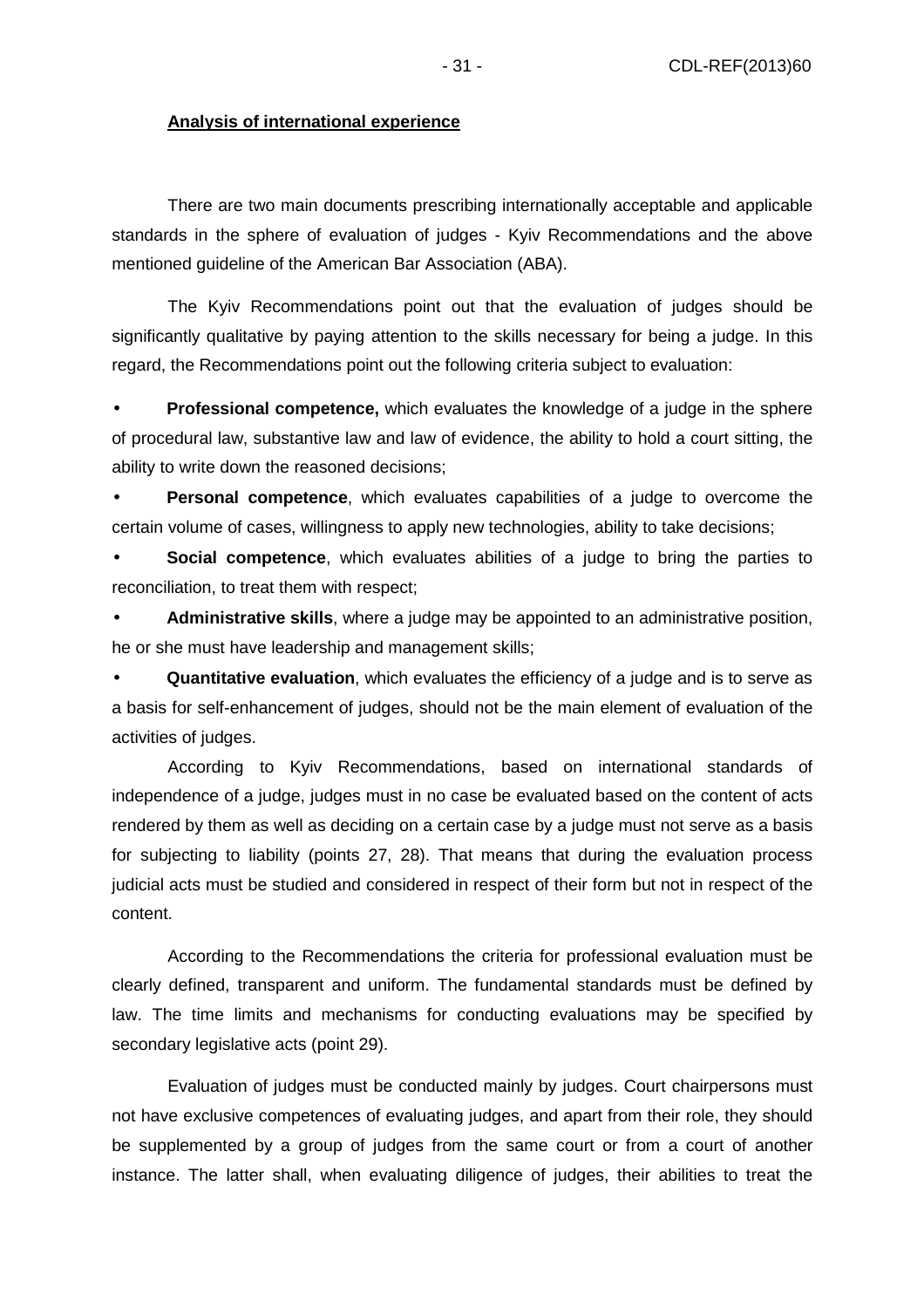parties with respect and to observe procedural norms, take into account opinions of outsiders who keep contact with the judge on a regular basis (for instance, advocates, lawyers-scientists etc.) (point 30).

The evaluations must include a study of written acts rendered by a judge as well as consideration of the procedure of holding a court sitting by the judge.

Evaluations must be transparent. The opinion of a judge must be also heard. They must be notified of the results of the evaluation and have an opportunity to appeal against (point 31).

**The Guidelines of the American Bar Association** provides for the evaluation of judges based on the following criteria:

• **Legal knowledge which considers the ability of reasoning of judicial acts by a judge, his or her knowledge of substantive and procedural law and up-to-date status of knowledge.** Meanwhile, both Kyiv Recommendations and the American guidelines also emphasise that evaluation must not come into the sphere of deciding on the case by the judge on the basis of his or her inner conviction.

• **Impartiality and integrity** which consider the avoiding on the part of a judge to demonstrate an improper conduct, the ability to treat people with dignity, impartially and honestly, the ability to take complicated decisions.

• **Communication skills**, abilities of a judge to be clear and logical in his or her oral or written speech;

• **Professionalism and temper:** a judge must be able to maintain self-control, calmness, to establish public confidence at court, to be polite.

• **Managerial abilities**, which evaluate the punctuality of a judge, appearing by him or her at court sittings in time, the ability to maintain good order at court room, the abilities to render judicial acts in time, the abilities to observe procedures and procedural time periods, the abilities to use new technologies for the purpose of enhancement of the quality of administration of justice.

**In Belgium** the first evaluation is conducted one year after the appointment of a judge, and — once in three years thereon. Judges are evaluated according to excellent", "good", "satisfactory", "unsatisfactory" "rating scale.

Details of evaluation remain within the judicial system and the only final grades are sent to the Ministry of Justice.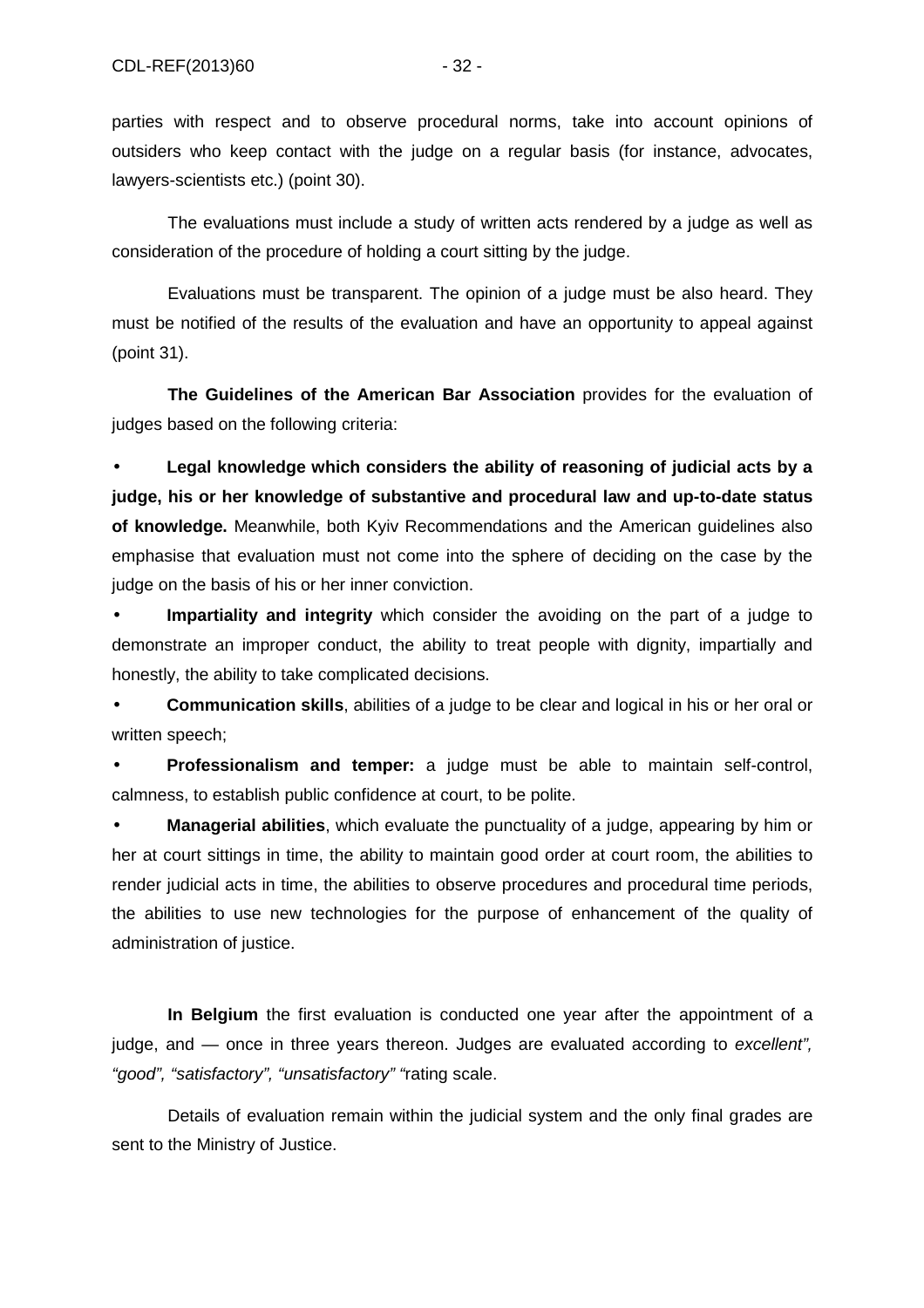### Criteria subject to evaluation

There are three groups of criteria in Belgium; among them Group A is more important than Group B and the latter is more important than Group C.

## **Group A**

• Judicial knowledge — knowledge of substantive and procedural law, quality of justification of judicial acts

- Efficiency and communication skills
- Impartiality

## **Group B**

• Collegiality — abilities to work in a team, to share experience with colleagues and other abilities

Self-control

## **Group C**

- Willingness to learn
- Adaptability
- Ability to have leading-edge thinking, willingness to assume responsibilities.<sup>4</sup>

In course of evaluation of judges each group of judges has its own scale of rating points. Thus:

| <b>Group A</b>        | <b>Group B</b>        | <b>Group C</b>        |
|-----------------------|-----------------------|-----------------------|
| $Excellent = +6$      | $Excellent = +4$      | $Excellent = +2$      |
| $good = +3$           | $good = +2$           | $good = +1$           |
| satisfactory $=0$     | satisfactory $=0$     | satisfactory $=0$     |
| unsatisfactory = $-3$ | unsatisfactory = $-2$ | unsatisfactory $= -1$ |

**EXECTS 2018**<br><sup>4</sup> The details of each criterion of evaluation are available in "Comparative study of the professional Evaluation of judges and prosecutors, Twining RO 2007/IB/JH-25TL" document, pp 29-32.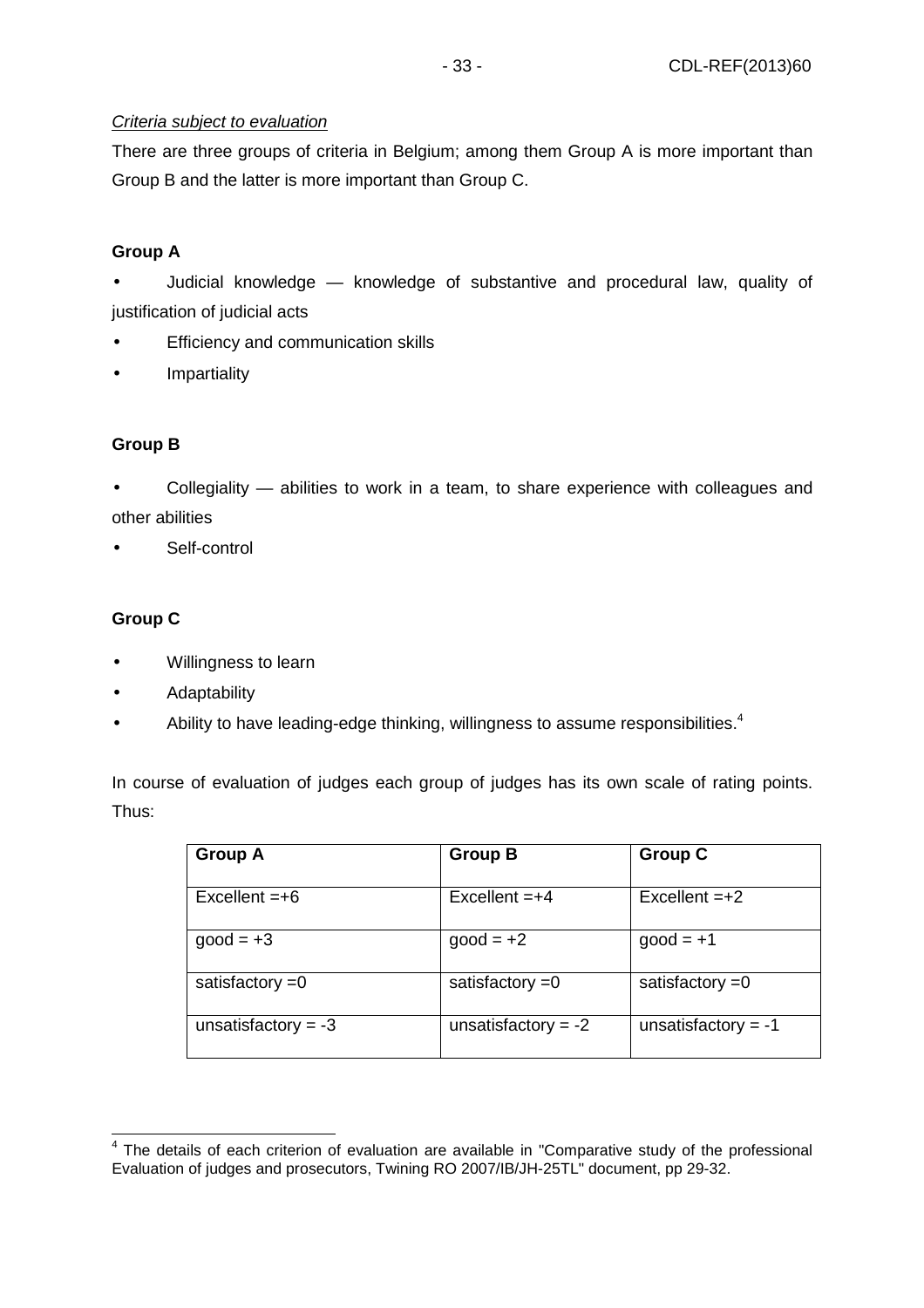A judge gets the following grades as a result of all mentioned:

| $Excellent = +22$                 |
|-----------------------------------|
| $good = from +11 to +22$          |
| satisfactory = from - 11 to $+11$ |
| unsatisfactory = from -22 to -11  |

## Implications of evaluation

1) Training — for the purpose of development of skills

2) Identification of deficiencies in the operation of the judicial system

3) Imposing a sanction on a judge — withholding his or her salary or bonus up to a period of six months.

Evaluation shall not directly impact the promotion of a judge.

**In France** evaluation is conducted once in two years. Evaluation does not cover only judges of a court of cassation and chairpersons of a court of appeals. Where necessary, evaluation may be held more frequently as well, in case of existing problems in respect of the professional activities of a judge. Evaluation is always combined with the possibility to hear a judge and that of submitting by him or her a report. Judges are evaluated according to "excellent", "good", "satisfactory", "unsatisfactory" rating scale.

## Criteria subject to evaluation

Judges are evaluated based on four criteria:

1) General professional abilities

a. Ability to take decisions

b. Ability to listen and exchange opinions

c. Ability to be adapted to new situations (including to legislative, technological ones etc.).

2) Legal and technical skills

a. Abilities to use his or her knowledge, including with regard to analysing facts, applying law

b. Abilities to hold court sittings, including the ability to maintain clarity of oral speech, calmness etc. during the sitting.

c. Abilities of drawing up instructions.

3) Organisational skills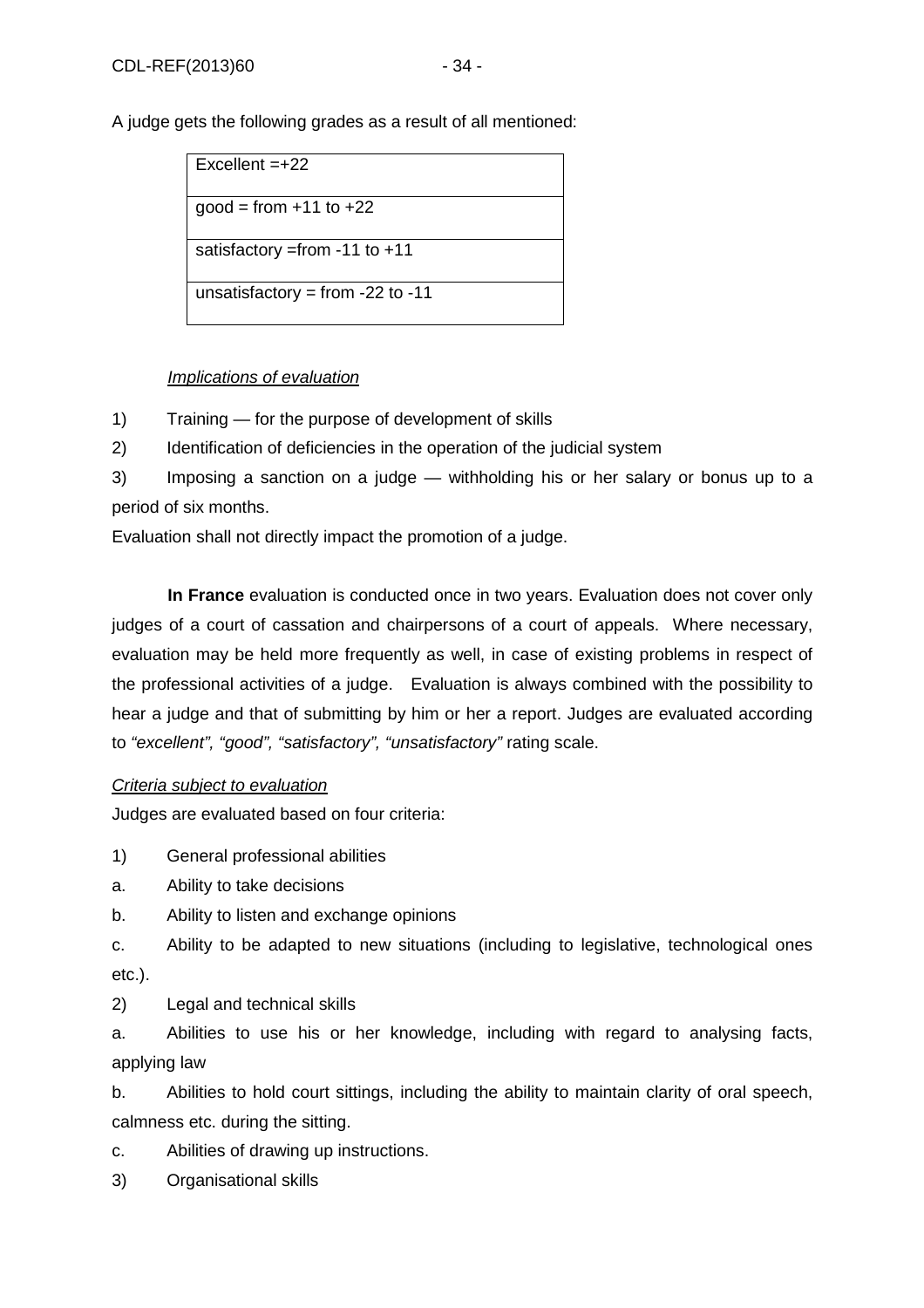a. Ability to carry out certain actions, to demonstrate initiativity, to obtain consent of colleagues

- b. Ability to set targets and organise human resources
- 4) Professional involvement
- a. Efficiency of work
- b. Participation in trainings
- c. Quality of professional relations with other structures.<sup>5</sup>

## Implications of evaluation

Positive evaluation is a mandatory condition for the promotion of judges. A judge may be dismissed based on the information revealed as a result of the evaluation but within the framework of a separate disciplinary proceedings.

**In Italy** all judges of a court of first instance are subject to evaluation once in four years until their seventh positive evaluation.

### Criteria for the evaluation of judges are as follows:

- 1) Professional capabilities
- a. Awareness of the developments of law
- b. Quality of reasoning the judicial acts
- c. Abilities to hold a court sitting
- d. Abilities to use technologies
- 2) Performance
- a. Number of cases decided on, including their complexity
- b. Time period provided for court cases
- 3) Diligence
- a. Appearing at a court sitting in time
- b. Observance of procedural time periods
- c. Number of court sittings
- d. Participation in measures aimed at development of law

 <sup>5</sup> in "Comparative study of the professional Evaluation of judges and prosecutors, Twining RO 2007/IB/JH-25TL" document, p 37.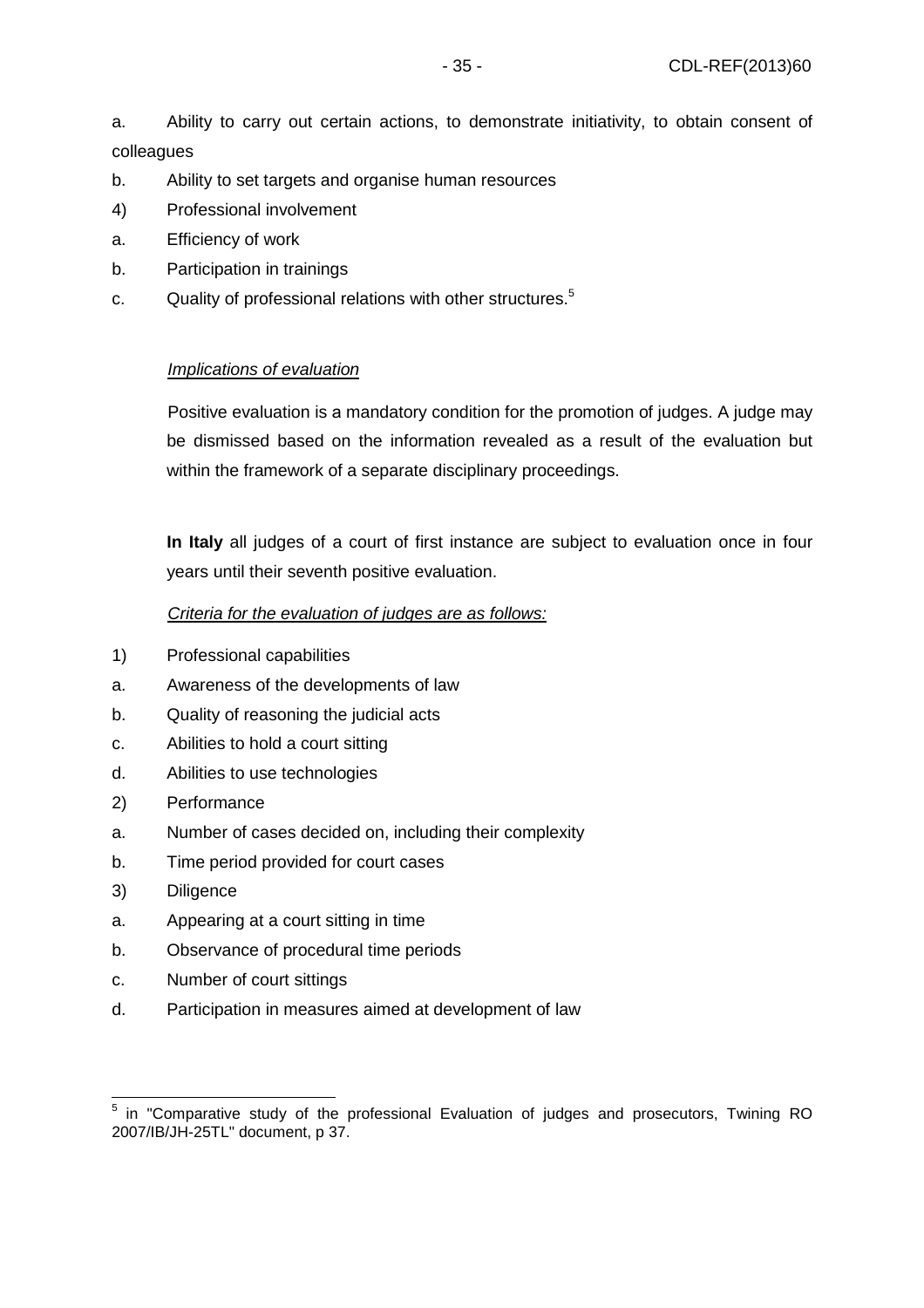- 4) Willingness
- a. Willingness to substitute judges who are absent
- b. Frequency of participation in training programmes Judges are evaluated positively or negatively.

### Implications of evaluation

Evaluation is directly linked to the promotion of a judge. Thus, positive grades got for three times consecutively constitutes a necessary prerequisite for the appointment of a judge as a chairperson, whereas positive grades got for five times consecutively — for the transfer thereof to higher instances.

**In the Netherlands** evaluation is conducted once a year. Peer evaluation by colleagues and peer education and exchange of experience are attached great importance in the process of evaluation. Evaluation of judges in the Netherlands is conducted based on EFQM management model, under which the performance of a judge is evaluated in comparison with other judges.

## Implications of evaluation

- 1) Identification of deficiencies in the operation of the judicial system
- 2) Dismissal of judges, working with deficiencies, from the system.

**In Germany**, judges are evaluated once in four years. Judges are evaluated based on the following scale:

- 1-2 rating points below average
- 3-6 rating points average
- 7-10 rating points above average
- 11-14 rating points significantly above average
- 15-16 rating points excellent

#### The criteria for the evaluation of judges are as follows:

1) Quality of work of a judge — abilities to perform the works assigned, abilities to work in a team, communication skills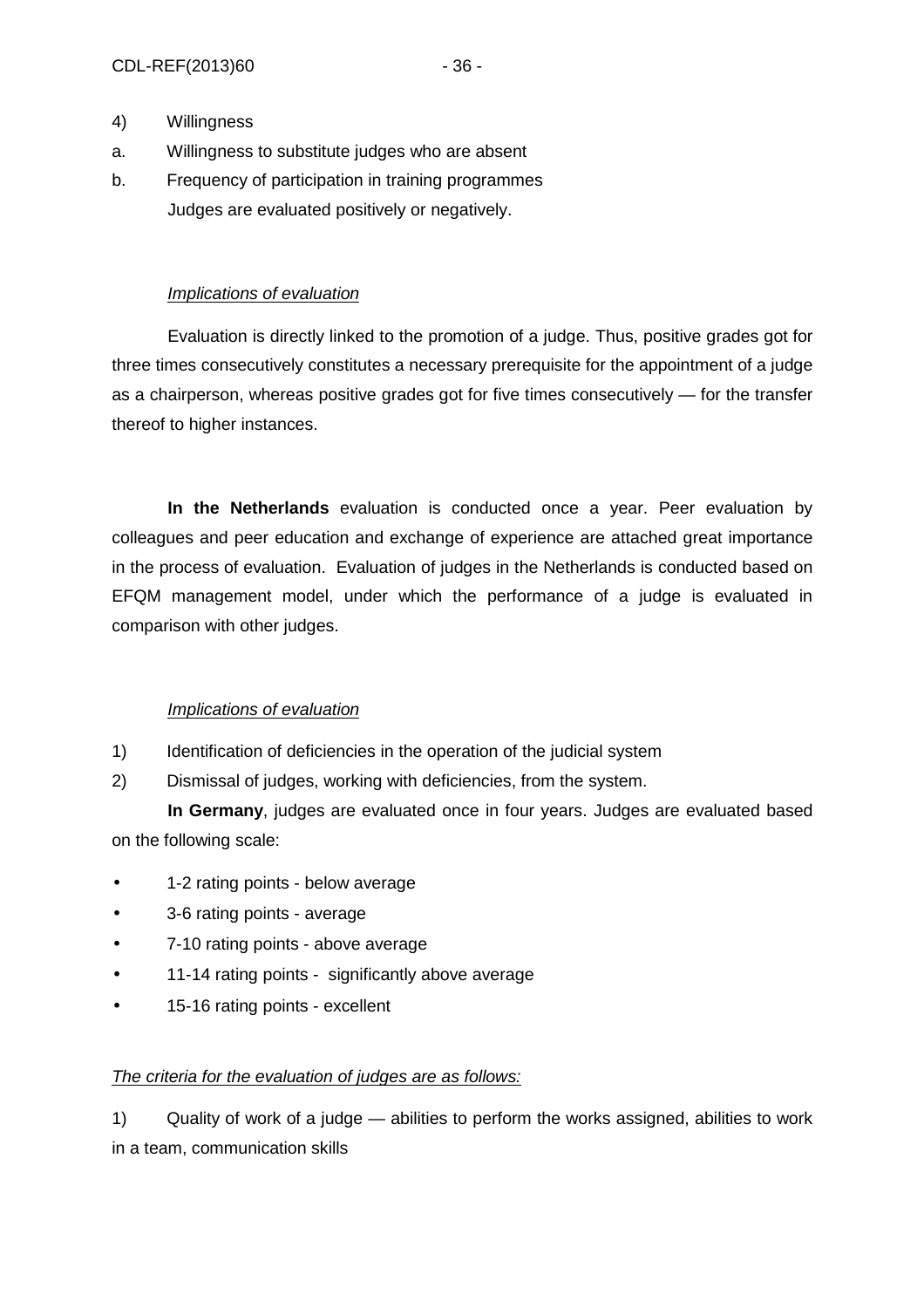2) General abilities of a judge — perception abilities, flexibility of thinking, willingness to assume responsibilities, ability to withstand pressures, leadership ability, professional skills, quality of written and oral speech etc.

## Implications of evaluation

- 1) Training for the purpose of development of skills
- 2) Identification of deficiencies in the operation of the judicial system
- 3) Promotion of a judge

## In Croatia the evaluation of judges is conducted on the basis of the following criteria. $6$

1) Capacity

 $\overline{a}$ 

a. In this case a judge is considered to have fulfilled the plan for 100 per cent if he or she complies with guiding requirements of the Council regarding the volume of cases to be decided on during one year. In case a judge fails to comply with guiding requirements of performance, a certain rating point is deducted for each percent of the cases not decided on.

2) Observance of the time limit:

| - the judge observes the average time limits in respect of the 10 rating points      |  |
|--------------------------------------------------------------------------------------|--|
| cases constituting 100 per cent                                                      |  |
| $\vdash$ the judge observes the average time limits in respect of the prating points |  |
| cases constituting 76 and more per cent                                              |  |
| $\vdash$ the judge observes the average time limits in respect of the orating points |  |
| cases constituting 75 and less per cent                                              |  |

## 3) Quality of acts rendered — by means of evaluating the number of remittals:

|                     | remittals constituting less | 100 rating points                              |
|---------------------|-----------------------------|------------------------------------------------|
| than three per cent |                             |                                                |
|                     |                             |                                                |
|                     |                             | remittals constituting 3-6   75 rating points  |
| per cent            |                             |                                                |
|                     |                             |                                                |
|                     |                             | remittals constituting 6-10   50 rating points |
|                     |                             |                                                |

 $6$  Methodology of Evaluation of Judges approved by the Council of Court Chairpersons of Croatia, 2007, Articles 3-17.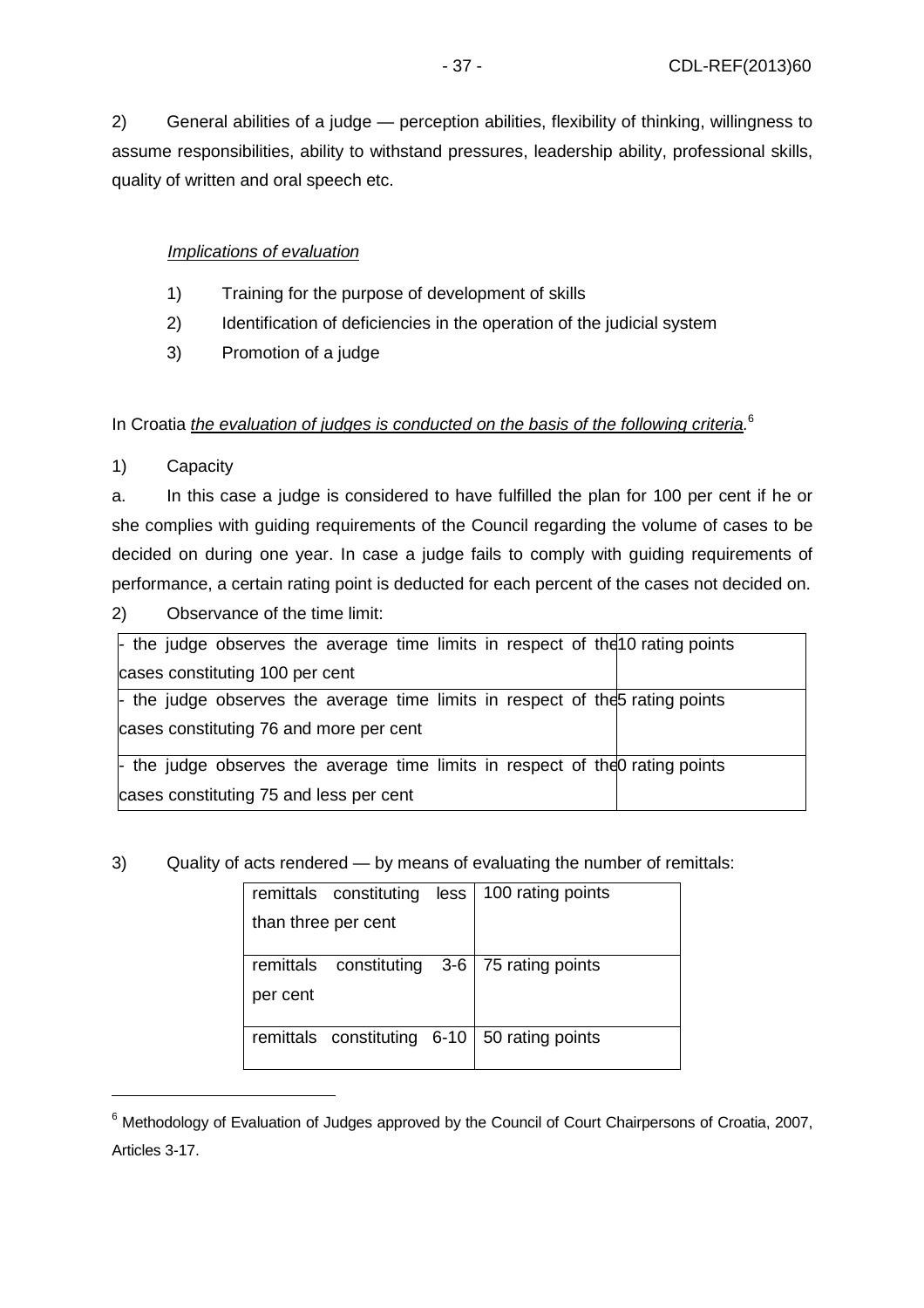| per cent                                          |  |
|---------------------------------------------------|--|
| remittals constituting $10-15$   25 rating points |  |
| per cent                                          |  |
| remittals constituting more   0 rating points     |  |
| than 15 per cent                                  |  |

### 4) Professional development

a. Respective rating points are granted to a judge for participation in education programmes, having a scientific degree, a diploma, for publishing a draft law, a scientific work etc.

A judge loses a rating point during his or her evaluation, in the following cases:

| $\vdash$ in case when a warning has been imposed or when in case of 100 rating points | $\frac{1}{2}$ for being subjected to disciplinary liability on the part of a judge 200 rating points |
|---------------------------------------------------------------------------------------|------------------------------------------------------------------------------------------------------|
|                                                                                       |                                                                                                      |

In Croatia a judge is evaluated based on the following scale:

| Unsatisfactory fulfilment of the duties of | below 100 rating points    |
|--------------------------------------------|----------------------------|
| a judge                                    |                            |
|                                            |                            |
| Satisfactory fulfilment of the duties of a | 100-140 rating points      |
| judge                                      |                            |
|                                            |                            |
| Successful fulfilment of the duties of a   | 140-180 rating points      |
| judge                                      |                            |
|                                            |                            |
| Excellent fulfilment of the duties of a    | 180 and more rating points |
| judge                                      |                            |
|                                            |                            |

Thus, generalising results of the study of international experience, one may say, that the models of evaluation of judges applied in different countries have common approaches. Common features refer both to criteria subject to evaluation and implications of evaluation.

As for criteria, the targets of evaluation are as follows:

1) Capacity of a judge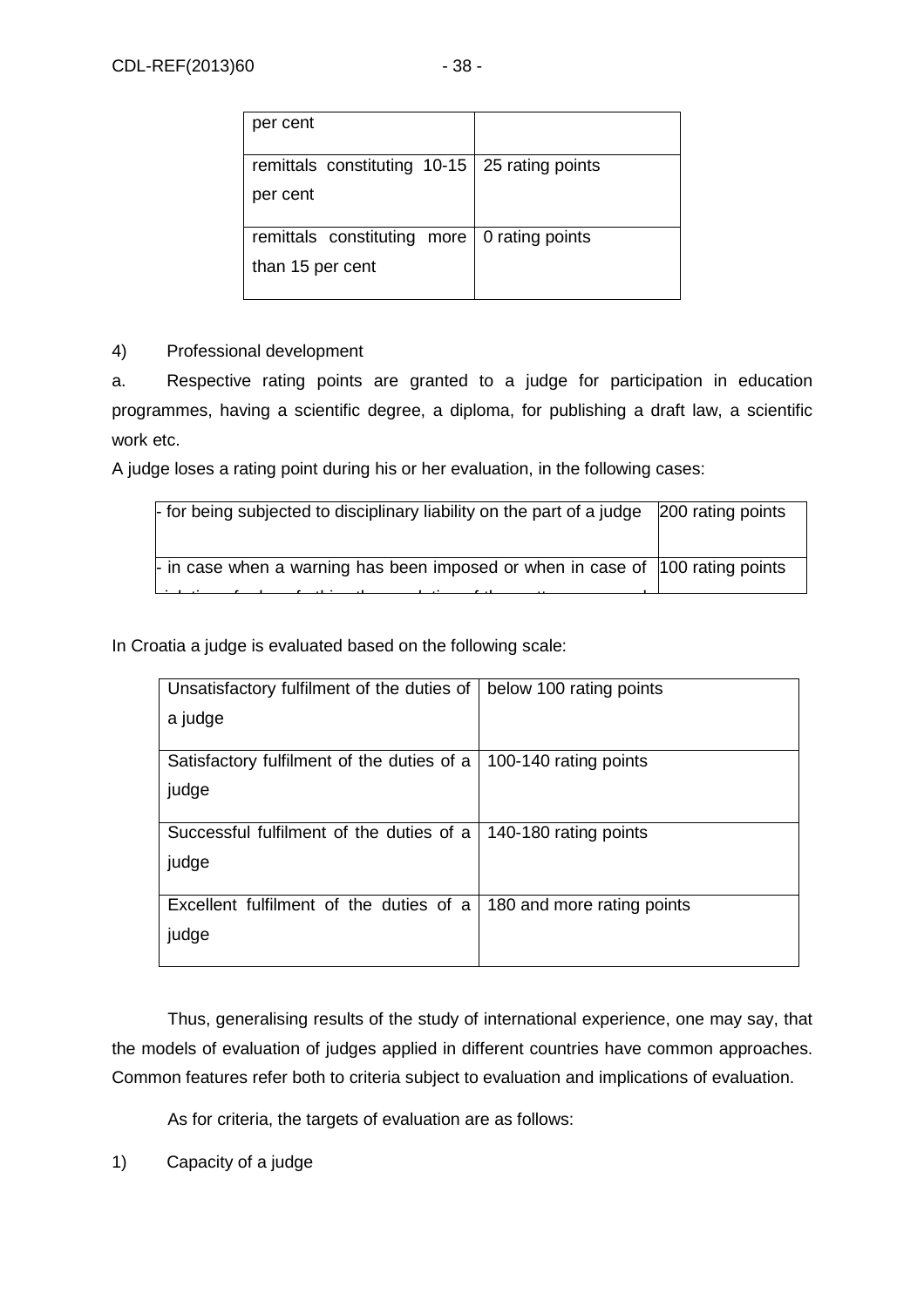- 2) Legal knowledge
- 3) Professionalism and impartiality
- 4) Communication skills
- 5) Skills of communicating with colleagues
- 6) Professional involvement and development
- 7) Organisational skills

As for implications, the evaluation of judges has a number of main implications:

- 1) A judge may be sent to additional training upon the decision of the evaluation body, if the evaluation proves the need for the improvement of his or her skills in a certain sphere
- 2) A discussion with judges having demonstrated low results is organised within the self-government body, including with the participation of the chairperson of respective court so that solutions on the improvement of the qualities of a judge are proposed jointly with the judge;
- 3) Impact on the process of taking decisions regarding the issues of promotion of a judge;
- 4) Financial implications in the form of deprivation of bonus and withholding salary;
- 5) Dismissal in the case of availability of recurring gross performance deficiencies.

Study of international experience also shows that the evaluation of judges may not itself lead to the application of a disciplinary penalty, except for the cases when respective grounds for instigation of disciplinary proceedings, provided for by law, emerge during or as a result of the evaluation.

In individual countries being subjected to disciplinary liability on the part of a judge is considered as a separate criterion for the evaluation of a judge, the expediency whereof is deemed as a matter for discussion. In Great Britain a judge may be subjected to an extraordinary evaluation in the framework of disciplinary proceedings, if it is necessary to find out professional qualities of that judge.

Based on the requirements of the above mentioned international documents and principles enshrined by the Executive Order of 2012-2016 JLR, the system of evaluation of judges should be based on a number of important principles:

• evaluation must be conducted on the basis of clearly prescribed, transparent and uniform criteria and indicators, the fundamental ones wherefrom must be prescribed by law;

• evaluation of judges must be conducted with full observance of their external and internal independence;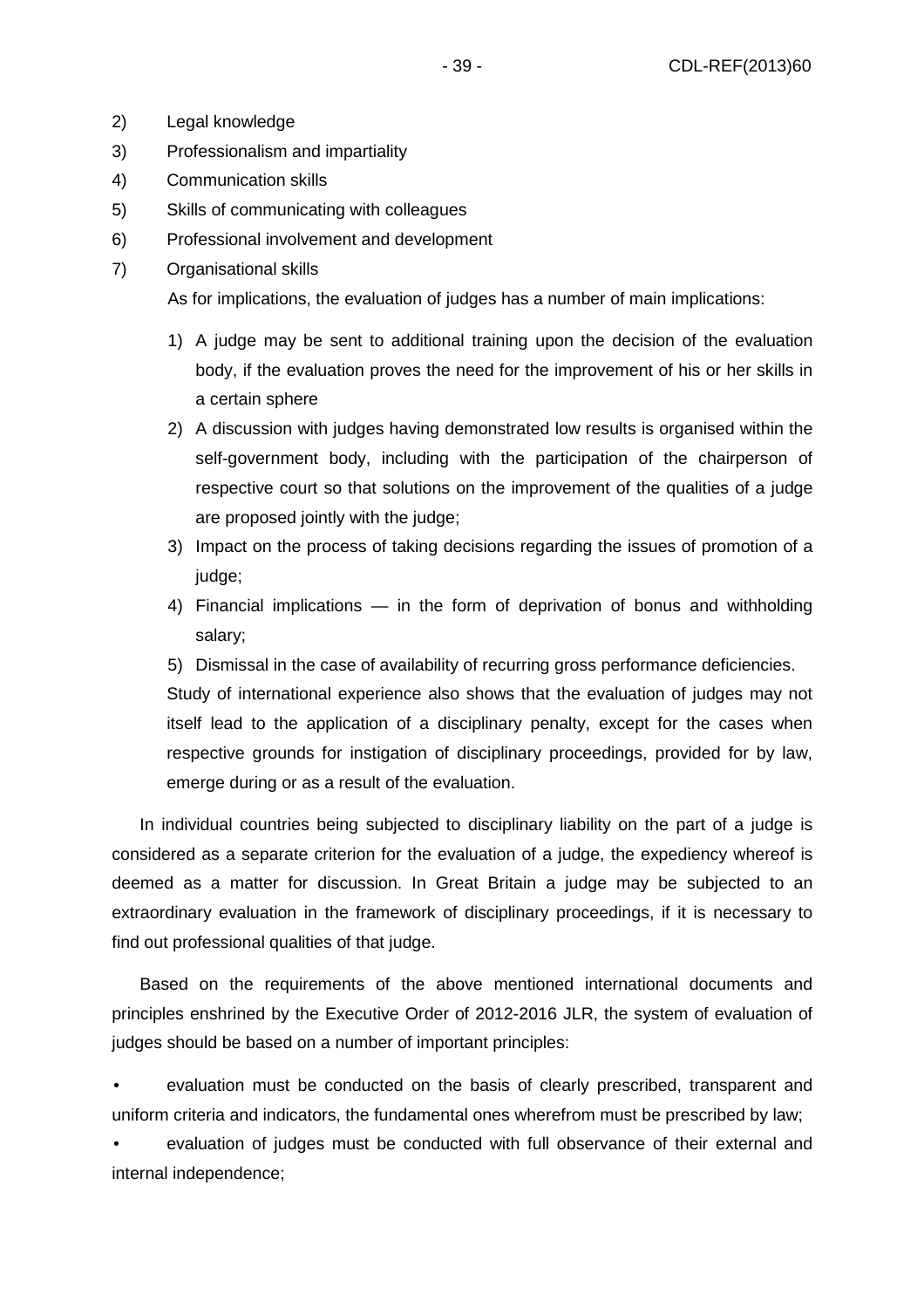• The results of evaluation must not impact the remuneration of a judge.<sup>7</sup>

# **1.2. There are certain problems also in the regulations in force on subjecting judges to disciplinary liability,** in particular:

(1) At present an apparent and gross violation of a norm of substantive or procedural law is classified under the grounds for subjecting judges to disciplinary liability according to the Judicial Code of the Republic of Armenia. However, the Code does not anyhow clarify the content of the concept of "apparent and gross violation", which gives rise to varying interpretations in the framework of disciplinary proceedings. In this case each participant in the disciplinary proceedings gives his or her own interpretation thereto, which results in a practice of non-uniform administration of disciplinary proceedings. Thus, for the purpose of ensuring the uniformity of the practice of subjecting judges to disciplinary liability on the ground of apparent and gross violation of law it is necessary to clarify, under the Judicial Code of the Republic of Armenia, the criteria for the evaluation of an apparent and gross violation, to a possible extent. The need for such amendment is also provided for by point 1.4.4 of the "List of measures arising from 2012-2016 Strategic Programme on Legal and Judicial Reforms of the Republic of Armenia" approved by the Executive Order of the President of the Republic of Armenia No NK-96-A of 20 June 2012.

(2) At present the sittings of the Council of Justice are held behind closed doors when subjecting a judge to disciplinary liability, except for the cases when a judge demands public hearing in respect of his or her case. The above mentioned contradicts to some extent the approach that when examining a case on subjecting a judge to disciplinary liability the Council of Justice actually acts as a court, which has been enshrined also by the Judicial Code of the Republic of Armenia (Article 158). Public hearing in respect of subjecting to disciplinary liability may serve as an additional important guarantee of impartial examination of the case. For this purpose it is necessary to establish a procedure for holding open-door sittings of the Council of Justice for the examination of cases on subjecting a judge to disciplinary liability, by prescribing at the same time also the exclusive cases where it will be possible to hold, if necessary, sittings behind the closed doors.

"Kyiv Recommendations օn Judicial Independence in Eastern Europe, South Caucasus and Central Asia" of the OSCE/ODIHR $^8$  also speak in favour of open-door sittings when subjecting a judge to disciplinary liability, according to point 26 whereof:

<sup>7</sup> 2006 Summary Report of International Association of Judges on Systems of Evaluation of Judges, points 8,9, 12, Kyiv Recommendations, parts 27-31.<br><sup>8</sup> http://www.cass.org/by/odibr/754363download-tr

http://www.osce.org/hy/odihr/75436?download=true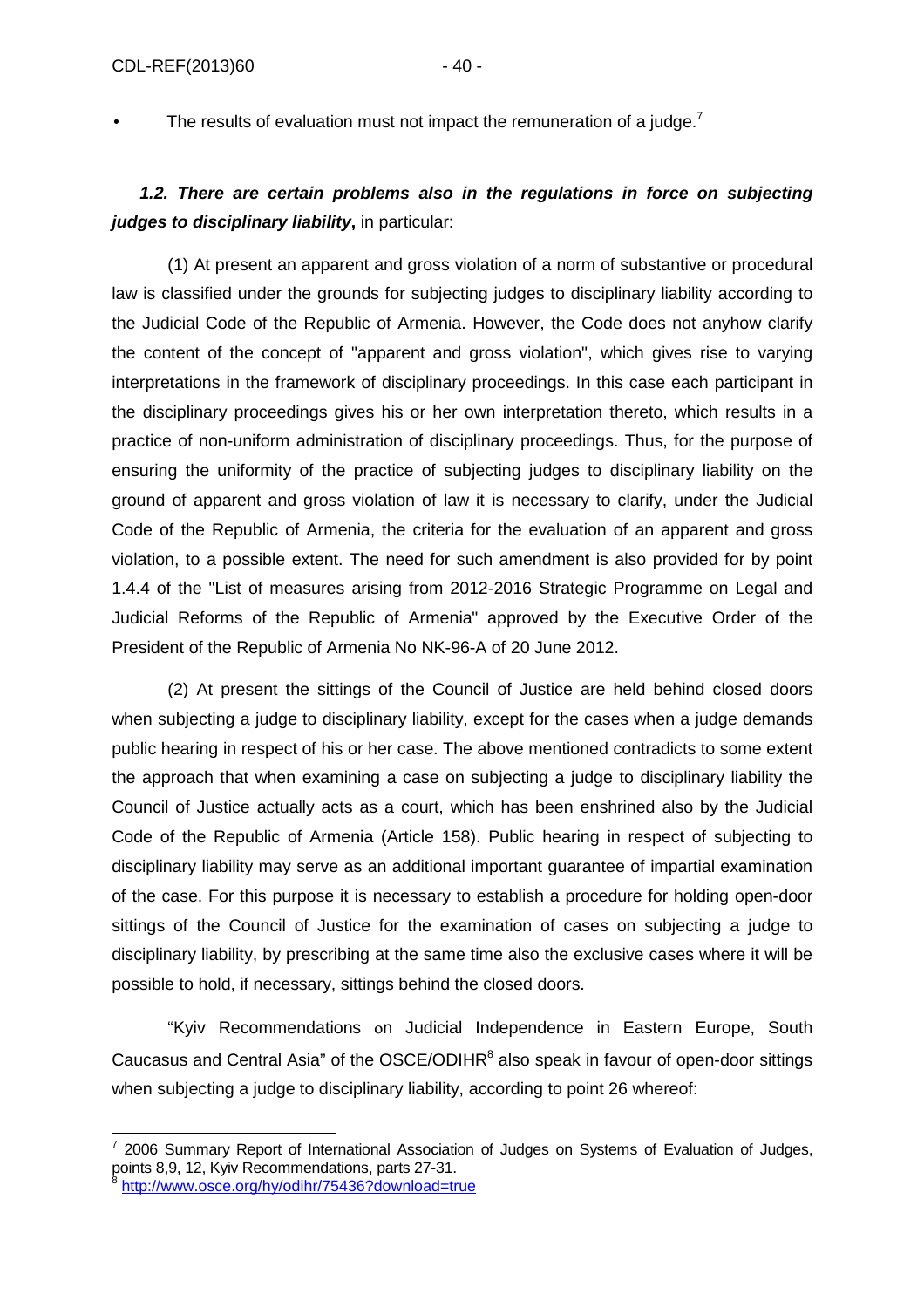"…Transparency shall be the rule for disciplinary hearings of judges. Such hearings shall be open, unless the judge who is accused requests that they be closed. In this case a court shall decide whether the request is justified ... ".

This is also provided for by point 1.4.3 of the "List of measures arising from 2012- 2016 Strategic Programme on Legal and Judicial Reforms of the Republic of Armenia" approved by the Executive Order of the President of the Republic of Armenia No NK-96-A of 20 June 2012.

(3) Some omissions exist in respect of reinforcement of legislative guarantees for the independence and protection of a judge within the framework of instigated disciplinary proceedings. In particular, the course of disciplinary proceedings is regulated in detail and the time limits for each stage of the proceedings are clearly prescribed in the Code in force. However, legal consequences of not observing those time limits are not prescribed. Actually, violation of those time limits does not anyhow impact the course of the instigated disciplinary proceedings, which does not derive from the necessity to reinforce legal guarantees for the protection of a judge within the framework of disciplinary proceedings. Thus, it is necessary to include the violation of those time limits among the grounds for striking off the disciplinary proceedings. This will make the subjects having instigated the proceedings act in strict compliance with the wording of the law by observing all the time limits prescribed by law, as a result of which legislative guarantees for the independence and protection of a judge within the frameworks of disciplinary proceedings will be reinforced to a greater extent.

The issue of reinforcement of legislative guarantees for the independence and protection of a judge in the framework of disciplinary proceedings is also provided for by point 1.4.2 of the "List of measures arising from 2012-2016 Strategic Programme on Legal and Judicial Reforms of the Republic of Armenia" approved by the Executive Order of the President of the Republic of Armenia No NK-96-A order of 20 June 2012.

(4) At present it is possible to instigate disciplinary proceedings against a judge on the basis of an apparent and gross violation of substantive or procedural law immediately after rendering a judicial act even where that act yet has not entered into force. A situation emerges where the Council of Justice obtains an opportunity to discuss the issue of subjecting a judge to disciplinary liability and to approve or refute the fact of violation of a substantive or a procedural norm in the case where the fact of that violation is still at the stage of being challenged at a higher court as a result of appealing against the judicial act. In such a case the Council of Justice may, by means of its decision, constrain or predetermine the decision of the higher court instance, which obviously does not arise from constitutional powers of the Council of Justice. Besides, a possible situation emerges where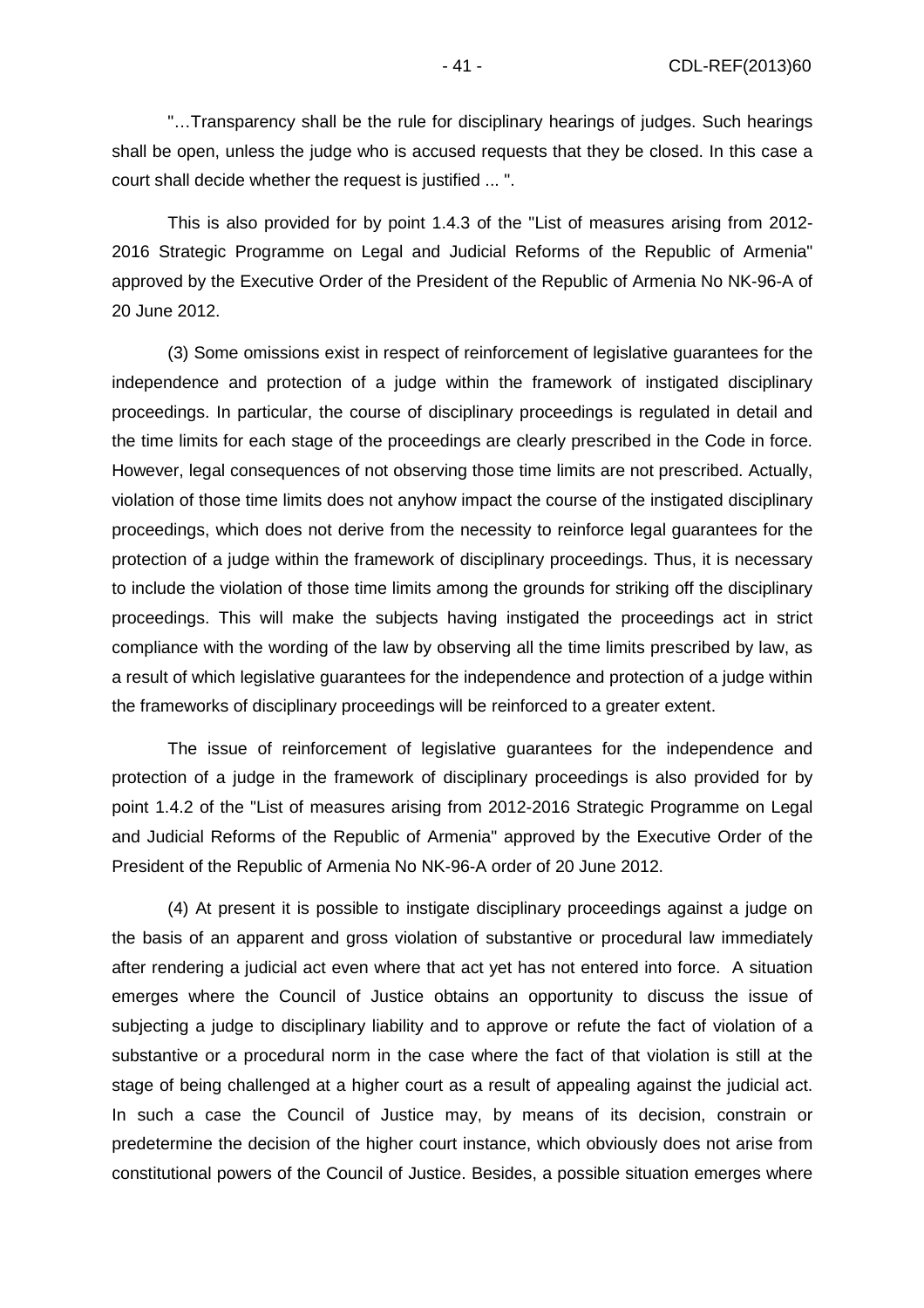the Council of Justice and a court of appeals or a court of cassation will render decisions regarding the violation of a norm of law by a judge, which will obviously contradict each other. Thus, in order to avoid such situations it is necessary to prescribe that disciplinary proceedings on the basis of an apparent and gross violation of a substantive or procedural norm may be instigated only in the case where the respective judicial act has entered into force.

### **2. Aim and nature of regulation**

### **2.1 Aim of evaluation of judges**

Evaluation of the activities of judges provided for by the draft is aimed at:

• identifying the ways of improving the efficiency of the work of judges and introduce them to judges;

• contributing to self-analysis of the activities of judges by the judges themselves;

• serving as a basis for the selection of the best candidates during the official promotion of judges.

## **2.2 General approaches of introduction of the system of evaluation**

The fundamentals of the system of evaluation of judges in the Republic of Armenia must be provided for by the Judicial Code of the Republic of Armenia.

The system of evaluation of judges shall cover judges of a court of first instance and those of court of appeals.

• It is important to take into account that the system of evaluation of judges is, first of all and mostly, considered as a tool for internal use, it is applied by judicial self-government bodies; the results of evaluation are considered and analysed within judicial self-government bodies. While it is a tool for internal use, the judicial self-government bodies are the ones responsible for introducing it, ensuring its smooth application and taking all the necessary measures arising from it. Based on these considerations:

1) Being an important function of self-governance, the evaluation of judges must be conducted by the Judicial Self-Government Body. We suggest to conduct the evaluation by the Ethics and Disciplinary Commission of the Council of Judges, which will submit the final results to the Council of Judges.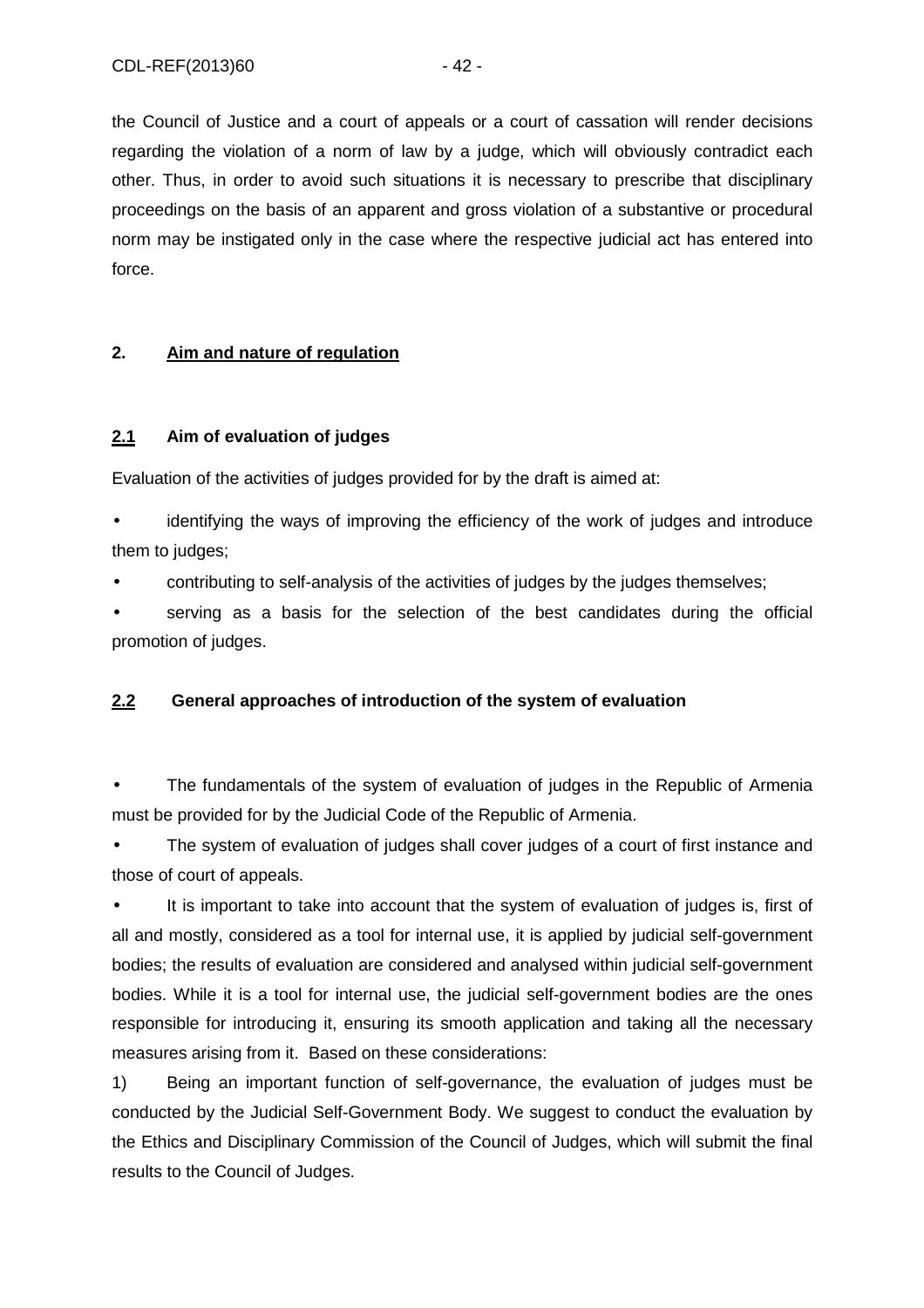2) The Judicial Code must prescribe only the key principles, approaches, criteria and evaluation indicators of the system of evaluation of judges, whereas the methodology and procedures for conducting the evaluation must be established by the Council of Judges.

3) Decisions of two types shall be rendered upon the results of evaluation of judges individual decisions which reflect the results demonstrated by a certain judge with regard to the criteria and indicators subject to evaluation, and decisions of general nature which shall reflect the decisions of general nature for all judges with regard to the results and tendencies. Individual decisions shall be confidential (except for the quantitative data) and available to the Council of Judges, Council of Justice, the respective judge, the Staff to the President of the Republic and the chairperson of the court where the judge works.

## **2.3 General description of the criteria for the evaluation of judges**

• Evaluation of judges shall be conducted based on the quantitative, i.e. **objective** and qualitative, i.e. **subjective** criteria.

• Objective quantitative data shall constitute the main part of evaluation of judges.

• Objective quantitative data for each judge shall be evaluated annually and shall be publicly available. Evaluation based on qualitative, i.e. subjective criteria shall be conducted once in two years.

• Judges shall be granted respective rating points for each indicator subject to evaluation — in the quantity prescribed by the Council of Judges — depending on the significance of that indicator.

• The Council of Judges shall establish, upon its decision, a methodology/procedure for organisation of the process of evaluation of judges.

As a result of final evaluation and according to the rating scale established by the Council of Judges, the activities of judges shall be classified into the following four groups:

- (1) high,
- (2) good,
- (3) average,
- (4) low.

• Evaluation based on objective data must constitute not less than 60 per cent of the grade got by a judge, whereas the evaluation based on qualitative criteria  $-40$  per cent thereof.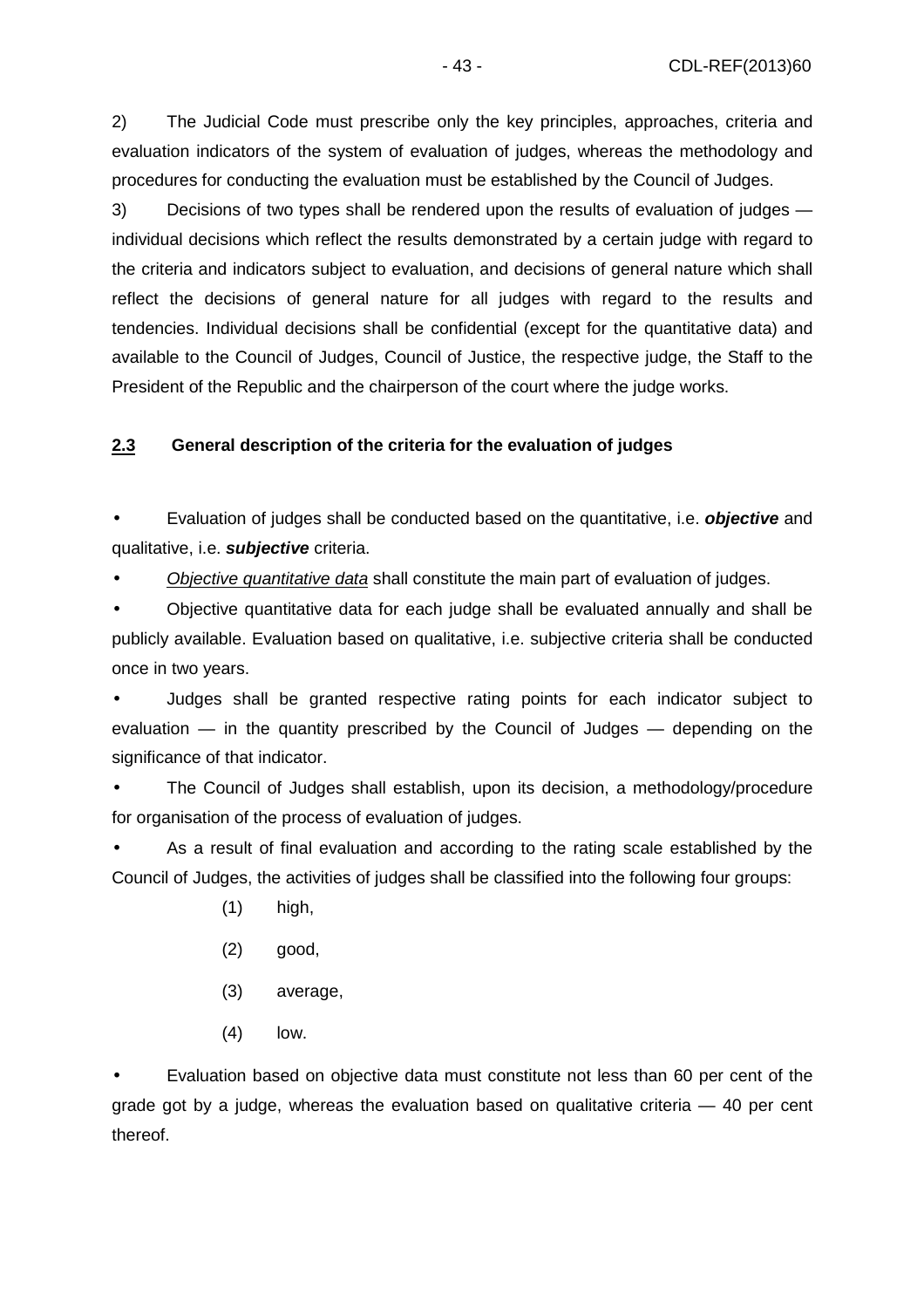## **2.4 Objective quantitative criteria for the evaluation of judges**

• Quantitative criteria for the evaluation of the activities of judges of a court of first instance dealing with civil, criminal and administrative matters, are as follows։

(1) quantitative performance and workload of a judge,

(2) observance of procedural time periods by a judge,

(3) stability of judicial acts rendered by a judge,

(4) average duration of examination of cases (unit of calculation — day) as of individual types of cases.

• Quantitative performance and workload of a judge shall be calculated by means of the coefficient of individual workload of a judge (CIW): based on CIW = H / L, H = A / (I + J – K),  $L = C / (M + N - O)$ , CIW = A / C<sup>\*</sup>(M + N - O) / (I + J - K) formula, where:

H=coefficient of annual individual quantitative performance of a judge

A=all cases decided on by a judge during one year

I=all court cases pending before a judge since the previous year

J=all new court cases assigned to a judge during one year

K=all pending court cases suspended by a judge during one year

L=average coefficient of quantitative performance for a period of one year

C=all court cases decided on by a court during one year

M=all court cases pending in the court (before all judges) since the previous year

N=all court cases brought to the court (assigned to a judge) during one year

O=all court cases pending in the court (before all judges) that are suspended during one year.

• Evaluation of individual quantitative performance of a judge shall, in practice, be interconnected with the process of Programme Budgeting<sup>9</sup>on the basis of which the Council of Judges must provide for framework indicators of annual performance of judges, where a

<sup>&</sup>lt;sup>9</sup>The Law "On making supplements and amendments to the law of the Republic of Armenia on budgetary system" prescribes mandatory fundamental provisions on programme budgeting as of which a new model of financing is to be introduced starting from 2014. Advisory recommendation of the International Centre for Human Development in respect of the introduction of a programme budgeting system entitled "Introduction of programme budgeting indicators in Judicial Department" is also available to this regard.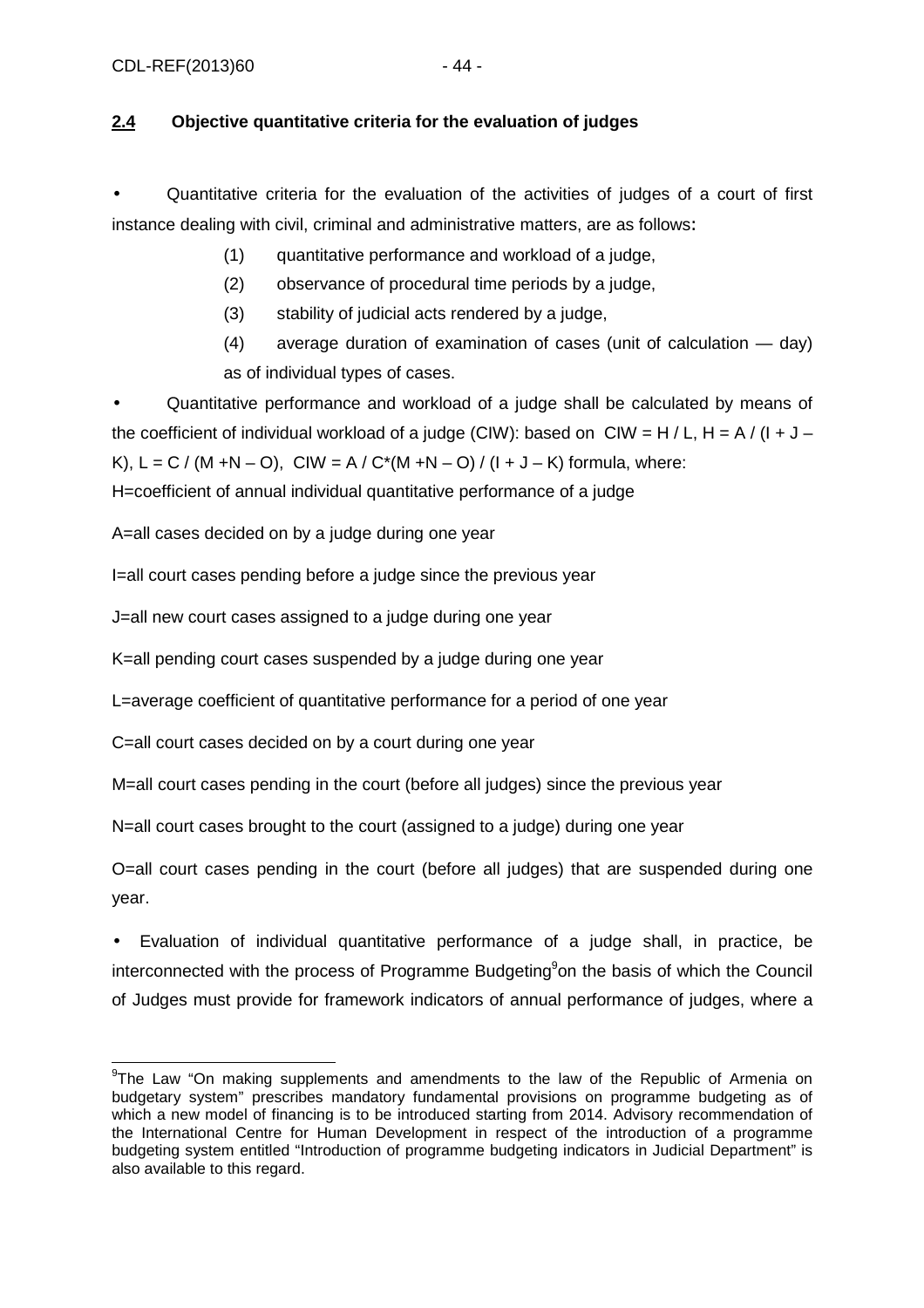judge shall be considered to have fulfilled his or her plan in case of complying with these indicators for 100 per cent.

• In order to evaluate the average duration of examination of cases as of time periods the Council of Judges must prescribe framework time limits for average duration of examination of cases as of types. For instance, please see the above mentioned example of Croatia.

### **2.5 Subjective — qualitative criteria for evaluation of a judge**

• The other part of the system of evaluation of judges constitutes the evaluation on the basis of qualitative, i.e. subjective criteria. Evaluation by this method should be conducted once in two years based on the duration and labour intensity of the process of evaluation and summarisation of results.

• Study of international experience gives opportunity to recommend that subjective evaluation in respect of judges of the courts of first instance and courts of appeals be carried out on the basis of the following criteria and indicators:

| <b>Criterion</b>                 | Indicator                                                                                                                                                                      | <b>Maximum</b> |
|----------------------------------|--------------------------------------------------------------------------------------------------------------------------------------------------------------------------------|----------------|
|                                  |                                                                                                                                                                                | rating point   |
| Legal knowledge                  | (1)<br>He<br>she<br>demonstrates<br>or<br>knowledge<br>appropriate<br>of<br>substantive and procedural law;<br>(2) He or she duly justifies judicial<br>acts rendered thereby; |                |
|                                  | (1) He or she is capable of<br>withstanding pressures, threats;                                                                                                                |                |
| Professionalism and impartiality | (2) He or she observes the rules of<br>professional ethics;                                                                                                                    |                |
|                                  | (3) He or she treats the participants<br>of the proceedings fairly and<br>impartially;                                                                                         |                |
|                                  | (4) He or she appears at court<br>sittings on time;                                                                                                                            |                |
|                                  | (5) He or she appears at all court                                                                                                                                             |                |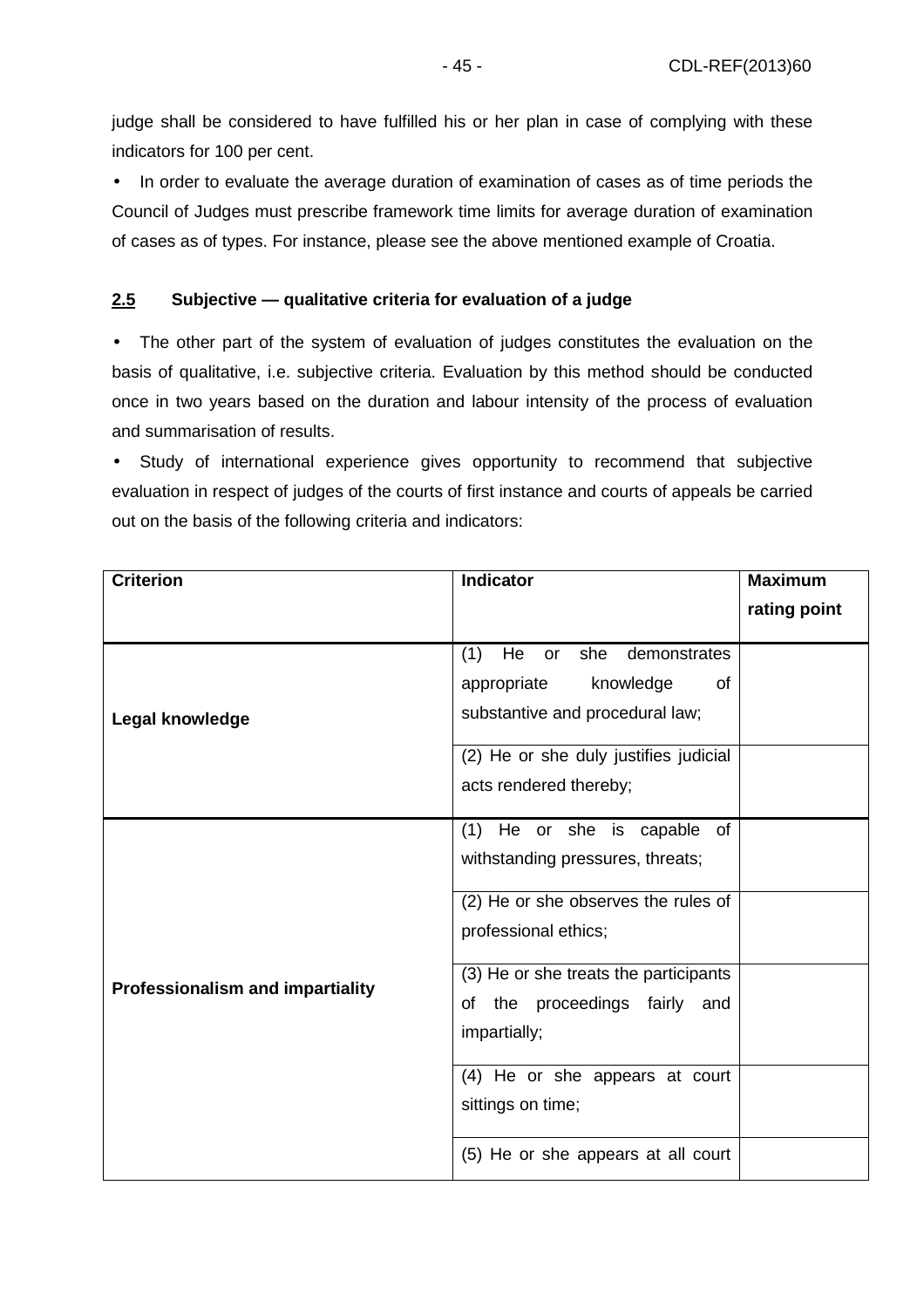|                                                                | sessions having been prepared<br>therefore;                                                                                                                               |  |
|----------------------------------------------------------------|---------------------------------------------------------------------------------------------------------------------------------------------------------------------------|--|
|                                                                | (6) He or she is able to maintain<br>self-control.                                                                                                                        |  |
|                                                                | (1) Judicial acts are clear, logical,<br>formulated<br>and<br>in<br>a<br>comprehensible language;                                                                         |  |
| <b>Communication skills</b>                                    | (2) He or she speaks in a clear and<br>comprehensible way at a court<br>sitting;                                                                                          |  |
|                                                                | (3) He or she demonstrates ability<br>to listen during the court sitting;                                                                                                 |  |
|                                                                | (4) He or she is kind and polite at a<br>court sitting.                                                                                                                   |  |
|                                                                | (1) He or she pays attention to the<br>quality of relations with colleagues<br>and judicial officers;                                                                     |  |
| <b>Skills</b><br>of communicating<br>with<br>4.<br>colleagues  | (2)<br>He<br>she<br>exchanges<br>or<br>professional<br>knowledge<br>and<br>experience;                                                                                    |  |
|                                                                | (3)<br>He<br>she<br>demonstrates<br>or<br>willingness with regard to assuming<br>responsibilities.                                                                        |  |
| <b>Professional</b><br>involvement<br>5.<br>and<br>development | (1) He or she proves to be active in<br>respect of participation in<br>the<br>activities of judicial self-governing<br>bodies,<br>professional<br>unions<br>0f<br>judges; |  |
|                                                                | (2) He or she takes part in the<br>aimed<br>the<br>measures<br>at<br>development of law;                                                                                  |  |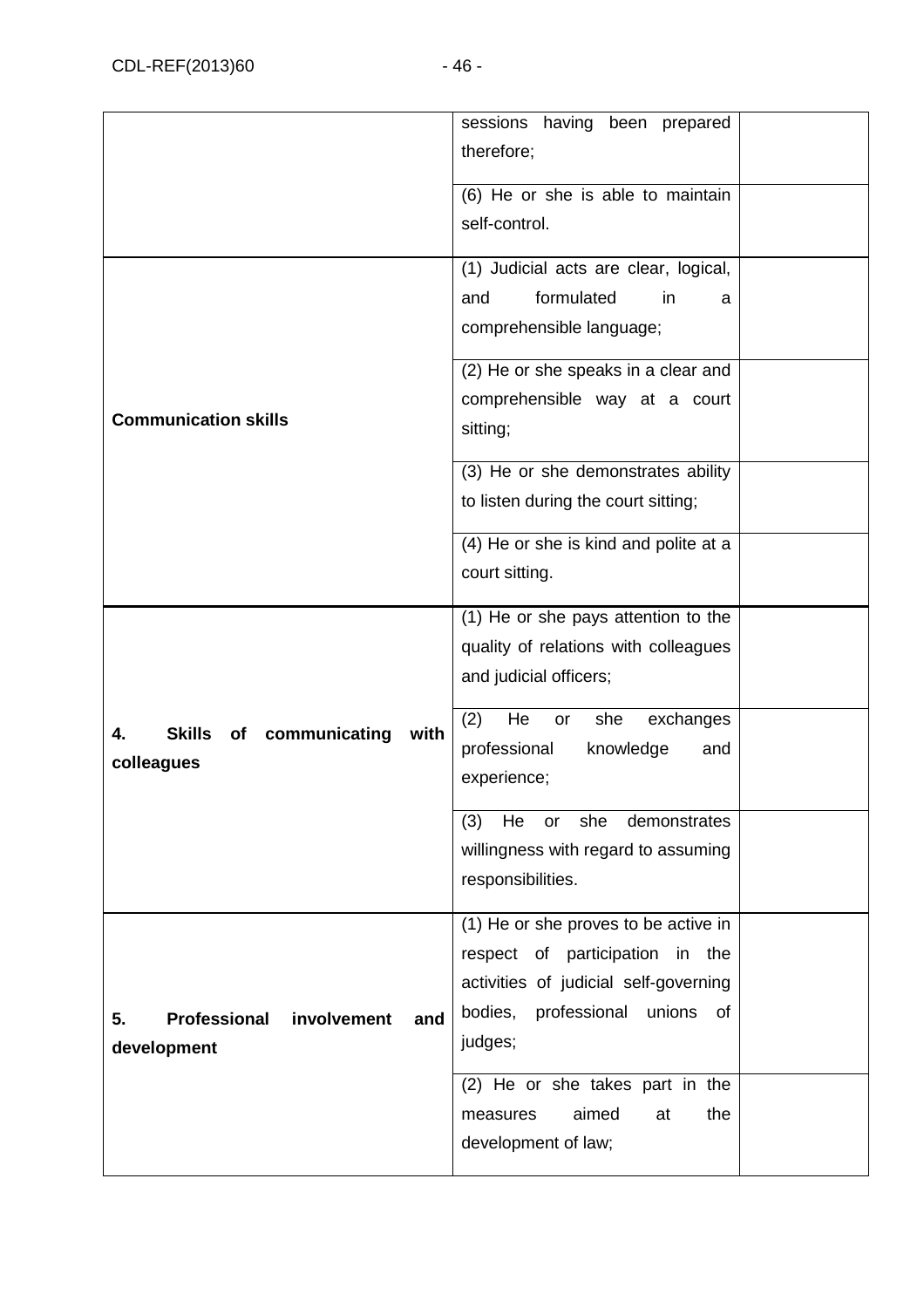|                                           | (3) He or she is interested in the   |  |
|-------------------------------------------|--------------------------------------|--|
|                                           | development of his or<br>her         |  |
|                                           | knowledge and skills and, for that   |  |
|                                           | purpose, participates in educational |  |
|                                           | measures;                            |  |
|                                           |                                      |  |
|                                           | (4) computer skills and skills for   |  |
|                                           | availing of other technical means,   |  |
|                                           | necessary for the administration of  |  |
|                                           | justice.                             |  |
|                                           |                                      |  |
|                                           | (1) He or she is able to set targets |  |
|                                           | and organise human and material      |  |
| 6.<br>Organisational skills (only in case | resources for achieving them;        |  |
| of court chairpersons):                   |                                      |  |
|                                           | (2) He or she motivates his or her   |  |
|                                           | colleagues and members of staff.     |  |
|                                           |                                      |  |

Subjective evaluation implies involvement of specialist staff with appropriate knowledge and experience for the purpose of preparing questionnaires, conducting sampling in respect of the participants of the survey, and summarising the results thereof.

• In order to make the results of subjective evaluation maximum objective, it is necessary to differentiate the sources of receiving information. The following sources are used in international practice for the purpose of evaluation of the above mentioned criteria and indicators; it is recommended to use them in the Republic of Armenia as well:

1. **Peer evaluation by judges:** Randomly selected judges shall randomly attend court sittings of their fellow judges, hear the record of minutes of sittings and issue an opinion on his or her professional qualities. Another colleague will look through the acts rendered by the judge. The judges with low evaluation results or a disciplinary penalty imposed thereon, may be removed from the group of judges conducting the evaluation.

2. **Evaluation by outsiders keeping contact with a judge on a regular basis:**  Prosecutors, advocates shall participate in the evaluation of judges by means of respective questionnaires by keeping confidentiality.

3. **Evaluation by judicial officers.** Judicial officers of a corresponding court shall participate in the evaluation of judges by means of corresponding questionnaires.

4. **Self-evaluation:** Each judge shall submit a report during the evaluation by indicating the works carried out and educational measures attended thereby within a respective period of time, as well as other information important for the evaluation.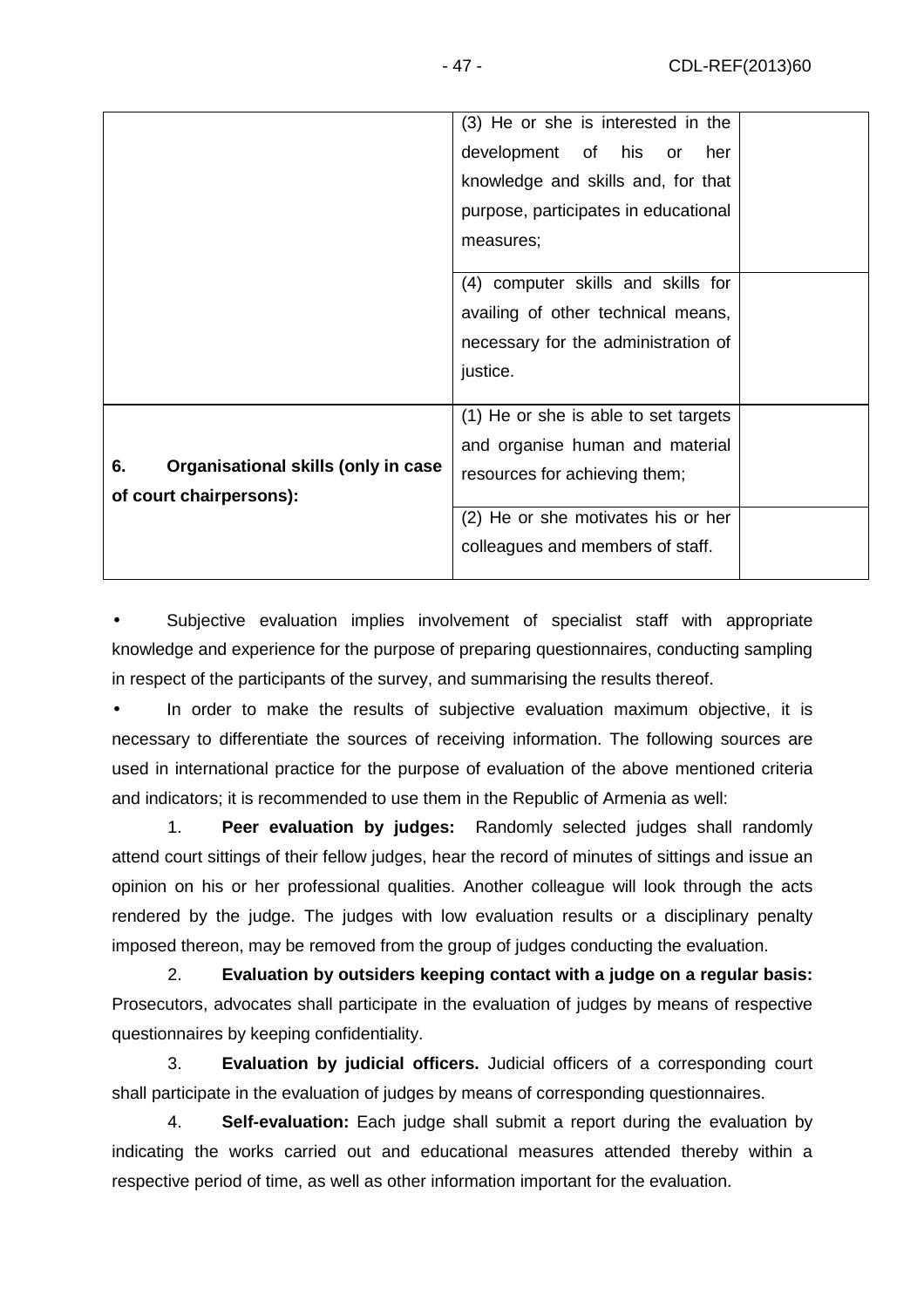Identity of persons filling in the questionnaires must be kept confidential in all cases.

• In course of evaluating the activities of a judge the one carrying out evaluation shall provide a brief justification on the relevant grade.

## **2.6 Summarising the results of evaluation of activities of judges**

• Based on results of the evaluation the Ethics and Disciplinary Commission of the Council of Judges shall prepare an individual report with regard to each judge, by indicating the final rating points.

• After the final reports are prepared, they shall be available to each judge so that he or she submits his or her considerations within a period of one week.

• Where a judge agrees with the results of the report, he or she shall sign it, whereafter the report will become final. Where a judge disagrees with any part of the report, he or she may appeal against it by submitting his or her considerations in writing.

• The Council of Judges may at its own initiative or at the request of a judge provide the latter with an opportunity to be heard orally, as a result of which the Council of Judges shall render a final decision on the results of evaluation.

• A respective list shall be drawn up as a result of evaluation of judges, wherein judges shall be classified according to the sequence of rating points got as a result of evaluation. The envisaged list is considered as a tool for internal use, which after being prepared shall be sent only to all judges, the Council of Justice, the Council of Judges and the Staff to the President of the Republic within a period of one month.

• Individual evaluation sheets regarding the results of evaluation of judges shall be kept in personal files of judges. Individual evaluation sheets regarding the results of evaluation based on qualitative criteria shall be provided only to the Council of Judges, the Council of Justice, the respective judge and the chairperson of the court where the judge works. Reports regarding the results of evaluation of judges shall be kept in personal files of judges.

## **2.7 Implications of evaluation of judges**

The Council of Judges may, based on the results of evaluation of the activities of judges, render a decision on sending a judge to an additional training, if the evaluation reveals the need for the improvement of his or her skills in respect of certain matters.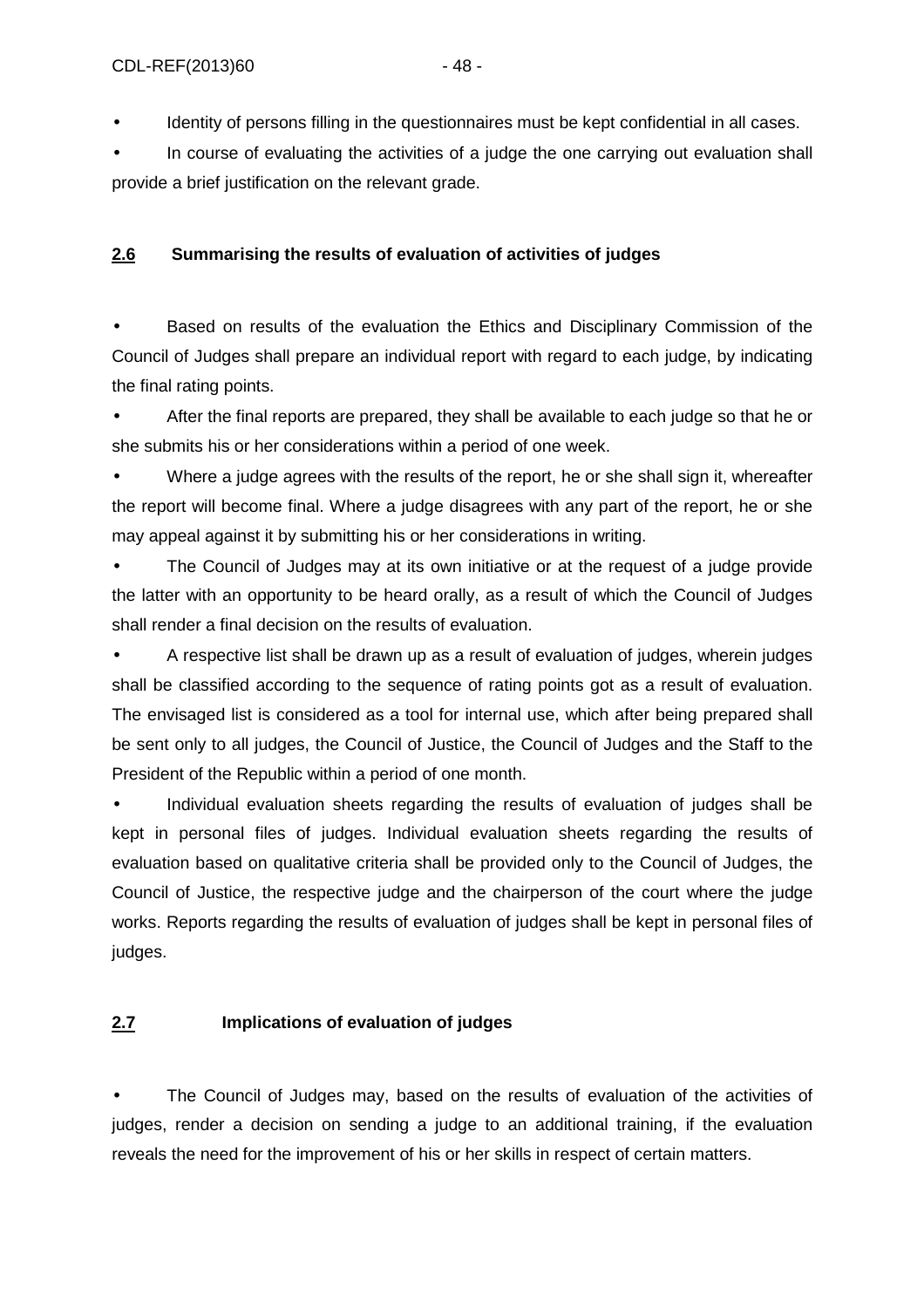If the results of activities of a judge are evaluated as low based on the evaluation of the activities of a judge, a judge shall not be paid the bonus envisaged for the term of service of the position of a judge for the respective year.

• Where the activities of a judge are evaluated as low for two consecutive times as a result of evaluation of the activities of a judge, the Ethics and Disciplinary Commission of the Council of Judges shall instigate disciplinary proceedings against the judge, as a result of which the penalty provided for in point 3 of part 1 of Article 157 of the Judicial Code shall be imposed on the judge, i.e. strict warning which shall be combined with withholding the salary of the judge by 25 per cent for a period of one year.

• Where the activities of a judge are evaluated as low for three consecutive times as a result of evaluation of the activities of the judge, the Ethics and Disciplinary Commission of the Council of Judges shall instigate disciplinary proceedings against the judge, as a result of which the penalty provided for in point 4 of part 1 of Article 157 of the Judicial Code shall be imposed on the judge, i.e. filing a motion with the President of the Republic on terminating the powers of a judge.

• A judge may not apply for being included in the official promotion lists or for a vacant position of a court chairperson until the summarisation of the results of the next respective evaluation, where he or she has demonstrated low or average results based on the evaluation.

The judges whose activities have been evaluated as high for three consecutive times based on overall results of the evaluation, have a preferential right to be included in the official promotion list of judges when applying for being included in the list concerned, except for the cases when the Council of Justice justifies its decision on not including the judge in the official promotion list of judges by referring to strong arguments. Where the number of candidates with a preferential right, having applied for being included in the official promotion list, exceeds the number of candidates necessary for filling the respective section of the list, the Council of Justice conducts a voting with regard thereto as prescribed by Articles 137 and 138 of the Judicial Code.

• Judges, whose activities have been evaluated as at least good for three consecutive times based on overall results of evaluation, shall have a preferential right to be included in the official promotion list for judges when applying for being included in the list concerned, following the persons having demonstrated high results.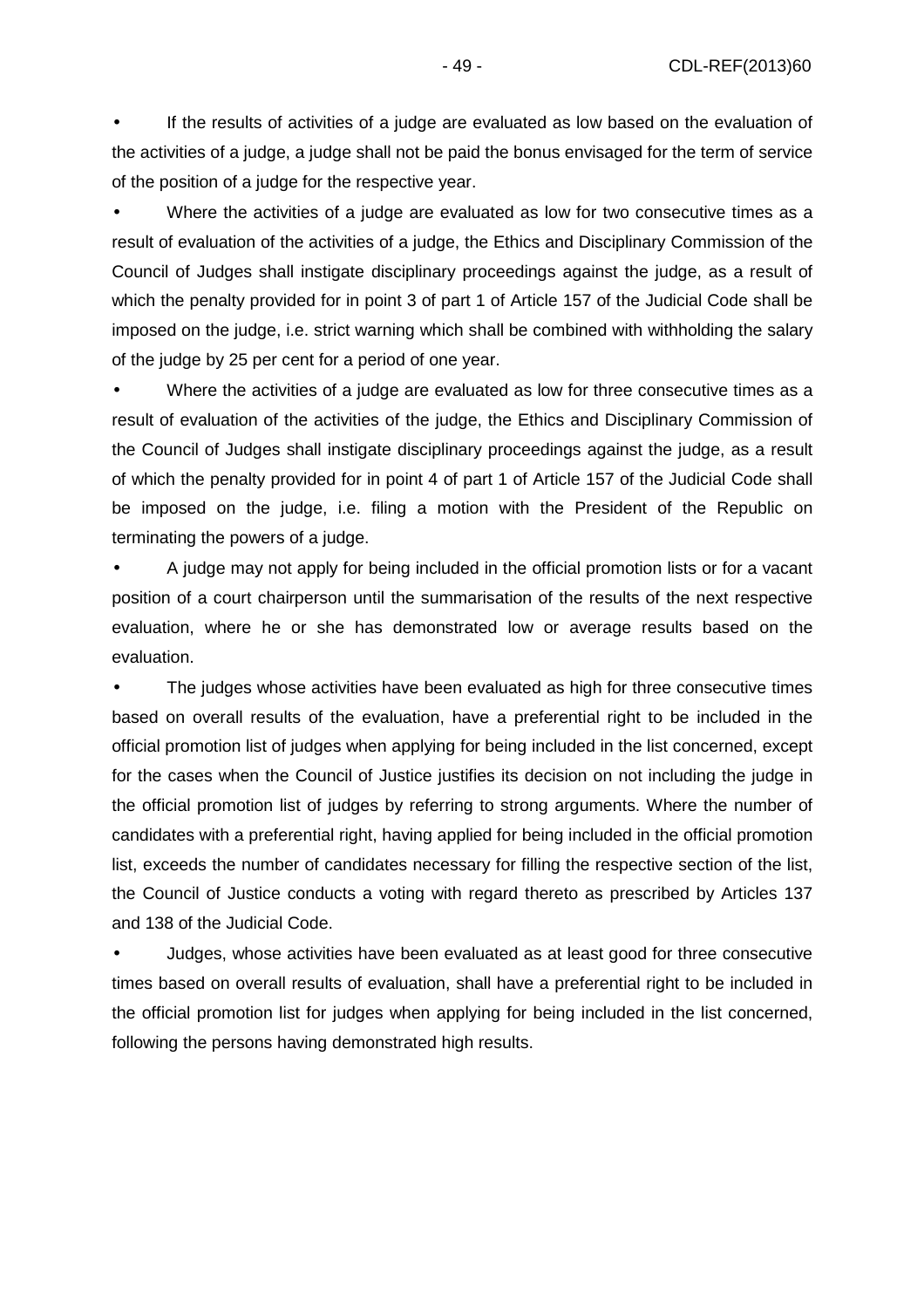#### **2.8 Impact of evaluation of judges on their promotion**

• The report entitled "Independent judicial systems", published in Strasbourg in September 2011 (page 41 in English) states that it is preferable that the criteria for the promotion of judges be clearly enshrined by law.

• Criteria for the promotion of judges provided for by Article 135 of the Judicial Code of the Republic of Armenia do not contain any measurable and objective criteria and any methodology for the evaluation thereof is not available.

• The conditions for the promotion provided for by Article 135 will become measurable after the introduction of the system of evaluation and the results of evaluation must be taken as a basis for promotion.

• Meanwhile, the considerations of the Council of Justice not limited to the results of evaluation of the last one year only, must be guaranteed.

• In all cases the judges having demonstrated unsatisfactory or satisfactory results as of the results of the last evaluation must not have the right to apply for official promotion.

#### **2.9 Introduction of the system of evaluation of judges**

The system of evaluation of judges must be introduced gradually, by means of testing it prior to introduction.

 The draft envisages that mandatory evaluation of the activities of all judges of courts of first instance and courts of appeals will be introduced starting from 1 January 2015. Until then, the development of methodology of procedures for and testing of the programme on the evaluation of the activities of judges must be carried out in courts of first instance and courts of appeals of the Republic of Armenia following the entry into force of this Law — from 1 March till 30 December 2014.

The first evaluation of the activities of judges based on quantitative criteria must be carried out from 1 January 2015, whereas that based on qualitative criteria — from 1 January 2016.

However, there are a number of factors interconnected with the introduction of the system of evaluation of judges in the Republic of Armenia. Guaranteeing those factors proves to be a necessary precondition for the operation of the system of evaluation of judges as it will directly impact the appropriate operation of the evaluation system, namely:

the improvement of the system of keeping statistical records;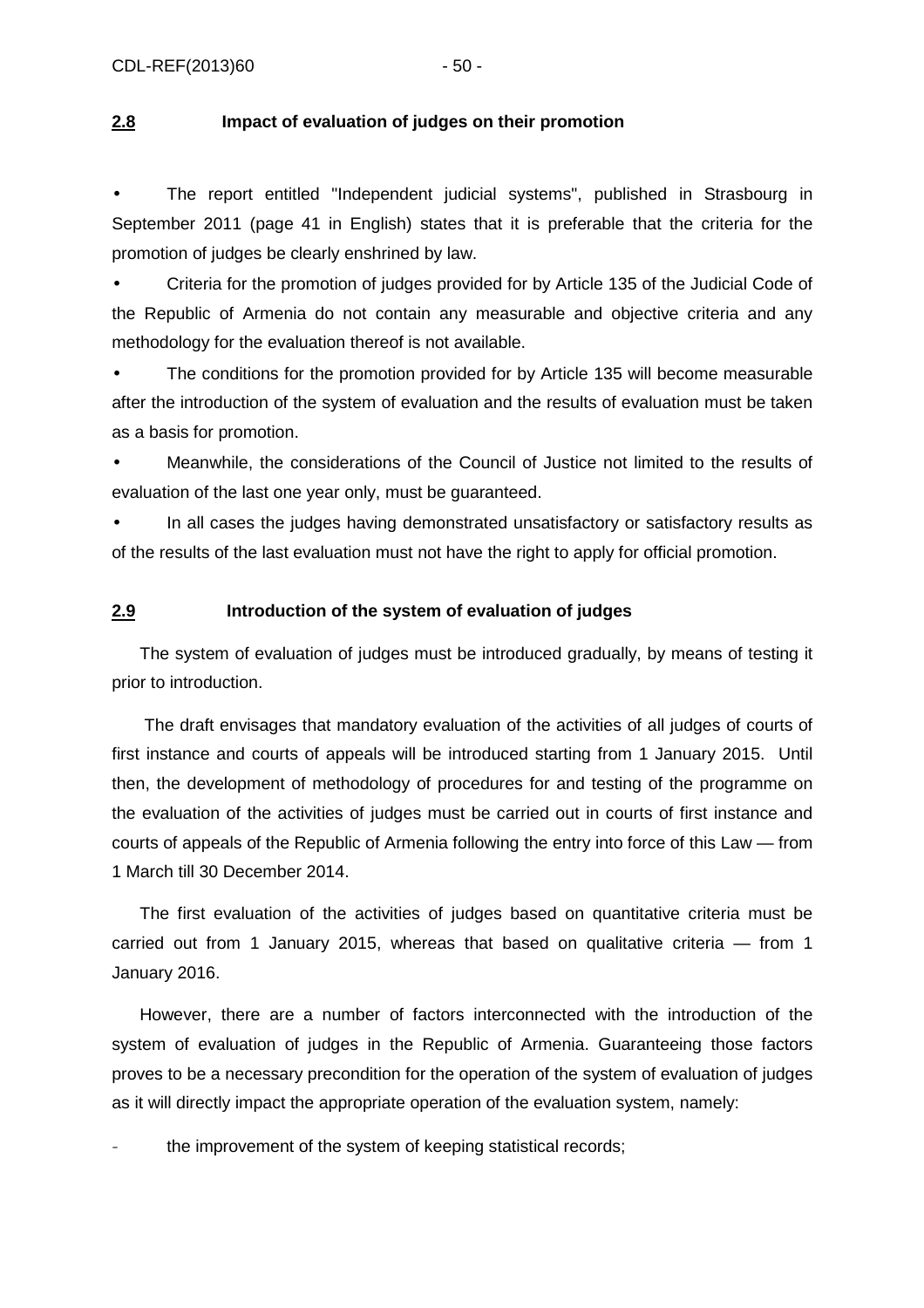the random distribution of cases, which will give an opportunity to guarantee that each judge of a court hears approximately the same quantity of cases annually by ensuring the objectivity of evaluation of the performance of the judge;

the classification of cases as of complexity and establishment of quiding time limits for the examination thereof.

the availability of supporting staff, equal accessibility of material resources (a hall, equipment... ).

## **2.10 The draft provides for a number of essential regulations on subjecting judges to disciplinary liability, in particular:**

 apparent and gross violations of substantive and procedural law have been revealed to a possible extent. In particular non-exhaustive lists of apparent and gross violations of the norms of substantive and procedural law have been presented. As those cases are actually numerous and varied as a result whereof the provision of an exhaustive list of those cases is practically impossible, thus only essential and important cases have been indicated in the draft. However, those cases may themselves have a guiding significance for other cases of violation not provided for by the draft when considering the issue of an apparent and gross violation;

 it has been established that the examination of cases on subjecting a judge to disciplinary liability shall be carried out at an open-door sitting of the Council of Justice. At the same time the possible cases have been prescribed where the issue may be considered at a sitting behind the closed doors;

 the violation of time limits of disciplinary proceedings has been included among the grounds for striking off the disciplinary proceedings, as a result whereof any violation — on the part of the entity having instigated the disciplinary proceedings — of time limits of the proceedings provided for by law shall serve as a ground for striking off the proceedings.

 A regulation has been established as of which a disciplinary proceedings on the ground of an apparent and gross violation of a substantive or a procedural norm may be instigated only after the entry into force of a judicial act.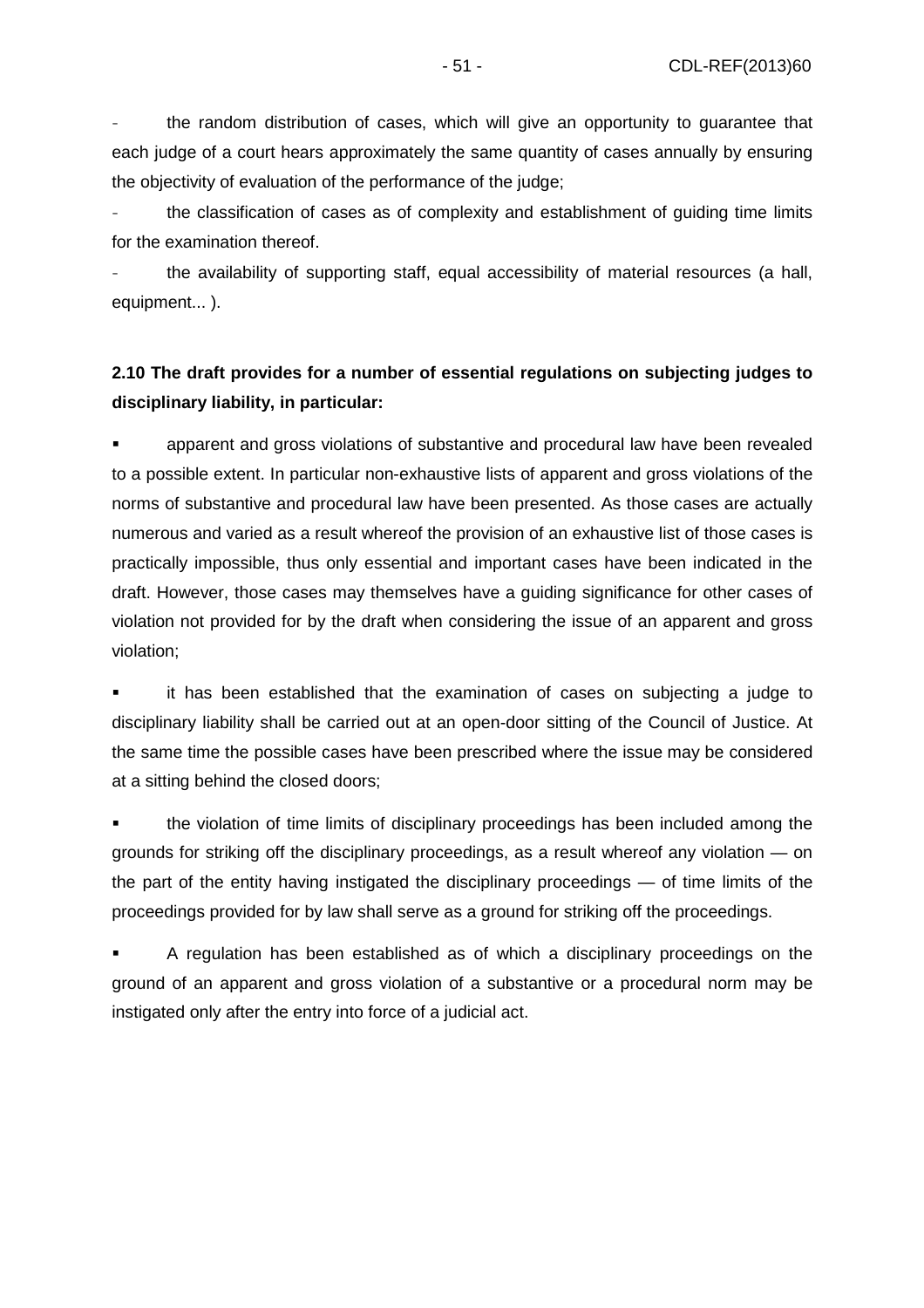#### **3. Expected Outcome**

3.1 After the introduction of procedures for the evaluation of judges, the judicial system will have an extensive and reliable database for referring to the activities and efficiency of the performance of judges as well as that for drawing up measures aimed at raising the level of efficiency of judiciary. Moreover, based on the data of evaluation of judges, the promotion opportunities for judges will be more predictable, objective and meritbased.

3.2 It is expected to have such a system with regard to subjecting judges to disciplinary liability, which will ensure the objectivity of examination of cases on subjecting judges to disciplinary liability, will rule out, to a possible extent, the subjective approaches and various interpretations of law during disciplinary proceedings thus ensuring legal protection and independence of judges.

#### **STATEMENT OF INFORMATION**

**on the existence of the necessity to make amendments or supplements to other legal acts on the occasion of adopting of the Law of the Republic of Armenia "On making amendments and supplements to the Judicial Code of the Republic of Armenia", or on the absence thereof** 

No amendments or supplements to other legal acts on the occasion of adopting the Law of the Republic of Armenia "On making amendments and supplements to the Judicial Code of the Republic of Armenia" are envisaged.

#### **STATEMENT OF INFORMATION**

**on the essential increase or decrease in the expenditures and revenues in the budget of relevant State authority or local self-government body on the occasion of adopting the Law of the Republic of Armenia "On making amendments and supplements to the Judicial Code of the Republic of Armenia"**